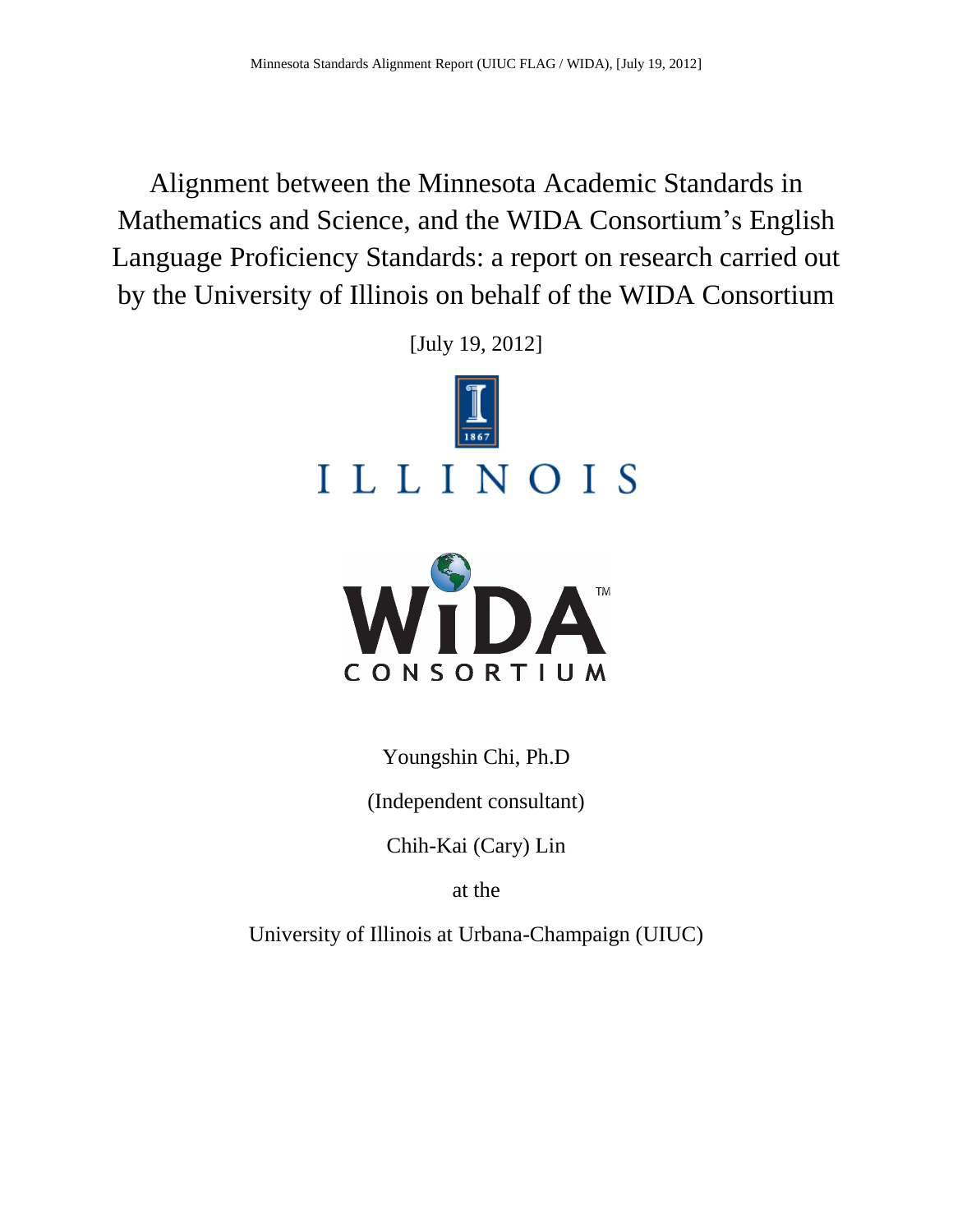## Preamble

 $\overline{a}$ 

This document and the research activities that support it were prepared by an external independent consultant and a researcher at the University of Illinois at Urbana-Champaign (UIUC).

This research was supported by a contract between UIUC and the University of Wisconsin (Madison).

Members of the WIDA headquarters team at the Wisconsin Center for Educational Research (University of Wisconsin)<sup>1</sup> facilitated the logistics of the research and provided review and comment on this report.

Enquiries about this report should be directed to WIDA, on behalf of UIUC.<sup>2</sup>

Jinming Zhang, PhD *Associate Professor of Educational Psychology Principal Investigator, UIUC-WIDA Research Contract*

<sup>&</sup>lt;sup>1</sup> Wisconsin Center for Education Research; 1025 W. Johnson Street; University of Wisconsin-Madison; Madison, WI 53706

 $^2$  [http://www.wida.us](http://www.wida.us/) -- Contact the WIDA Help Desk[: help@wida.us,](mailto:help@wida.us) or call toll free 1-866-276-7735; +608-263-4216 from outside the USA.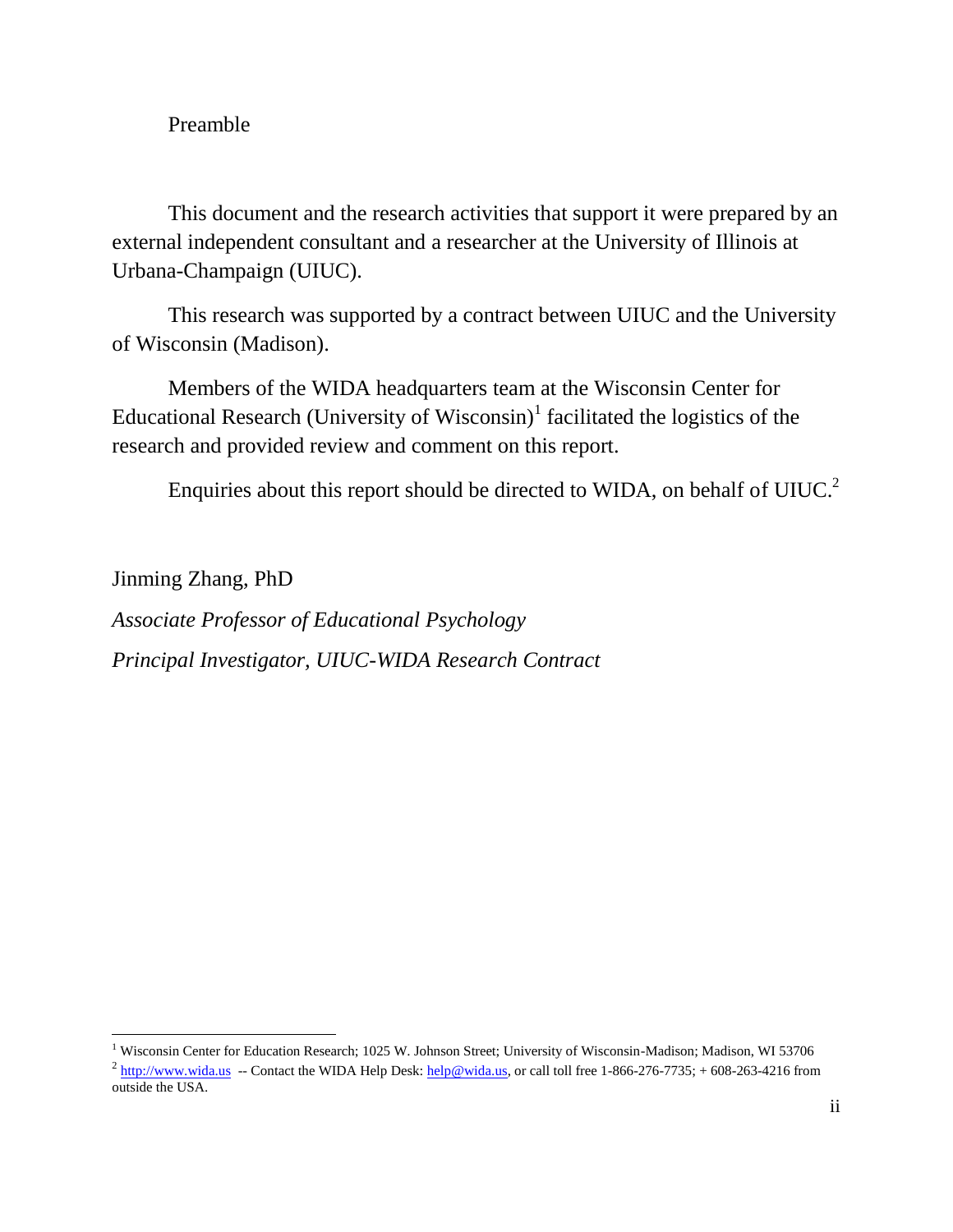# **Table of Contents**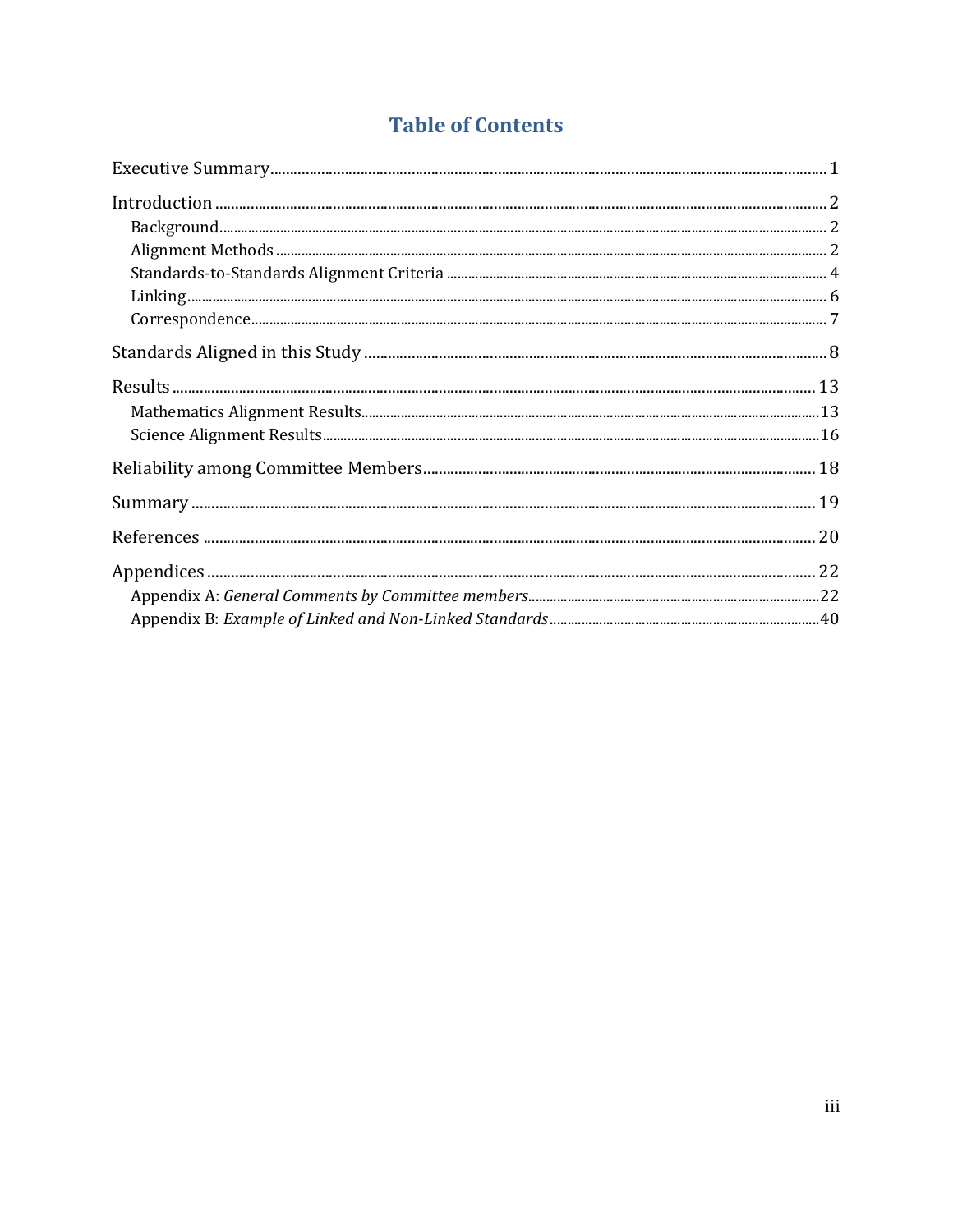# **List of Tables**

| Table 2: Standard-to-Standard Alignment Criteria: English Language Proficiency to Academic                                                                              |
|-------------------------------------------------------------------------------------------------------------------------------------------------------------------------|
|                                                                                                                                                                         |
| Table 4: Summary of Alignment between the Minnesota Academic Standards in Mathematics                                                                                   |
| Table 5: Summary of Alignment between the Minnesota Academic Standards in Mathematics                                                                                   |
| Table 6: Summary of Alignment between the Minnesota Academic Standards in Mathematics                                                                                   |
| Table 7: Summary of Alignment between the Minnesota Academic Standards in Mathematics                                                                                   |
| Table 8: Summary of Alignment between the Minnesota Academic Standards in Mathematics                                                                                   |
| Table 9: Summary of Alignment between the Minnesota Academic Standards in Science and the                                                                               |
| Table 10: Summary of Alignment between the Minnesota Academic Standards in Science and                                                                                  |
| Table 11: Summary of Alignment between the Minnesota Academics Standards in Science and                                                                                 |
| Table 12: Summary of Alignment between the Minnesota Academic Standards in Science and                                                                                  |
|                                                                                                                                                                         |
| Table 14: Committee members' Perceptions of Alignment between the Minnesota Academic<br>Standards in Mathematics and Science and the WIDA Consortium's ELP Standards 22 |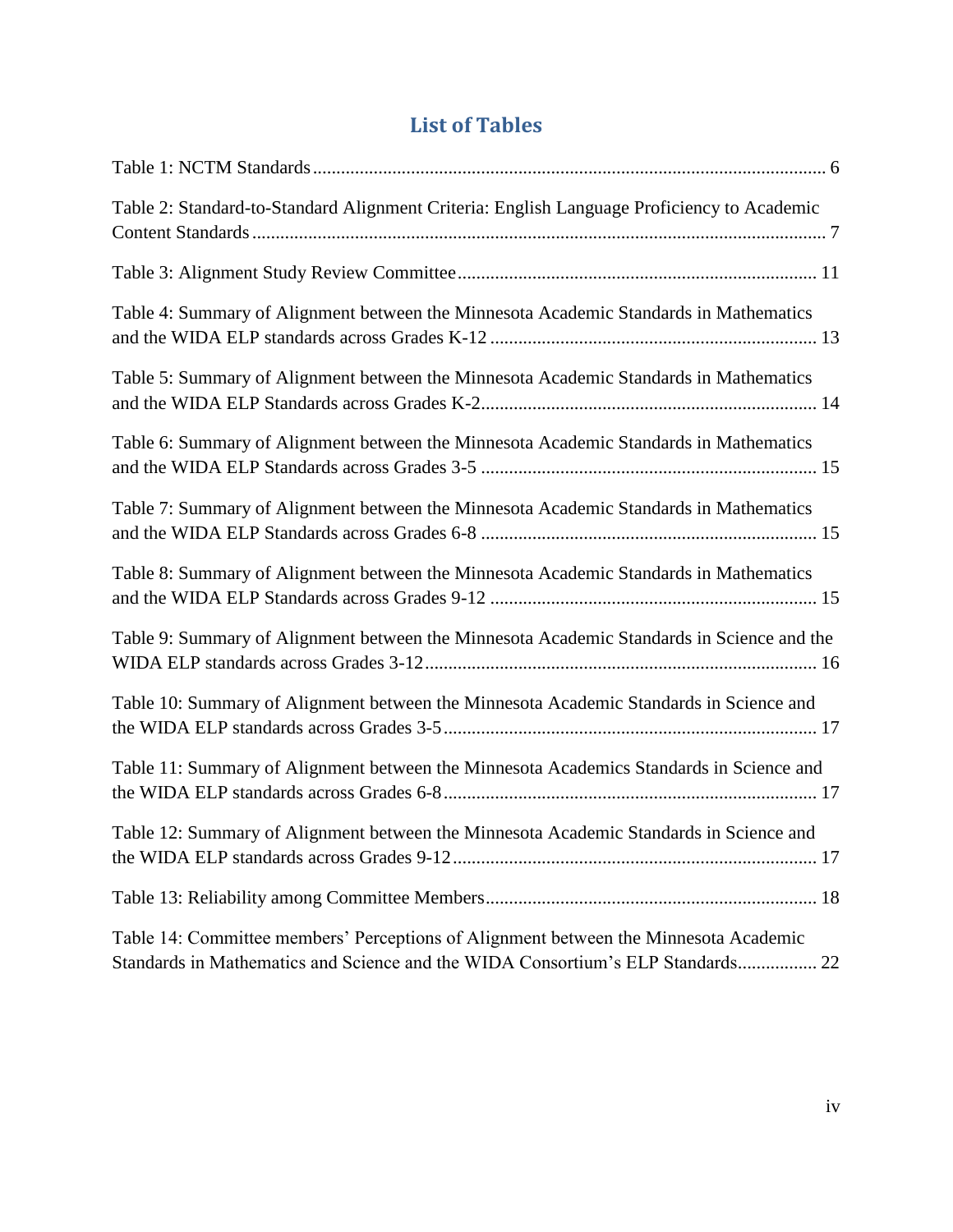# **List of Figures**

| Figure 3: An Example of a Standard of Performance Indicators for Language Arts Grade 3-5  10 |  |
|----------------------------------------------------------------------------------------------|--|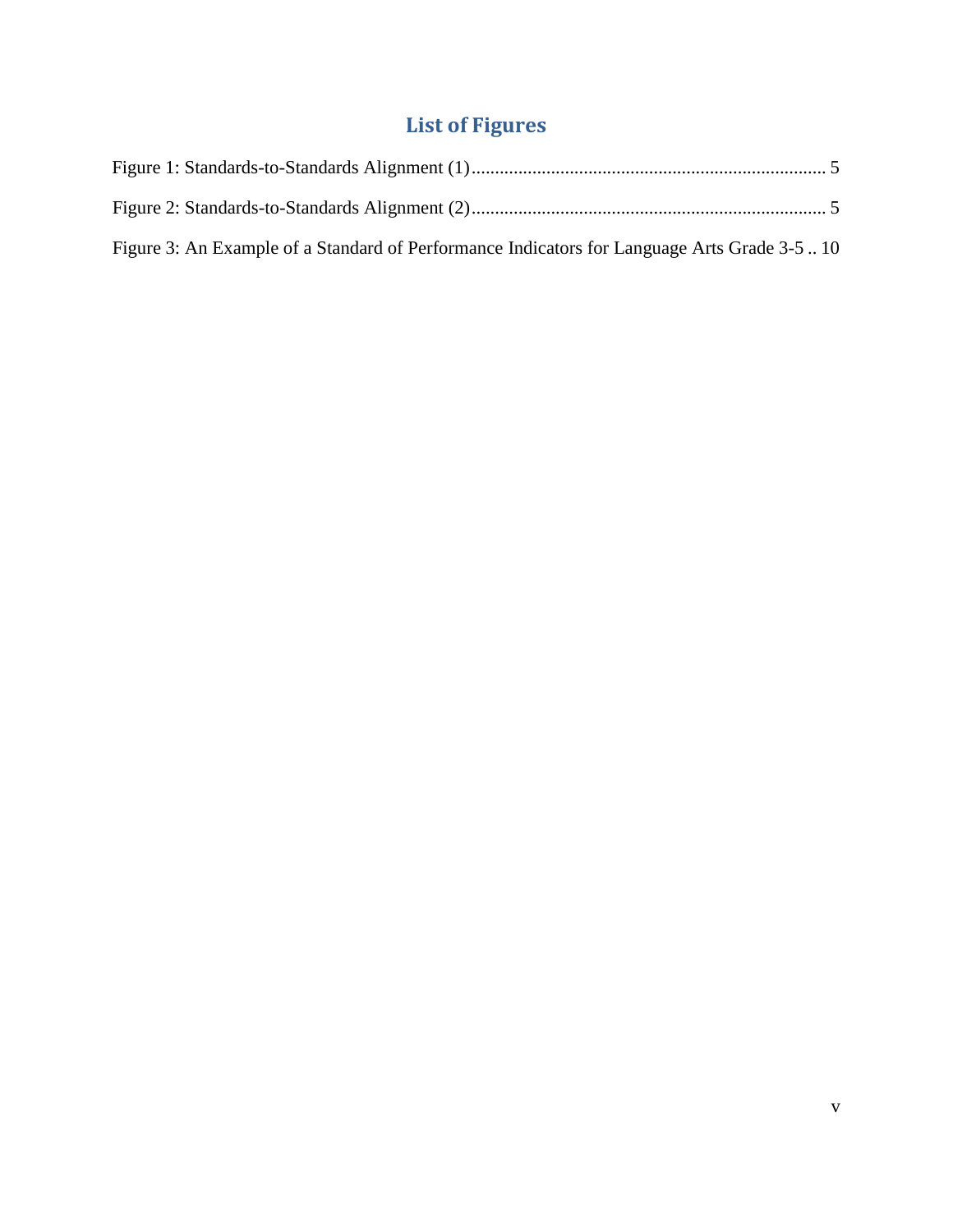## **Executive Summary**

This report presents the results of an alignment study conducted in Roseville, Minnesota on November 8 and 9, 2011. The alignment protocol is based on Cook's (2005, 2006, 2007) adaptation of Webb's (1997) alignment framework. For this study, Cook's framework was used to examine the relationship between the Model Performance Indicators (MPIs) contained in the WIDA English Language Proficiency (ELP) Standards, 2007 Edition and the Minnesota Academic Standards in Mathematics and Science.

#### **What is alignment?**

Federal guidance refers to two criteria to evaluate the relationship between English language proficiency standards and a state's academic content standards: linking and alignment (U.S. Department of Education, Office of English Language Acquisition, February 2003). Linking is required as a minimum criterion; alignment, the higher criterion, is encouraged by federal guidelines. In our conceptualization, alignment is the combination of both linking (match between standards) and correspondence, which is comprised of depth and breadth. Depth refers to similarity of cognitive complexity and breadth to similarity in dispersion (how linking is distributed among goals within a standard). Each aspect of the alignment has associated statistics: *Linking*, *Depth of Knowledge (DOK) Consistency* (depth), and *Coverage* (breadth). As conceived in this report, alignment is a higher criterion in that it not only examines whether there is a match between standards (linking), but also establishes whether there is strong cognitive correspondence between standards and whether a state's content goals within a content standard have corollary English proficiency expectations (correspondence).

#### **Results**

#### **Linking**

Results suggest adequate Linking across all grade clusters between the Model Performance Indicators (MPIs) in the WIDA Consortium's English Language Proficiency (ELP) Standards and the Minnesota Academic Standards in Mathematics and Science investigated in this study. We therefore conclude that the relationship between the WIDA ELP standards and the Minnesota Academic Standards in Mathematics and Science meets the requirements of the No Child Left Behind Act of 2001 (NCLB). Strong Linking was observed in most grades with moderate Linking observed in Mathematics grades 3, 4, 6, and high school Science (Life Science).

#### **Correspondence**

As stated above, federal guidance encourages states to meet a higher standard, i.e., alignment. Our analyses indicate that the Depth of Knowledge criterion is strongly met for Mathematics, and is moderately met for Science. In addition, coverage in Mathematics and Science is moderate. Overall, we conclude that while the alignment criteria as defined here are not entirely met, the Minnesota Academic Standards in Mathematics and Science align moderately with the MPIs within the WIDA ELPs.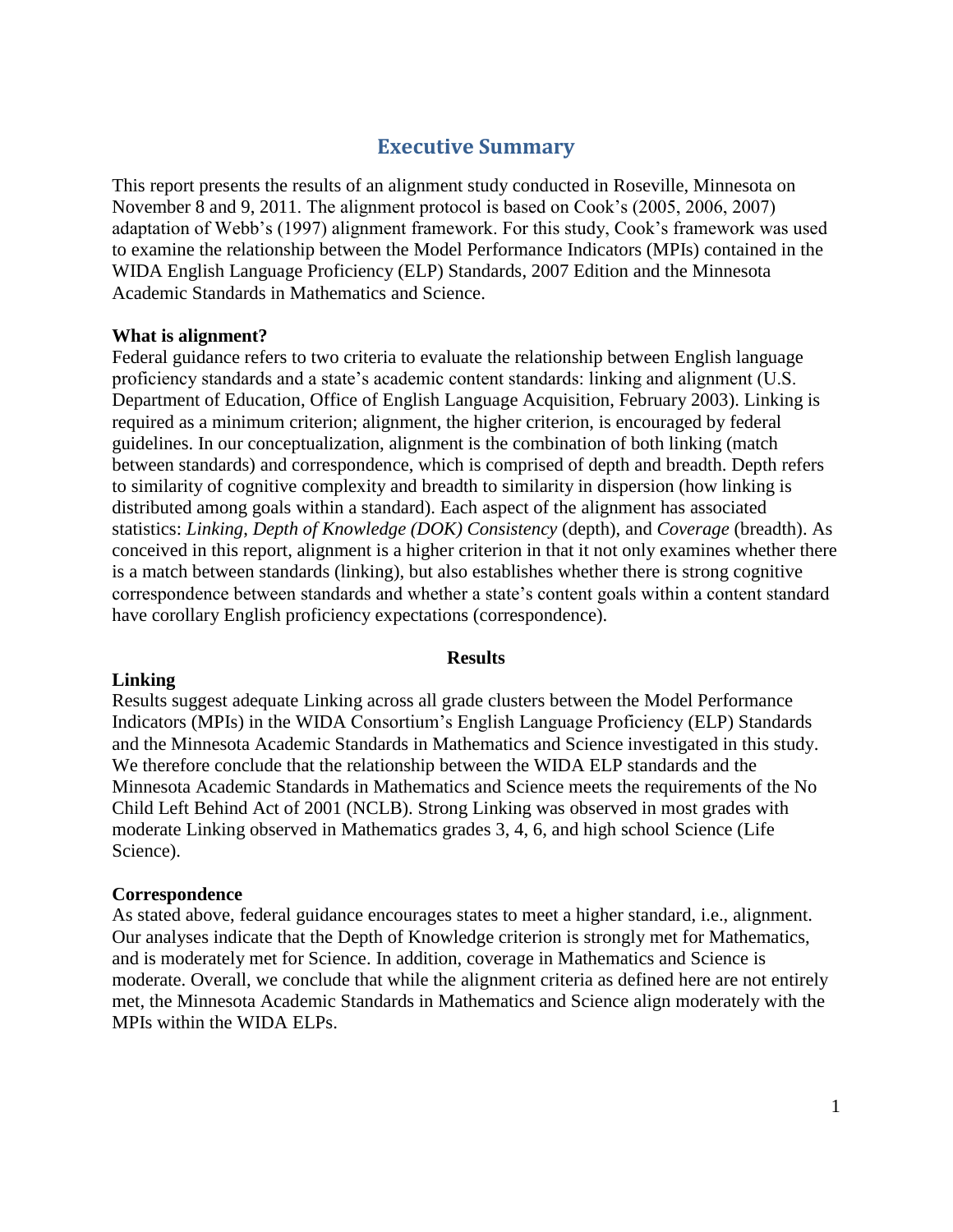## **Introduction**

## **Background**

This study was an evaluation of the alignment between the Minnesota Academic Standards in Mathematics and Science and the WIDA English Language Proficiency (ELP) Standards in the areas of Mathematics and Science. Webb's (1997) alignment methodology, which has traditionally been used to evaluate the alignment between academic content standards and academic content assessments, has recently been adapted to study the alignment between different sets of standards (e.g., English language proficiency and academic content). Cook (2005) explains that one-to-one correspondences are less expected when aligning two sets of standards than when examining the alignment between a set of standards and an assessment. Thus, the criteria for acceptable levels of key alignment statistics are different for standards-tostandards alignment than for test-to-standards alignment, in which the primary interest is to probe into the degree to which test items cover the content knowledge exemplified in a set of standards.

The text below is drawn from federal non-regulatory guidance as it relates to English language proficiency standards and the issue of alignment.

### **B-3. What is the relationship between English language proficiency standards, English language proficiency annual measurable achievement objectives, and English language proficiency assessments?**

English language proficiency standards *must, at a minimum, be linked* [bolding not in original] to the State academic content and achievement standards. States *are encouraged, but not required, to align* [bolding not in original] English language proficiency standards with academic content and achievement standards. Annual measurable achievement objectives for English language proficiency serve as targets for achievement of the English language proficiency standards. English language proficiency assessments must be aligned with English language proficiency standards and provide a means of demonstrating progress towards meeting the English language proficiency annual measurable achievement objectives. (U.S. Department of Education, Office of English Language Acquisition, February 2003, pp. 9-10).

As specified in the italicized, bolded phrases in the text above, the federal government has expanded upon the notion of alignment, traditionally seen as a relationship between standards and tests, to include the relationship between a state's English language proficiency standards and its academic content standards.

## **Alignment Methods**

The alignment of assessment systems to state standards (test-to-standards alignment) has gained prominence in recent years. NCLB also requires alignment of state assessments to state standards.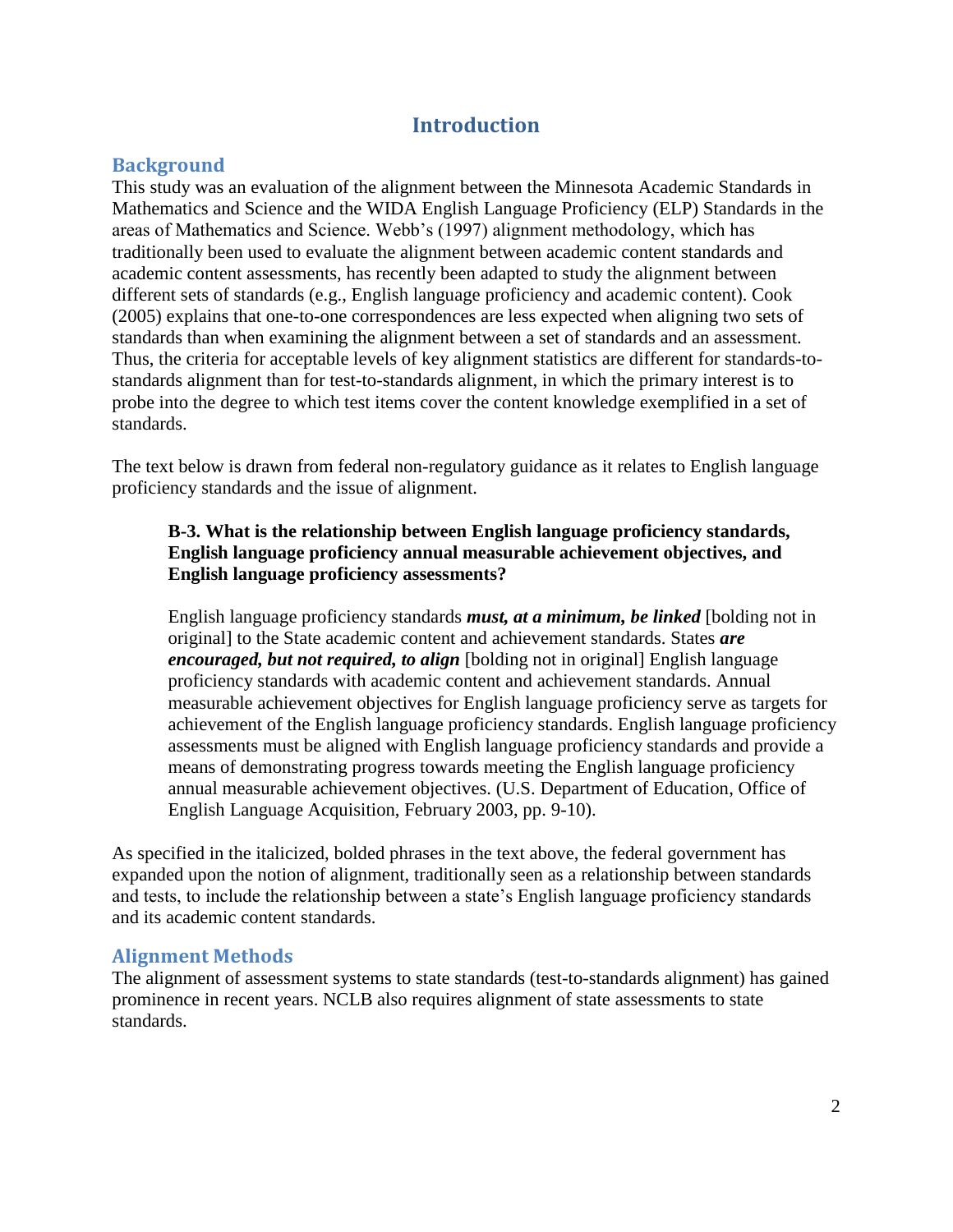The notion of alignment is not new. In years past, however, alignment was conducted during a test's item review. Content experts reviewed assessment items and determined if items matched test specifications, test framework documents, or standards. The primary purpose in this type of alignment was to assure that a test item matched a specification, framework or standard. Researchers have argued that there is more to alignment than simple assurances achieved during test development (see La Marca, et al., 2001; Webb 1997, 2002; and Rothman, et al., 2002). In particular, alignment refers not only to matching items to standards but also to ascertaining the breadth and the cognitive depth of items relative to standards, which may or may not have been considered during test construction.

Alignment is and has been a mechanism for contributing evidence to a test's validity argument. Even if alignment was a key feature during test construction, subsequent alignment research serves as a means to validate the presumptions of test developers. The test developers can utilize such evidence as they argue that score-based inferences are valid for the intended purpose of the test, which is in accord with the modern paradigm of test validation (Messick,1989; Kane, 2006).

A variety of alignment strategies and methodologies exist (see CCSSO, 2002 & 2007). One of the most prominent methods used today is that created by Dr. Norman Webb of the Wisconsin Center for Educational Research, which is employed in this project. The Webb approach to alignment evaluates item match, cognitive complexity (or depth), and breadth of coverage. Each alignment component (match, depth, breadth) has associated statistics.

To evaluate match, the statistic Categorical Concurrence is used. Categorical Concurrence refers to the average number of items raters assign to specific standards or curricular goals. Raters select specific standards, goals or objectives that match to individual test items on rated tests. The numbers of coded items are averaged across all raters and reported as Categorical Concurrence. This statistic is a proxy for average numbers of items raters believe address a specific standard or objective. With this methodology, items can address more than one standard, and raters are allowed to code accordingly.

To evaluate depth, raters judge the Depth of Knowledge (DOK) of standards, goals and/or objectives and the DOK of test items. Depth of Knowledge can be defined in a variety of ways. Webb argues that:

Standards vary on the complexity of what students are expected to know and do. Some standards simply expect students to reproduce a fact or complete a sequence of steps while others expect students to reason, extend their thinking, synthesize information from multiple sources, and produce significant work over time. Alignment on depth-ofknowledge is achieved when the assessment and standards agree on the cognitive level students are expected to demonstrate and are asked to perform.

Webb identifies four DOK levels:

- Level 1 Recall and Reproduction,
- Level 2 Skills and Concepts,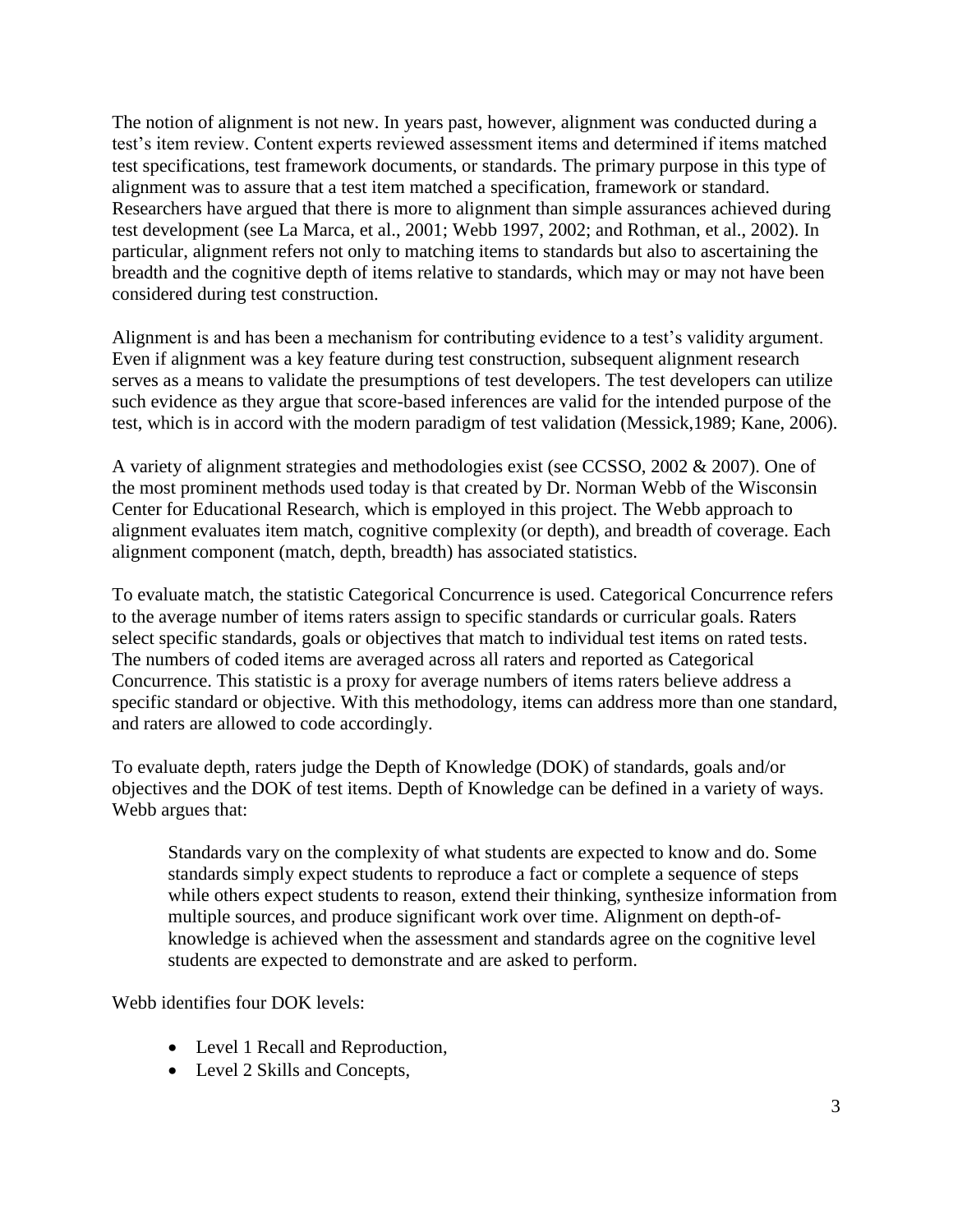- Level 3 Strategic Thinking, and
- Level 4 Extended Thinking.

During the alignment process, test items and standards are assigned unique DOK levels, and these levels are compared to identify their correspondence. The final component analyzed in a Webb alignment is breadth. Two statistics are associated with breadth: Range and Balance. The Range criterion "is met if a comparable span of knowledge expected of students by a standard is the same as, or corresponds to, the span of knowledge that students need in order to correctly answer the assessment items/activities" (Webb, 2001). If test items are identified with most, if not all, relevant objectives in a standard, then it is said that there is good Range. In essence, Range examines whether all objectives within a goal or standard are adequately covered. The second statistic examining breadth is Balance. Balance refers to the "degree to which one objective is given emphasis on the assessment is comparable to the emphasis given to the other objectives within a standard" (Webb, 2001).

## **Standards-to-Standards Alignment Criteria**

The Webb alignment system focuses on state tests and state academic content standards, usually in the areas of reading and mathematics. The federal linking or alignment guidance described in this report is different. Instead of examining test-to-standards (i.e., Webb's approach), federal requirements suggest conducting standards-to-standards investigations, be they linking or alignment. A variety of procedures have been developed to "align" curriculum in education (Anderson, 2002). A very prominent example is the Surveys of Enacted Curriculum (Porter and Smithson, 2001 and Blank, 2002). With this approach, researchers examine relationships between standards, instructional practices, and assessments. The power of this approach is to unveil how standards-based, assessment-evaluated systems are realized in the classroom. This approach is very comprehensive and informative. However, it does not provide a means to compare two particular sets of standards (although, undoubtedly, it could be altered to accomplish such a goal). Another approach to examine standard-to-standard relationships has been applied to sets of standards using a modified version of the Webb alignment procedure (Cook, 2005). With this method, Cook aligned a state's academic framework to a district's learning targets. The goal of this alignment was to communicate the association between the district's standards and the state's standards for assessment. The district's learning targets were developed to support the state's assessment framework, and as such good alignment was anticipated between these two sets of student expectations.

Close correspondence is not necessarily the expectation in a standards-to-standards alignment. This distinction is highlighted by the figures below.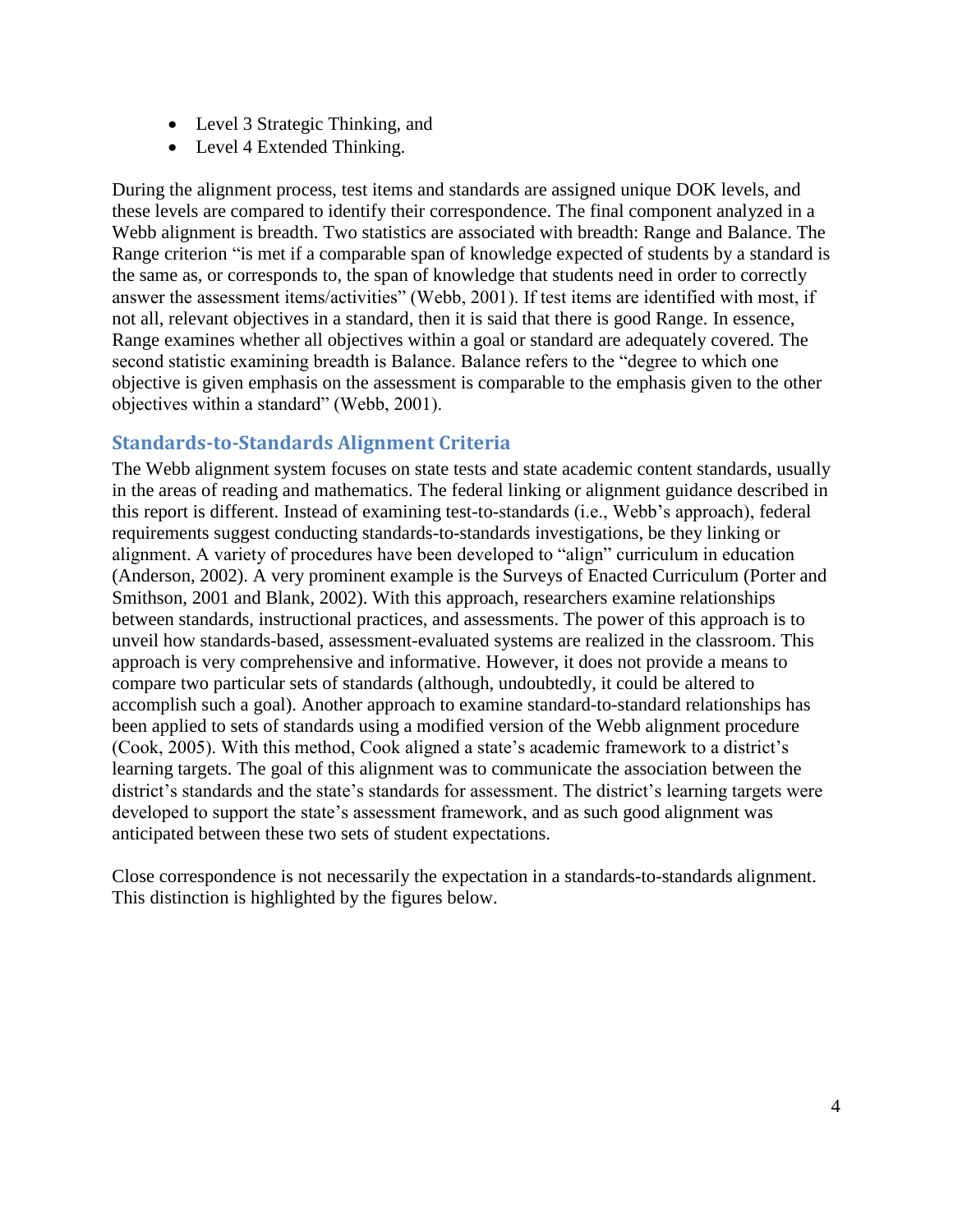**Figure 1: Standards-to-Standards Alignment (1)**



In Figure 1, the anchor standards are defined as expectations that one aligns to, e.g., state standards/ assessment frameworks, and aligned standards are expectations to be aligned, e.g., learning targets. For example, one might align one set of mathematics standards at 4th grade to another set of mathematics standards at 4th grade. A high degree of overlap (i.e., match, depth and breadth) would represent good alignment. However, Figure 1 portrays alignment between highly similar content domains—in this example 4th grade mathematics. Would this be the expected alignment between associated domains, say between elementary, mathematics academic language standards for grades 3 through 5 and 4th grade mathematics content standards? Probably not. Continuing this line of reasoning, alignment between language proficiency standards and academic content standards is best reflected in Figure 2. If Figure 1 were the target, why have different standards?

#### **Figure 2: Standards-to-Standards Alignment (2)**



Figure 2 portrays association between two sets of standards—the association of related but not identical expectations. There are three logical possibilities for standards comparison research: (a)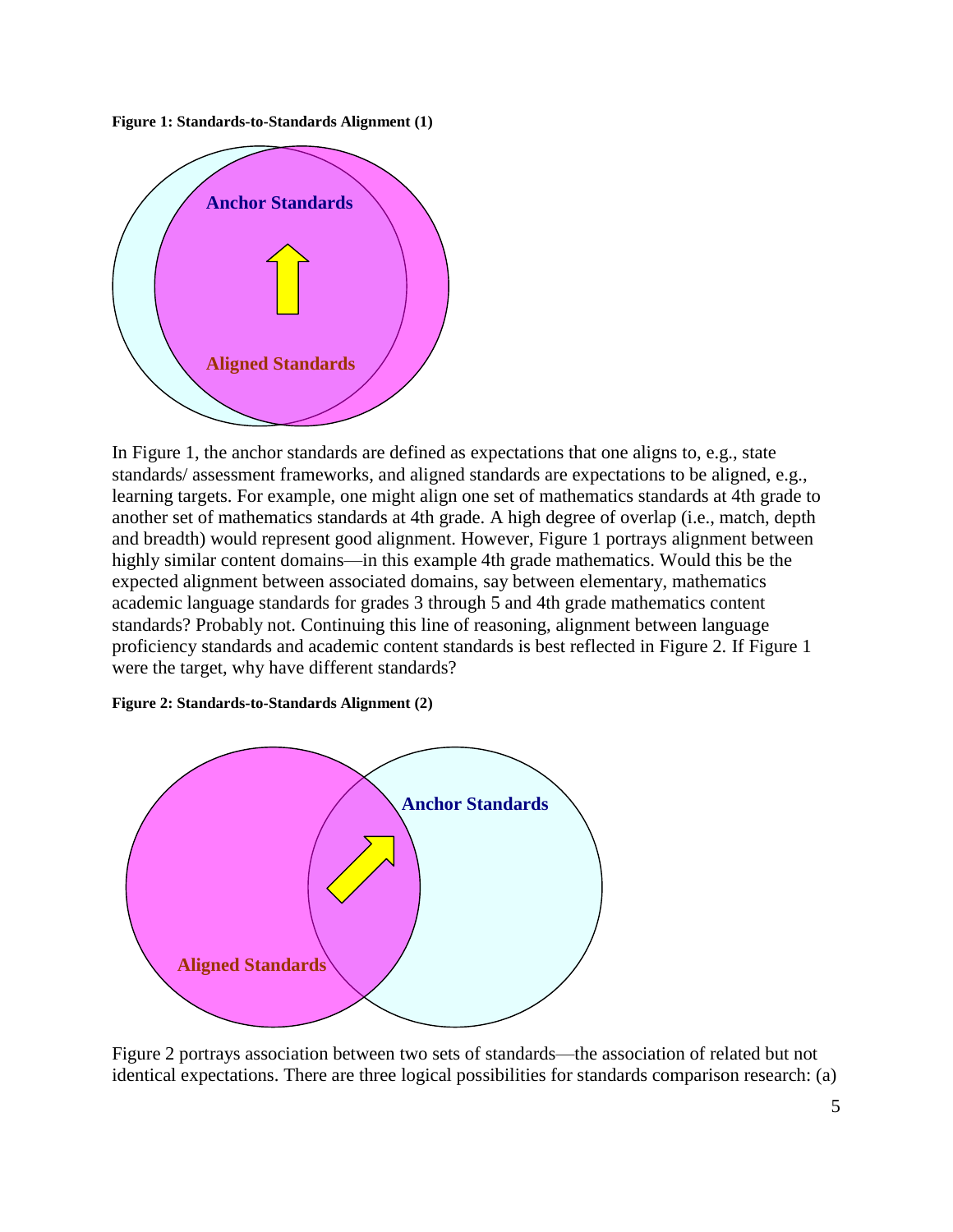one set of content standards with another set of content standards, (b) one set of English proficiency standards with another set of English proficiency standards, or (c) a set of content standards with English proficiency standards. Our research is of type (c). We examine content register relationships – or to put the matter more broadly – we examine the amount of expected English language load in a given set of content standards. The register used in subject areas like mathematics, science or language arts are subsets of the content domain. As a result, the criterion for alignment should differ for type (c) versus types (a) or (b) above.

As stated earlier, federal guidance identifies two notions related to academic content and language proficiency standards alignment: linking and alignment. We interpret the term *alignment* mentioned in federal guidance to be that reflected by Figure 2. That is, strong alignment between English language proficiency standards and academic content standards *ARE NOT* one-to-one correspondences. What then does alignment mean?

## **Linking**

First, a state's English language proficiency standards must be, at a minimum, linked to its academic content standards. The operational assumption of this research is: **To be linked, we utilize a "presence versus non-presence" argument: at least one aligned goal/objective within a content standard in each assessed subject must be represented in the English language proficiency standards at each grade cluster.**

A presence vs. non-presence argument is used to interpret whether the Linking criterion is met for the NCLB requirement. If simple presence (rather than non-presence) of Linking was observed, then we argue that the NCLB requirement with respect to Linking is met. An example will help clarify this criterion. Table 1 displays elements of the National Council of Teachers of Mathematics (NCTM) standards. Let us assume that Table 1 reflects a state's mathematics standards at a particular grade. To be appropriately linked, linguistic elements (i.e., phonological, lexical, grammatical, sociolinguistic) associated with Number Operations, Algebra, Geometry, Measurement, and Data Analysis and Probability would need to be reflected in the English language proficiency standards for speaking, listening, reading or writing at the grade span associated with this standard. A language proficiency standard requiring students to orally describe groups of and/or sequences of objects, figures or numbers would be consistent with Number and Operations. Another standard might have students read a graph or figure representing numeric relationships. This standard could be linked to Algebra and possibly Data Analysis and Probability. Linking assures that register elements associated with the language of mathematics are included in language proficiency standards.

| <b>Standards</b>                | Goals                                                                                                                                                                                                                                                                         |
|---------------------------------|-------------------------------------------------------------------------------------------------------------------------------------------------------------------------------------------------------------------------------------------------------------------------------|
| Number and<br><b>Operations</b> | 1. Understand numbers, ways of representing numbers, relationships among numbers, and number<br>systems;<br>2. Understand meanings of operations and how they relate to one another;<br>3. Compute fluently and make reasonable estimates;                                    |
| Algebra                         | 1. Understand patterns, relations, and functions;<br>2. Represent and analyze mathematical situations and structures using algebraic symbols;<br>3. Use mathematical models to represent and understand quantitative relationships;<br>4. Analyze change in various contexts; |

#### **Table 1: NCTM Standards**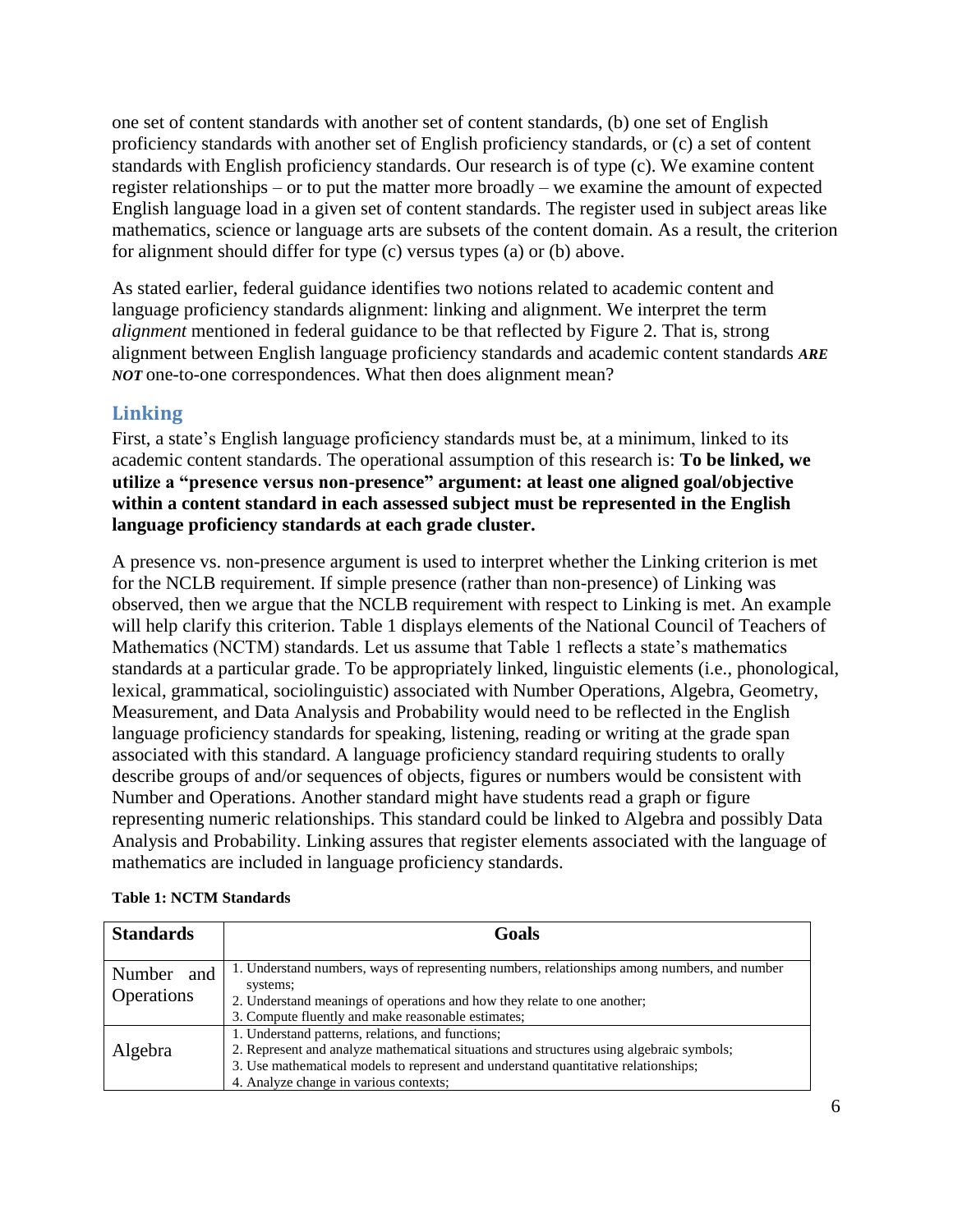| <b>Standards</b>                    | Goals                                                                                                                                                                                                                                                                                                                                                                                                                                                            |
|-------------------------------------|------------------------------------------------------------------------------------------------------------------------------------------------------------------------------------------------------------------------------------------------------------------------------------------------------------------------------------------------------------------------------------------------------------------------------------------------------------------|
| Geometry                            | 1. Analyze characteristics and properties of two- and three-dimensional geometric shapes and<br>develop mathematical arguments about geometric relationships;<br>2. Specify locations and describe spatial relationships using coordinate geometry and other<br>representational systems;<br>3. Apply transformations and use symmetry to analyze mathematical situations;<br>4. Use visualization, spatial reasoning, and geometric modeling to solve problems; |
| Measurement                         | 1. Understand measurable attributes of objects and the units, systems, and processes of measurement;<br>2. Apply appropriate techniques, tools, and formulas to determine measurements;                                                                                                                                                                                                                                                                          |
| Data<br>Analysis and<br>Probability | 1. Formulate questions that can be addressed with data and collect, organize, and display relevant<br>data to answer them:<br>2. Select and use appropriate statistical methods to analyze data;<br>3. Develop and evaluate inferences and predictions that are based on data;<br>4. Understand and apply basic concepts of probability;                                                                                                                         |

## **Correspondence**

Federal guidance states that linking is a minimum criterion. Alignment is encouraged. This methodology conceptualizes **alignment as the combination of Linking and Correspondence** and uses "alignment" as the over-arching term. Table 2 shows this relationship. Linking describes the match between standards. Correspondence includes depth and breadth. There is inadequate guidance in the research literature about depth when comparing English language proficiency standards to content standards. We propose that 40% of linked English language proficiency standards should be at or above the Depth of Knowledge (DOK) level of the content standards to reflect strong cognitive Correspondence. This DOK criterion associates with Scarcella's (2003) cognitive dimension, including higher-order thinking, strategic competence, and metalinguistic awareness. Furthermore, we contend that a 40% DOK criterion establishes challenging but attainable expectations as it indicates that the English language load of the content standards does not exceed fifty percent of the content demands.

|           | <b>Scope</b>   | <b>Criterion</b> | <b>Alignment Statistics</b>                                                                                                                                                                                                                                       |
|-----------|----------------|------------------|-------------------------------------------------------------------------------------------------------------------------------------------------------------------------------------------------------------------------------------------------------------------|
|           | Linking        | Match            | At least one aligned content standard across skill<br>domains, as agreed upon by a <b>majority</b> of raters                                                                                                                                                      |
|           |                | Depth            | At least a 40% DOK across skill domains                                                                                                                                                                                                                           |
| Alignment | Correspondence | <b>Breadth</b>   | At least moderate coverage of goals (benchmarks)<br>across domains where:<br><b>Limited</b> $\leq 1$ goal aligned for each standard,<br><b>Moderate</b> $> 1$ goal aligned for each standard,<br><b>Strong</b> = a majority of goals aligned for each<br>standard |

|                  | Table 2: Standard-to-Standard Alignment Criteria: English Language Proficiency to Academic Content |
|------------------|----------------------------------------------------------------------------------------------------|
| <b>Standards</b> |                                                                                                    |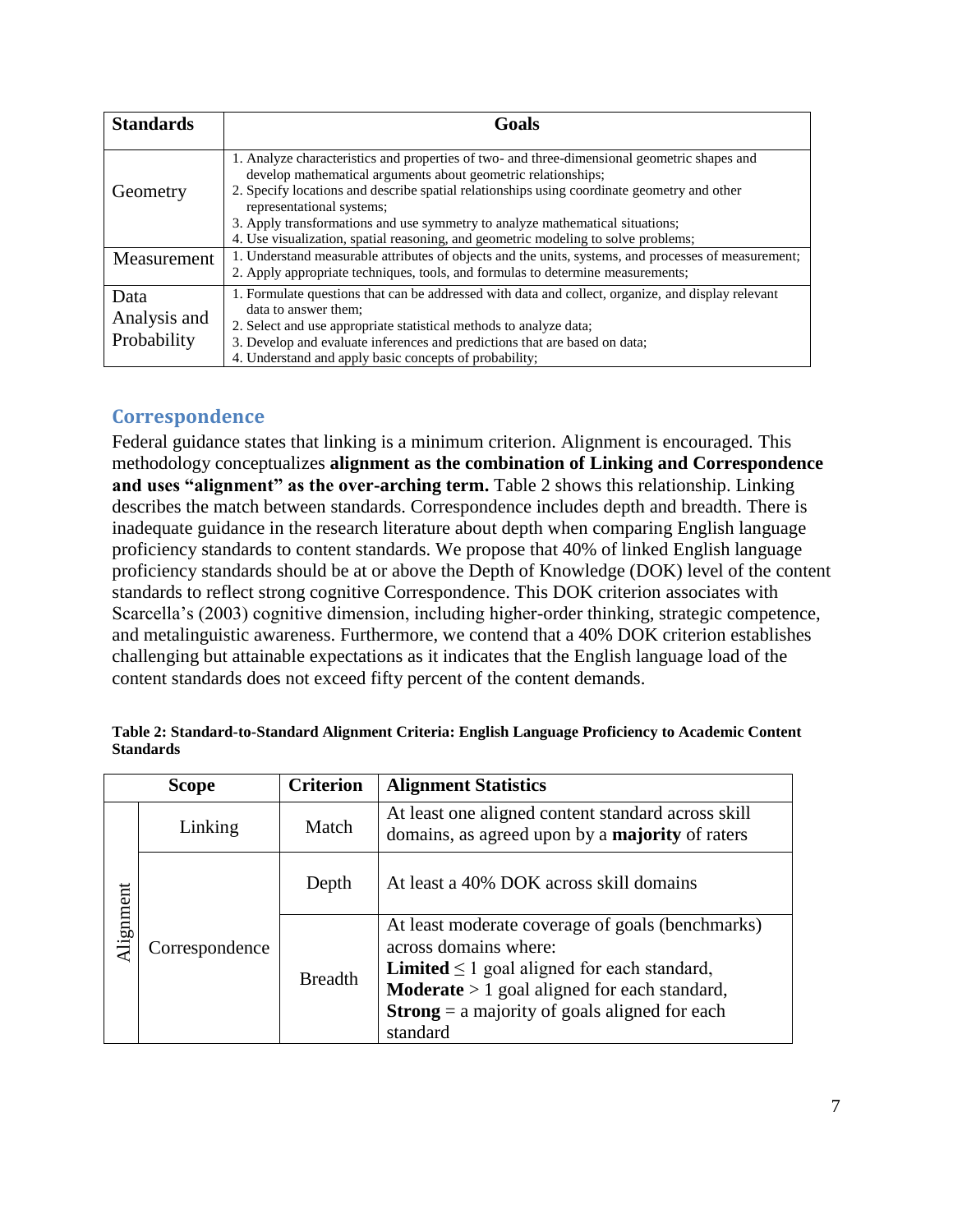The first aspect of Correspondence is depth, and the second is breadth. Again, there is limited guidance in the research literature. Our stance is represented by the above three Coverage criteria (Table 2). The Coverage criteria relate to the number of goals within a standard that are aligned. In the example shown in Table 1, we see there are 3 goals for Number and Operations, 4 goals for Algebra, 4 goals for geometry, 2 goals for Measurement, and 4 goals for Data Analysis and Probability. Moderate breadth would mean that more than one goal in the math standards is associated with the language proficiency standards. Strong breadth would mean a majority of a state's content goals within a content standard have corollary English language proficiency expectations. As with the DOK criterion, this is an aggressive but obtainable expectation.

For adequate alignment, we suggest that a state's English language proficiency standards should meet the Linking criterion, the DOK criterion, and have moderate or greater breadth of Coverage. Were language proficiency standards to have this degree of alignment, we believe greater attention would be given to academic English in the classroom and on language proficiency assessments. Given Gottlieb's (2006) conviction that academic English language proficiency is a precursor to academic achievement, such adequate alignment should promote students' progress in English, which could directly affect annual measurable achievement objective (AMAO) goals. This type of alignment would move states toward best practice in language instruction and assessment.

## **Standards Aligned in this Study**

The following are brief descriptions of the two sets of standards aligned in this study:

## Minnesota Academic Standards

The Minnesota Academic Standards in Mathematics and Science

[\(http://education.state.mn.us/MDE/EdExc/StanCurri/K-12AcademicStandards/index.htm\)](http://education.state.mn.us/MDE/EdExc/StanCurri/K-12AcademicStandards/index.htm) articulate essential knowledge, skills, and concepts, and describe what students are expected to know. For Mathematics, the standards describe a connected body of mathematical knowledge students learn through the processes of problem solving, reasoning and proof, communication, connections, and representation. The standards are organized by grade levels from kindergarten through grade eight and by grade span for 9-12. They are grouped by strands: 1) Number and Operation; 2) Algebra; 3) Geometry and Measurement; 4) Data Analysis and Probability. For Science, the standards describe the structures and processes of the natural world. The standards are organized by grade spans K-5, 6-8 and 9-12; the benchmarks in grade cluster 3-5, 6-8 and Life Science for high school were used in this study. In this report, the standards are used as our reporting categories for the two content domains.

The Minnesota Academic Standards in Mathematics include the following five reporting categories:

- Number and Operation
- Algebra
- Geometry and Measurement
- Data Analysis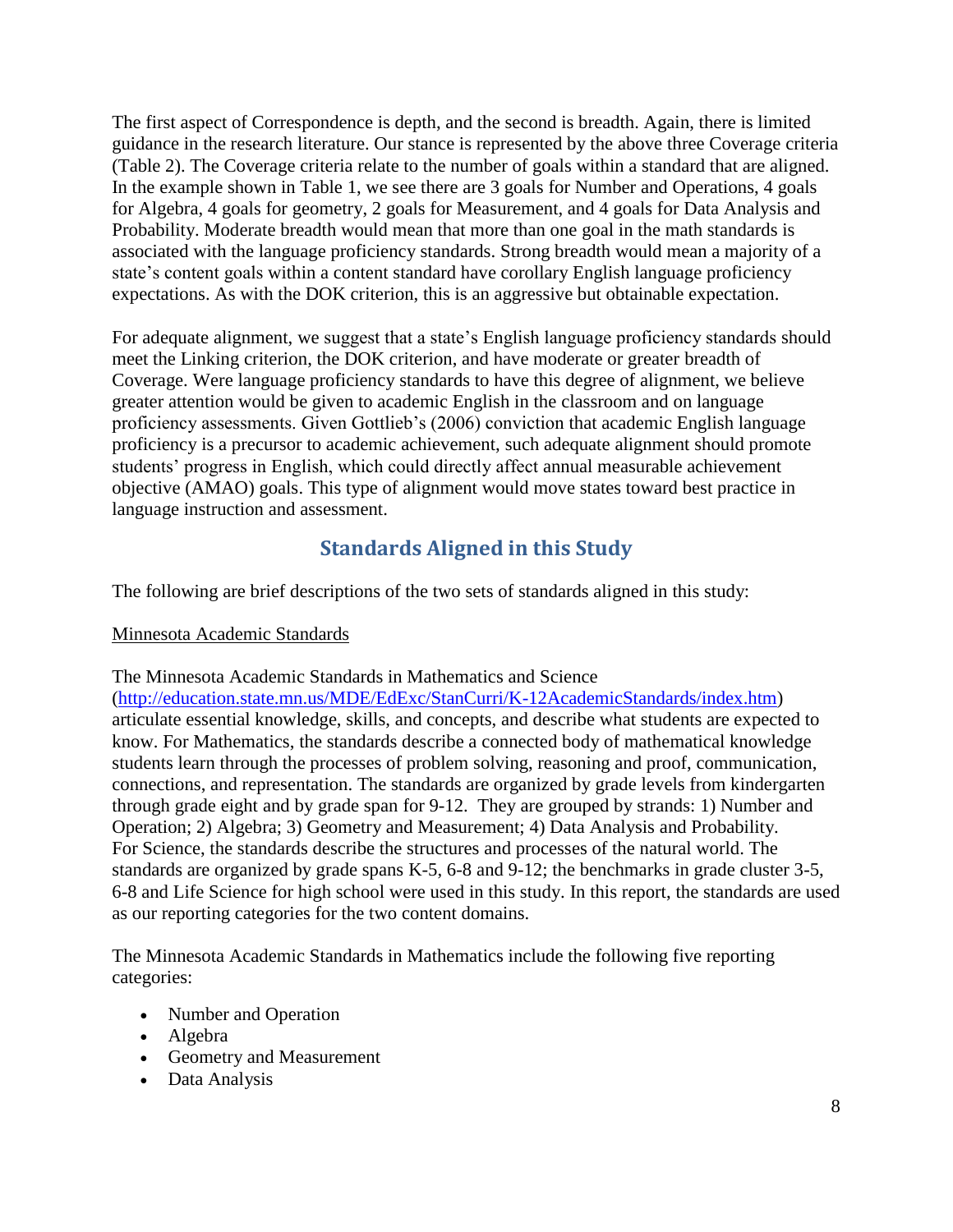• Data Analysis and Probability

The Minnesota Academic Standards in Science include the following eight reporting categories:

Grades 5 and 8

- The Nature of Science and Engineering
- Physical Science
- Earth Science
- Life Science

High school (Life Science)

- Structure and Function in Living Systems
- Interdependence among Living Systems
- Evolution in Living Systems
- Human Interactions with Living Systems

## WIDA Consortium's English Language Proficiency (ELP) Standards

The WIDA Consortium's English Language Proficiency Standards (WIDA, 2007) are comprised of the following five standards:

- 1. English language learners communicate in English for SOCIAL AND INSTRUCTIONAL purposes within the school setting.
- 2. English language learners communicate information, ideas, and concepts necessary for academic success in the content area of LANGUAGE ARTS.
- 3. English language learners communicate information, ideas, and concepts necessary for academic success in the content area of MATHEMATICS.
- 4. English language learners communicate information, ideas, and concepts necessary for academic success in the content area of SCIENCE.
- 5. English language learners communicate information, ideas, and concepts necessary for academic success in the content area of SOCIAL STUDIES.

Each standard covers four language domains: listening, speaking, reading, and writing. The model performance indicators for each standard are organized into five grade-level clusters (PreK-K, 1-2, 3-5, 6-8, and 9-12) and two frameworks: formative assessment and summative assessment. Within each framework, grade cluster and language domain, there are model performance indicators for each language proficiency level. The model performance indicators are functional, measurable indices of the language domains (listening, speaking, reading, and writing) and are aimed at the targeted age/developmental levels of English language learners. As their label implies, model performance indicators are examples, which have been drawn from a myriad of English language proficiency and state academic content standards. There are three components of a model performance indicator: 1) language function (how the students use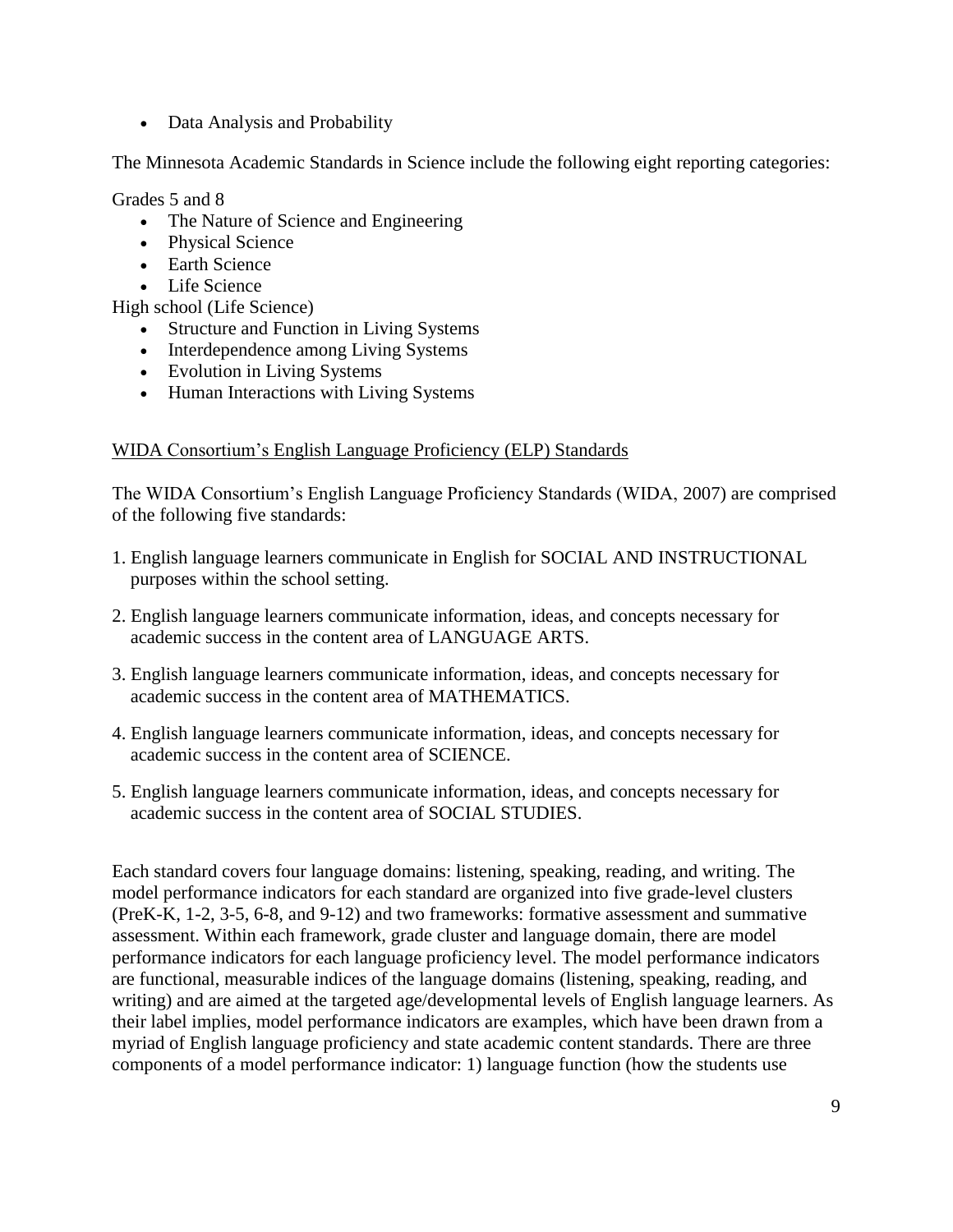language), 2) content stem (specific content examples), and 3) instructional support (such as working with a partner, visual aid, etc.).

A visual layout of the components of the standards is displayed in Figure 3. The English language proficiency levels head each column and the language domains begin each row. The remaining cells contain at least one model performance indicator, creating a strand or strands across proficiency levels within a language domain. (Figure 3 points to an example of a strand of performance indicators for Language Arts at grade 3-5.)

The five language proficiency levels covered in the WIDA Consortium ELP standards are

- $\bullet$  Level 1 Entering;
- $\bullet$  Level 2 Beginning;
- Level  $3$  Developing;
- Level  $4$  Expanding; and
- Level  $5 Bridging$ .

#### **Figure 3: An Example of a Standard of Performance Indicators for Language Arts Grade 3-5**

|                  |                                                                             | Level 1<br><b>Entering</b>                                                                                                              | Level <sub>2</sub><br><b>Beginning</b>                                                                                      | Level 3<br><b>Developing</b>                                                                                                 | Level 4<br><b>Expanding</b>                                                                                               | Level 5<br><b>Bridging</b>                                                                              |
|------------------|-----------------------------------------------------------------------------|-----------------------------------------------------------------------------------------------------------------------------------------|-----------------------------------------------------------------------------------------------------------------------------|------------------------------------------------------------------------------------------------------------------------------|---------------------------------------------------------------------------------------------------------------------------|---------------------------------------------------------------------------------------------------------|
|                  | <b>Example Genre</b><br><b>Mysteries</b>                                    | Match pictures to<br>individual clues based<br>on oral statements                                                                       | <b>Identify pictures</b><br>associated with solutions<br>to short mysteries read<br>aloud                                   | Make predictions based<br>on pictures of clues/<br>pieces of evidence from<br>mysteries and oral<br>descriptions             | Sequence pictures of<br>clues/pieces of evidence<br>from mysteries read<br>aloud                                          | Apply analogies of<br>events or characters in<br>mysteries read aloud to<br>students' lives             |
| <b>LISTENING</b> | <b>Example Topic</b><br><b>Explicit &amp;</b><br>inferential<br>information | Match oral statements<br>from narrative or<br>expository material<br>to their illustrated<br>representations                            | Determine literal<br>meanings of oral<br>passages from<br>narrative or expository<br>material and match to<br>illustrations | Project next in<br>a sequence from<br>oral discourse on<br>narrative or expository<br>material supported by<br>illustrations | Identify cause/effect<br>in oral discourse from<br>narrative or expository<br>material supported by<br>illustrations      | Make connections and<br>draw conclusions from<br>oral discourse using<br>grade-level materials          |
|                  | <b>Example Genre</b><br><b>Fantasies</b>                                    | Answer WH- questions<br>to distinguish between<br>pictures of real and<br>imaginary people,<br>objects or situations                    | Describe pictures of<br>imaginary people,<br>objects or situations                                                          | Provide details of<br>pictures of imaginary<br>people, objects or<br>situations                                              | Complete scenarios<br>from pictures of<br>imaginary people,<br>objects or situations                                      | Make up fantasies<br>about imaginary people,<br>objects or situations                                   |
| SPEAKING         | <b>Example Topic</b><br><b>Story elements</b><br>& types of<br>genres       | Name story elements<br>of various genres (e.g.,<br>non-fiction works, fairy<br>tales, myths, fables<br>or legends) depicted<br>visually | Describe story<br>elements of various<br>genres supported by<br><b>illustrations</b>                                        | Summarize story<br>lines, issues or<br>conflicts in various<br>genres supported by<br>illustrations                          | Discuss relationships<br>among ideas or<br>offer opinions on<br>issues in various<br>genres supported by<br>illustrations | Propose options or<br>solutions to issues in<br>various genres and<br>support responses with<br>details |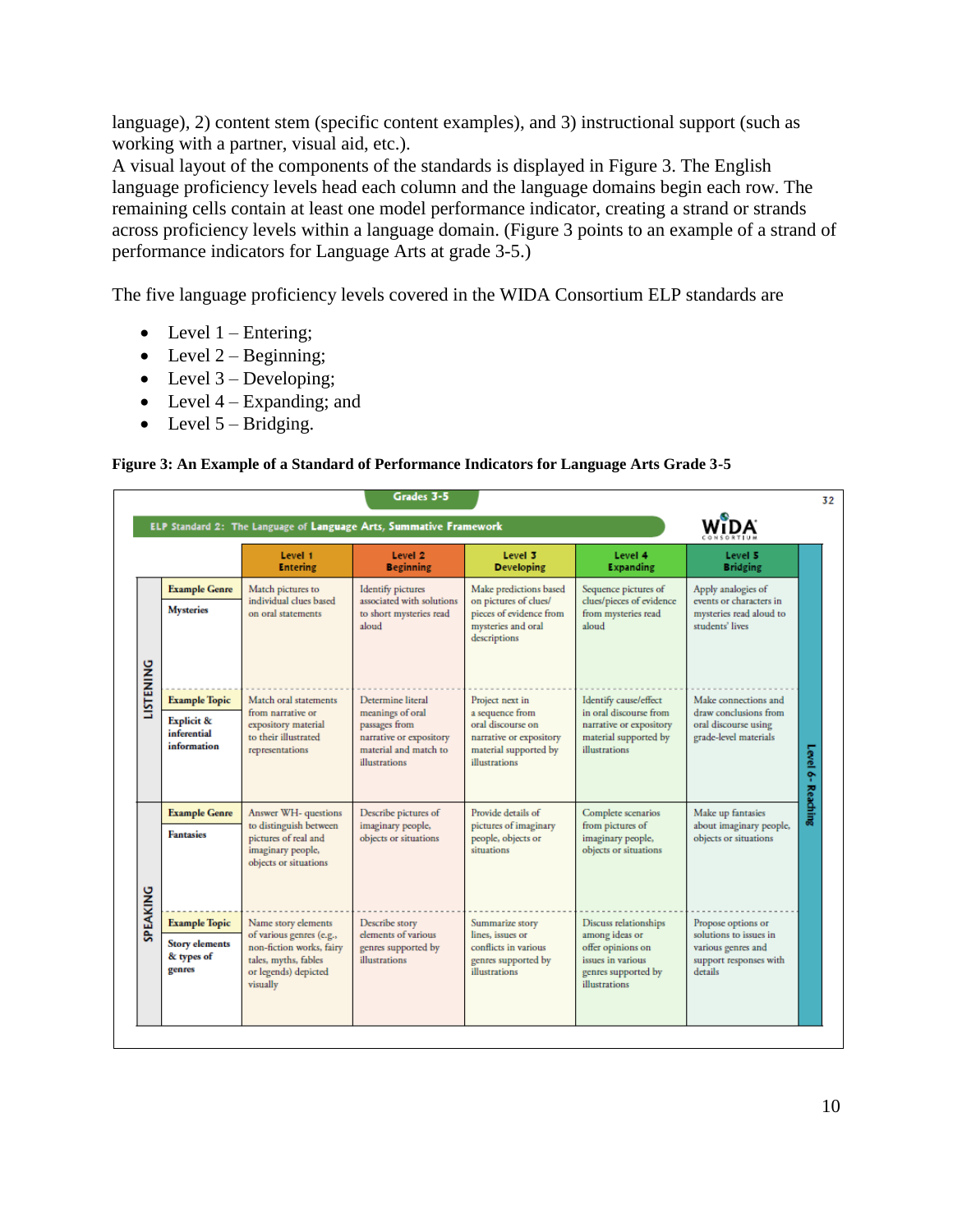## **Review Committee and Review Process**

The alignment workshop was conducted at the Minnesota Department of Education located in Roseville, Minnesota on November 8 and 9, 2011. Twenty-two Minnesota teachers were recruited to represent various school districts in Minnesota and served as alignment committee members. The review committee is grouped into the following committees:

- Mathematics Grades K to 2;
- Mathematics Grades 3 to 5 and Science 5;
- Mathematics Grades 6 to 8 and 11;
- Science Grades 8 and 12 (Life Science);

The following are the names of the review committee and the grade clusters to which they belong:

| <b>Grade Cluster</b>     | <b>Name</b>             |
|--------------------------|-------------------------|
| Math K-2                 | Joe Alfano              |
| Math K-2                 | Sara Swanlund           |
| Math K-2                 | Nancy Schaaf            |
| Math K-2                 | Andrea Erichsrud        |
| Math K-2                 | Jennifer Bauer          |
| Math 3-5 & Science 5     | Amy Kennedy             |
| Math 3-5 & Science 5     | Michelle Vanden Plas    |
| Math 3-5 & Science 5     | <b>Breanna Mueller</b>  |
| Math 3-5 & Science 5     | Melanie Stodola         |
| Math 3-5 & Science 5     | Andrea Wilson           |
| Math 3-5 & Science 5     | <b>Janet Thomson</b>    |
| Math 6-8 & 11            | Leah Soderlund          |
| Math 6-8 & 11            | <b>Emily Larsen</b>     |
| Math 6-8 & 11            | Jonathan Gustafson      |
| Math 6-8 & 11            | Ariel Chang             |
| Math 6-8 & 11            | Ginna Grussing          |
| Science 8 & Life Science | Liza Anderson Schmid    |
| Science 8 & Life Science | Eric Vernon             |
| Science 8 & Life Science | Amani Ahrens            |
| Science 8 & Life Science | <b>Elizabeth Bortke</b> |
| Science 8 & Life Science | David Clark             |
| Science 8 & Life Science | Jennifer Rose           |

#### **Table 3: Alignment Study Review Committee**

To facilitate the alignment workshop, staff from the WIDA Consortium at the Wisconsin Center for Education Research (WCER) and a researcher from the University of Illinois at Urbana-Champaign (UIUC) facilitated the four groups of Minnesota committee members who reviewed the standards.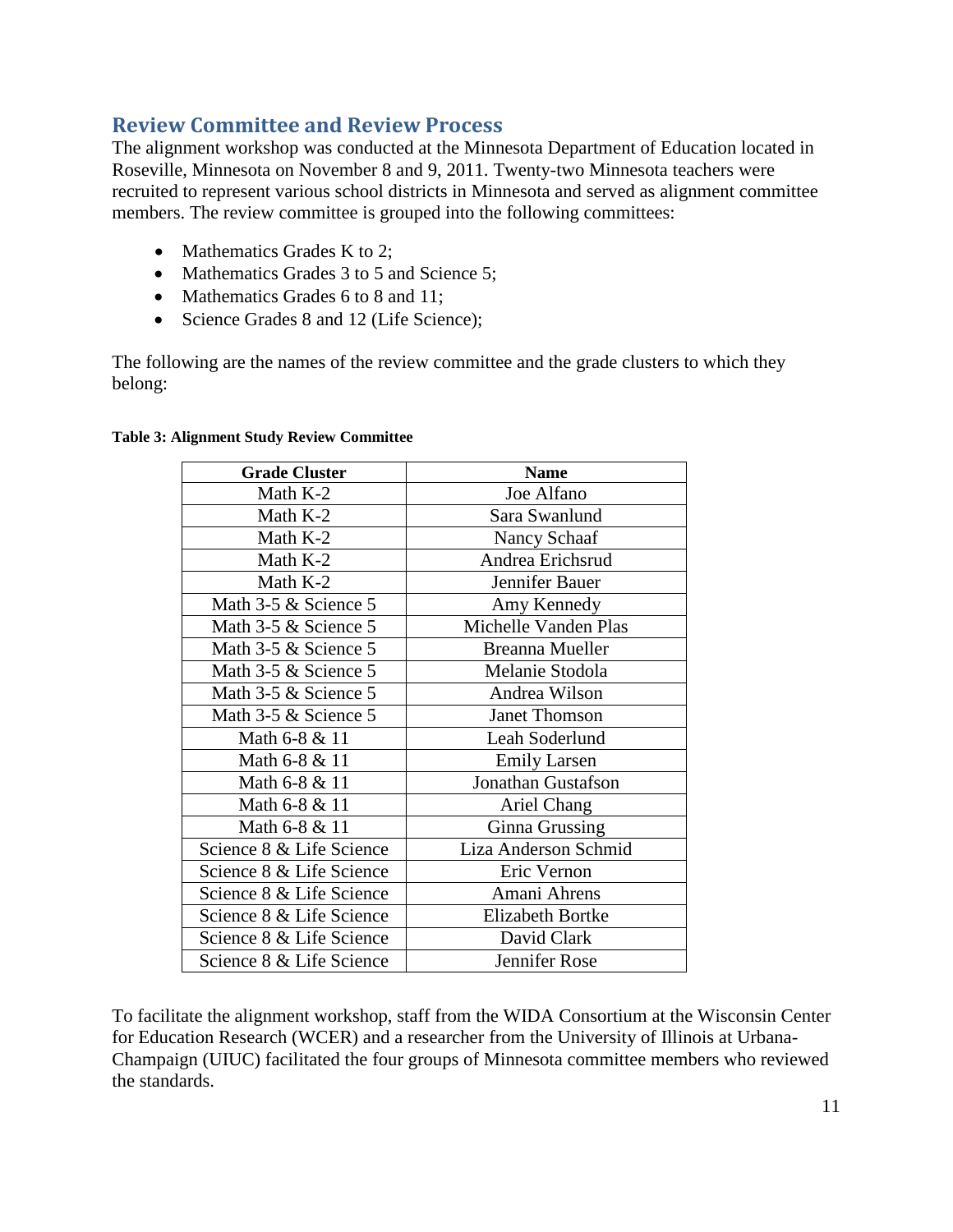Prior to the alignment workshop, one member from each group of committee members was designated as a table leader. The role of table leaders was to facilitate part of the alignment process during which committee members reached consensus concerning their DOK assignments to the content and performance standards. The four table leaders met with the staff from the WIDA Consortium and the researcher from UIUC to participate in an alignment training one day before the workshop.

Intensive training was provided to all committee members, explaining Webb's alignment model and the three alignment criteria and the use of the web-based alignment tool. The general training included an overview of the alignment process and a brief description of the standards that would be reviewed. After the general session, the committee members broke into subject area groups to learn how to apply the DOK levels to standards in their respective grade levels. All committee members reviewed the definitions of the four levels of DOK and sample standards at each level during the training. Following the training, committee members split into the grade-level groups to continue the alignment process. The process involved four steps:

**Step One** – Committee members read and coded the Minnesota Academic Standards in Mathematics and Science and reached consensus on the appropriate DOK level for each benchmark. The consensus process was led by the designated table leader in each group.

**Step Two** – As training for the review process, each team of committee members independently coded a sample of model performance indicators drawn from the WIDA standards and then discussed the DOK levels and the Minnesota Academic Standards that they had assigned to each of the WIDA standards. Committee members were encouraged to assign only one Minnesota Academic objective to each WIDA MPI unless the WIDA MPI clearly covered more than one standard. In cases where a WIDA MPI did not adequately describe the knowledge and skills assessed, committee members could assign secondary and tertiary standards. Committee members were not required to reach agreement on the DOK assigned to a WIDA MPI. Instead, they discussed the rationale for the assignments to help each other reach a clearer understanding of DOK levels in the Mathematics and Science model performance indicators (MPIs) of the WIDA ELP Standards.

**Step Three** – Committee members independently coded the WIDA model performance indicators in Mathematics and Science for each grade level, identified a Minnesota Academic objective to which each MPI most closely matched, and noted any issues or sources of challenge related to aligning Minnesota Academic objectives to the WIDA standards.

**Step Four** – Committee members participated in a debriefing session for each grade level. They had been encouraged to complete a debriefing questionnaire for each study as they reviewed it and to use their notes in the discussion session. During this session, the committee members provided their impressions about the degree of alignment between the two sets of standards.

The same process was applied to each grade level. At the conclusion of the alignment workshop, committee members were asked to complete a debriefing questionnaire to provide feedback about the alignment review process.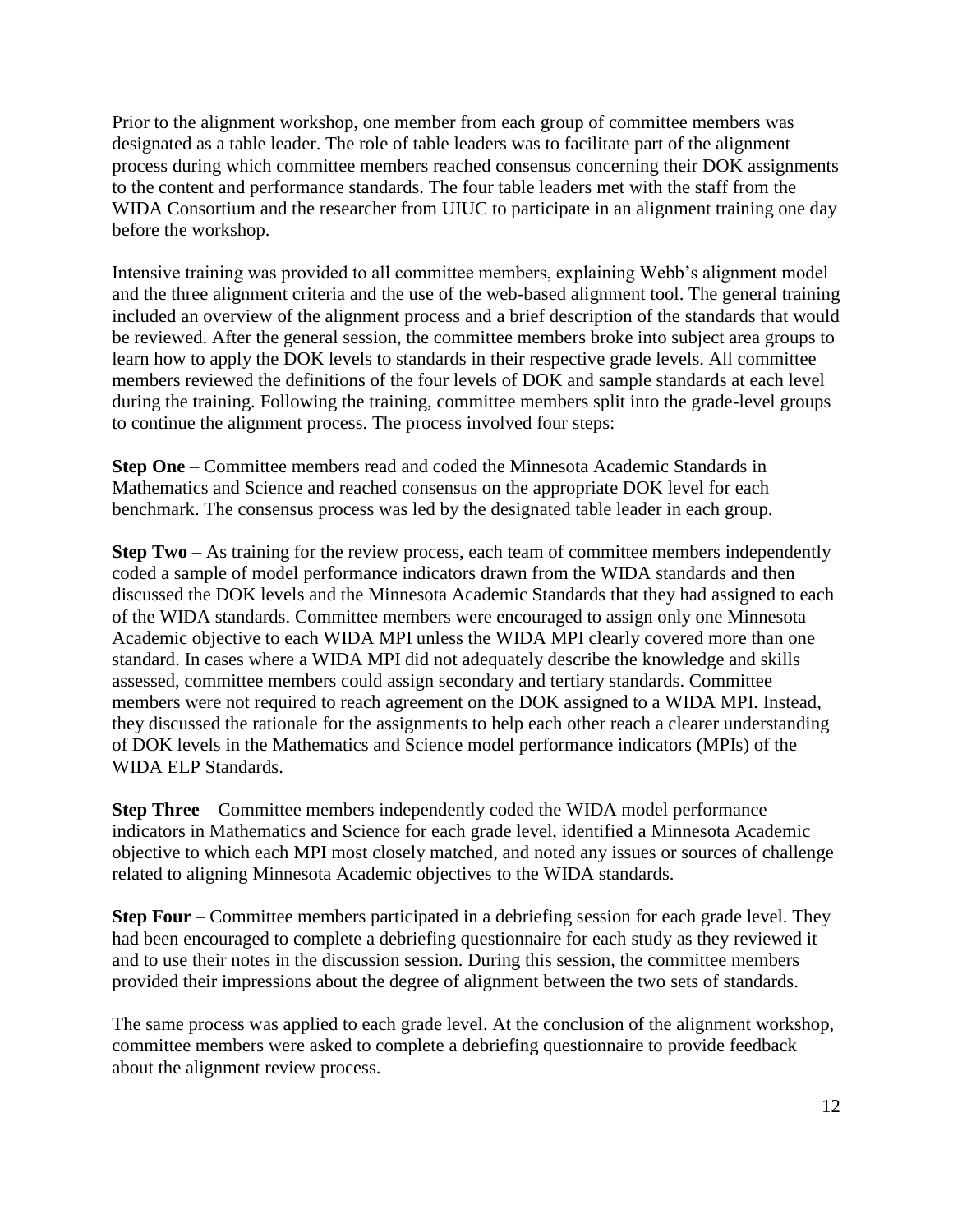## **Results**

## **Mathematics Alignment Results**

Based on the alignment criteria specified above, Table 4 below presents findings from the alignment between the Minnesota Academic Standards in Mathematics and the WIDA Consortium's ELP Standards (MPIs). The first set of columns presents alignment statistics and the second displays alignment findings based on the criteria set forth in the previous section. Three alignment statistics are introduced in alignment statistics. *Linked* indicates the total number of benchmarks linked to the WIDA MPIs, *DOK* indicates the percentage of linked WIDA MPIs having DOK levels *at* or *above* the DOK levels of the benchmarks, and *Coverage* indicates the number of benchmarks, within each content standard, that is linked to the WIDA MPIs. The Linking criterion for Mathematics was strongly met for grades K-2, 5, and 7-11, and moderately met for grades 3, 4 and 6.

| <b>Standards</b>            | (Standards-to-Standards) Alignment Criteria |            |            |                           |                |                 |
|-----------------------------|---------------------------------------------|------------|------------|---------------------------|----------------|-----------------|
|                             | <b>Alignment Statistics</b>                 |            |            | <b>Alignment Findings</b> |                |                 |
|                             | Linked<br>Correspondence                    |            | Linked     |                           | Correspondence |                 |
|                             |                                             | <b>DOK</b> | Coverage   |                           | <b>DOK</b>     | Coverage        |
| Grade K (with 5 panelists)  |                                             | 81%        |            |                           | (40%)          |                 |
| 1: Number and Operations    | 4                                           | 100%       | $1$ of $7$ | <b>YES</b>                | <b>YES</b>     | <b>LIMITED</b>  |
| 2: Algebra                  | 6                                           | 67%        | $1$ of $1$ | <b>YES</b>                | <b>YES</b>     | <b>STRONG</b>   |
| 3: Geometry and Measurement | 13                                          | 77%        | 4 of 5     | <b>YES</b>                | <b>YES</b>     | <b>STRONG</b>   |
| Grade 1 (with 5 panelists)  |                                             | 82%        |            |                           | (40%)          |                 |
| 1: Number and Operations    | 14                                          | 80%        | 3 of 10    | <b>YES</b>                | <b>YES</b>     | <b>MODERATE</b> |
| 2: Algebra                  | 3                                           | 88%        | $0$ of 5   | <b>YES</b>                | <b>YES</b>     | <b>LIMITED</b>  |
| 3: Geometry and Measurement | 7                                           | 79%        | 2 of 5     | <b>YES</b>                | <b>YES</b>     | <b>MODERATE</b> |
| Grade 2 (with 5 panelists)  |                                             | 80%        |            |                           | (40%)          |                 |
| 1: Number and Operations    | 12                                          | 93%        | 2 of 11    | <b>YES</b>                | <b>YES</b>     | <b>MODERATE</b> |
| 2: Algebra                  | $\overline{2}$                              | 77%        | $0$ of $3$ | <b>YES</b>                | <b>YES</b>     | <b>LIMITED</b>  |
| 3: Geometry and Measurement | 9                                           | 71%        | $2$ of 6   | <b>YES</b>                | <b>YES</b>     | <b>MODERATE</b> |
| Grade 3 (with 6 panelists)  |                                             | 76%        |            |                           | (40%)          |                 |
| 1: Number and Operations    | 17                                          | 85%        | 4 of 13    | <b>YES</b>                | <b>YES</b>     | <b>MODERATE</b> |
| 2: Algebra                  | 3                                           | 56%        | $1$ of $3$ | <b>YES</b>                | <b>YES</b>     | <b>LIMITED</b>  |
| 3: Geometry and Measurement | 10                                          | 72%        | $2$ of $9$ | <b>YES</b>                | <b>YES</b>     | <b>MODERATE</b> |
| 4: Data Analysis            | $\boldsymbol{0}$                            | 91%        | $0$ of $1$ | <b>NO</b>                 | <b>YES</b>     | <b>LIMITED</b>  |
| Grade 4 (with 6 panelists)  |                                             | 67%        |            |                           | (40%)          |                 |
| 1: Number and Operations    | 13                                          | 66%        | 2 of 13    | <b>YES</b>                | <b>YES</b>     | <b>MODERATE</b> |
| 2: Algebra                  | $\mathbf{1}$                                | 67%        | $0$ of $3$ | <b>YES</b>                | <b>YES</b>     | <b>LIMITED</b>  |
| 3: Geometry and Measurement | 17                                          | 71%        | 5 of 10    | <b>YES</b>                | <b>YES</b>     | <b>STRONG</b>   |
| 4: Data Analysis            | 0                                           | 65%        | $0$ of $1$ | <b>NO</b>                 | <b>YES</b>     | <b>LIMITED</b>  |
| Grade 5 (with 6 panelists)  |                                             | 61%        |            |                           | (40%)          |                 |
| 1: Number and Operations    | 17                                          | 85%        | 4 of 13    | <b>YES</b>                | <b>YES</b>     | <b>MODERATE</b> |

**Table 4: Summary of Alignment between the Minnesota Academic Standards in Mathematics and the WIDA ELP standards across Grades K-12**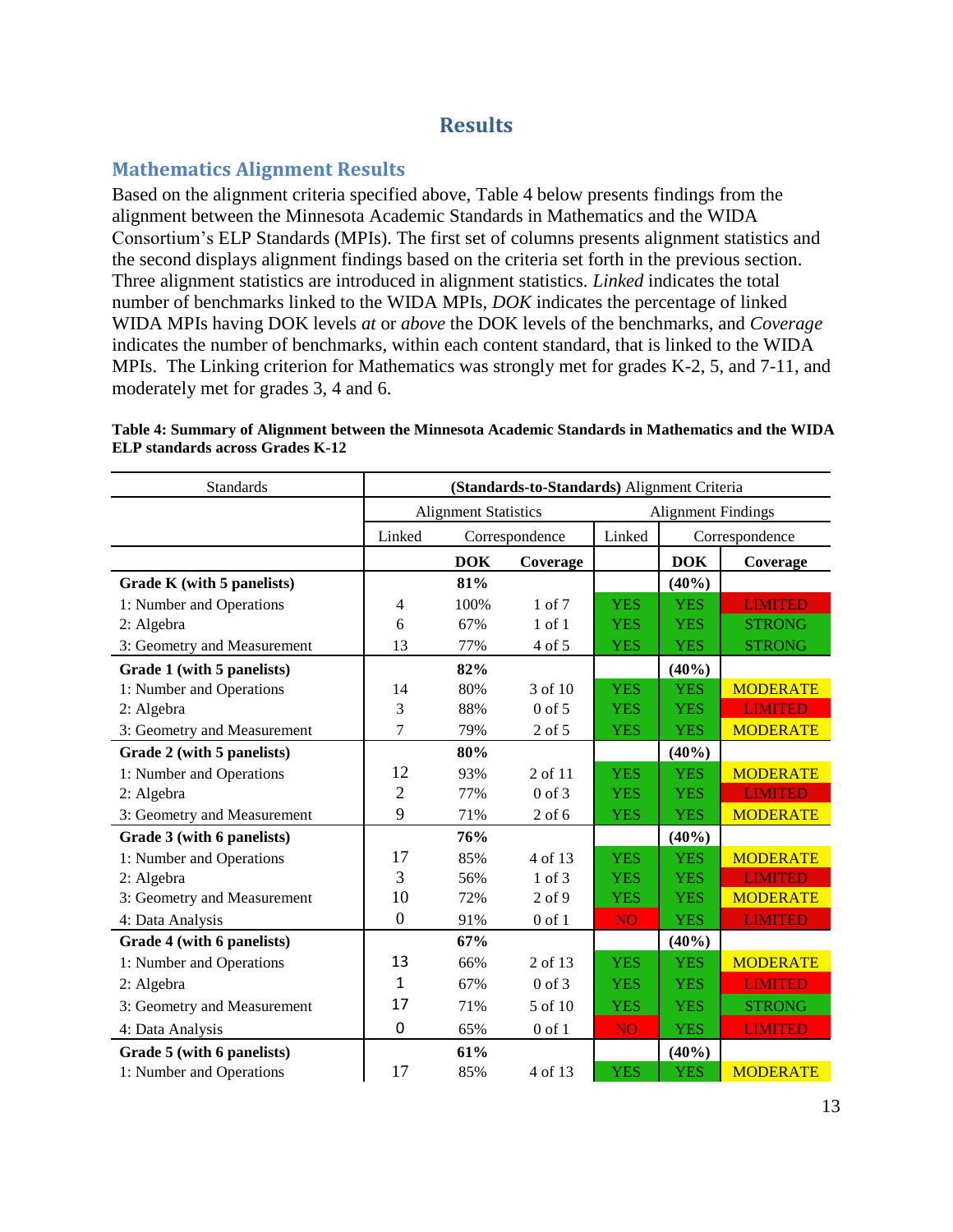| <b>Standards</b>                 | (Standards-to-Standards) Alignment Criteria |                |            |                           |                |                 |  |
|----------------------------------|---------------------------------------------|----------------|------------|---------------------------|----------------|-----------------|--|
|                                  | <b>Alignment Statistics</b>                 |                |            | <b>Alignment Findings</b> |                |                 |  |
|                                  | Linked                                      | Correspondence |            | Linked                    | Correspondence |                 |  |
|                                  |                                             | <b>DOK</b>     | Coverage   |                           | <b>DOK</b>     | Coverage        |  |
| 2: Algebra                       | 8                                           | 48%            | $0$ of 6   | <b>YES</b>                | <b>YES</b>     | <b>LIMITED</b>  |  |
| 3: Geometry and Measurement      | 14                                          | 68%            | $2$ of 6   | <b>YES</b>                | <b>YES</b>     | <b>MODERATE</b> |  |
| 4: Data Analysis                 | 3                                           | 43%            | $1$ of $2$ | <b>YES</b>                | <b>YES</b>     | <b>STRONG</b>   |  |
| Grade 6 (with 5 panelists)       |                                             | 72%            |            |                           | (40%)          |                 |  |
| 1: Number and Operations         | 13                                          | 72%            | 2 of 16    | <b>YES</b>                | <b>YES</b>     | <b>MODERATE</b> |  |
| 2: Algebra                       | 9                                           | 58%            | $1$ of $5$ | <b>YES</b>                | <b>YES</b>     | <b>LIMITED</b>  |  |
| 3: Geometry and Measurement      | 3                                           | 58%            | $0$ of $8$ | <b>YES</b>                | <b>YES</b>     | <b>LIMITED</b>  |  |
| 4: Data Analysis and Probability | $\boldsymbol{0}$                            | 100%           | $0$ of $4$ | <b>NO</b>                 | <b>YES</b>     | <b>LIMITED</b>  |  |
| Grade 7 (with 5 panelists)       |                                             | 61%            |            |                           | (40%)          |                 |  |
| 1: Number and Operations         | 7                                           | 80%            | 1 of 11    | <b>YES</b>                | <b>YES</b>     | <b>LIMITED</b>  |  |
| 2: Algebra                       | 15                                          | 60%            | 2 of 11    | <b>YES</b>                | <b>YES</b>     | <b>MODERATE</b> |  |
| 3: Geometry and Measurement      | 5                                           | 61%            | $1$ of 6   | <b>YES</b>                | <b>YES</b>     | <b>LIMITED</b>  |  |
| 4: Data Analysis and Probability | 5                                           | 44%            | $0$ of 6   | <b>YES</b>                | <b>YES</b>     | <b>LIMITED</b>  |  |
| Grade 8 (with 5 panelists)       |                                             | 67%            |            |                           | (40%)          |                 |  |
| 1: Number and Operations         | $\overline{4}$                              | 62%            | $1$ of 5   | <b>YES</b>                | <b>YES</b>     | <b>LIMITED</b>  |  |
| 2: Algebra                       | 18                                          | 58%            | 3 of 21    | <b>YES</b>                | <b>YES</b>     | <b>MODERATE</b> |  |
| 3: Geometry and Measurement      | $\overline{2}$                              | 79%            | $1$ of $6$ | <b>YES</b>                | <b>YES</b>     | <b>LIMITED</b>  |  |
| 4: Data Analysis and Probability | $\mathbf{1}$                                | 67%            | 1 of 3     | <b>YES</b>                | <b>YES</b>     | <b>LIMITED</b>  |  |
| Grade 11 (with 5 panelists)      |                                             | 52%            |            |                           | (40%)          |                 |  |
| 1: Algebra                       | 13                                          | 46%            | 4 of 4     | <b>YES</b>                | <b>YES</b>     | <b>STRONG</b>   |  |
| 2: Geometry and Measurement      | 7                                           | 45%            | 3 of 4     | <b>YES</b>                | <b>YES</b>     | <b>STRONG</b>   |  |
| 3: Data Analysis and Probability | 5                                           | 65%            | 2 of 3     | <b>YES</b>                | <b>YES</b>     | <b>STRONG</b>   |  |

Tables 5 through 8 summarize Mathematics alignment results by grade clusters. Again, to meet the Linking criterion at least 1 linked WIDA ELP standard should be identified for each Minnesota Mathematics Academic Standards reporting category across grades. To meet the Correspondence criterion, DOK should be  $\geq 40\%$  for each reporting category, and there should be moderate or strong Coverage across reporting categories. Adequate alignment would be represented by acceptable Linking and Correspondence.

#### **Table 5: Summary of Alignment between the Minnesota Academic Standards in Mathematics and the WIDA ELP Standards across Grades K-2**

| Reporting category          |        | Coverage |          |        |
|-----------------------------|--------|----------|----------|--------|
|                             | Linked | DOK      | Moderate | Strong |
| 1: Number and Operations    | 30     | 91%      |          |        |
| 2: Algebra                  |        | 77%      |          |        |
| 3: Geometry and Measurement | 29     | 76%      |          |        |

For the K-2 grade cluster:

• The Linking criterion was strongly met for all reporting categories;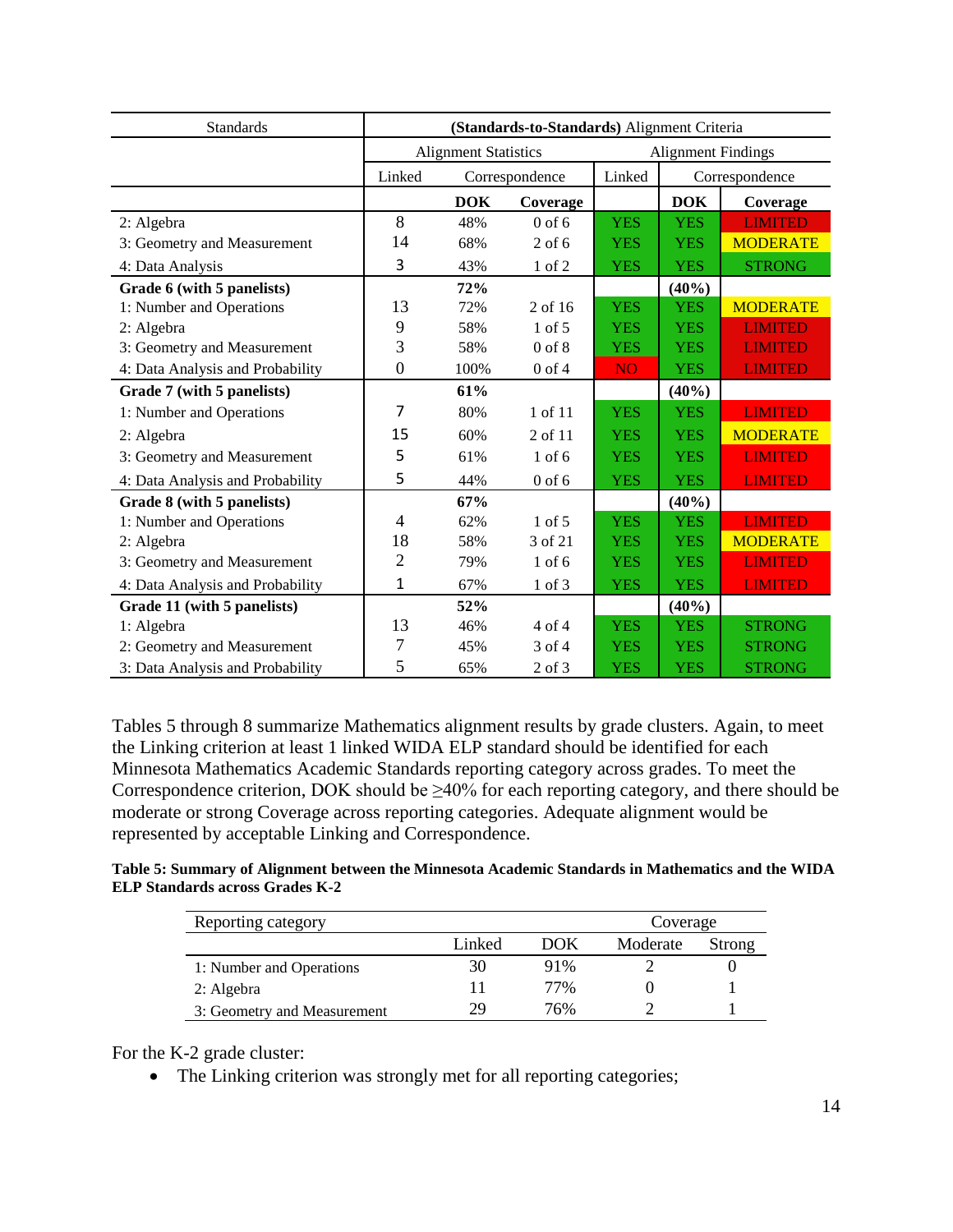- The DOK criterion was strongly met for all reporting categories;
- Coverage was either moderate or strong for all reporting categories.

#### **Table 6: Summary of Alignment between the Minnesota Academic Standards in Mathematics and the WIDA ELP Standards across Grades 3-5**

| Reporting category<br>Coverage |        |            |          |        |  |  |
|--------------------------------|--------|------------|----------|--------|--|--|
|                                | Linked | <b>DOK</b> | Moderate | Strong |  |  |
| 1: Number and Operations       |        | 79%        |          |        |  |  |
| 2: Algebra                     | 12     | 57%        |          |        |  |  |
| 3: Geometry and Measurement    |        | 70%        |          |        |  |  |
| 4: Data Analysis               |        | 66%        |          |        |  |  |

#### For the 3-5 grade cluster:

- The Linking criterion was strongly met for all reporting categories;
- The DOK consistency was strong for all reporting categories;
- Coverage exhibited moderate or strong dispersion for three out of four reporting categories. Coverage for *Algebra* was limited.

#### **Table 7: Summary of Alignment between the Minnesota Academic Standards in Mathematics and the WIDA ELP Standards across Grades 6-8**

| Reporting category               | Coverage |      |          |        |
|----------------------------------|----------|------|----------|--------|
|                                  | Linked   | DOK. | Moderate | Strong |
| 1: Number and Operations         | 24       | 71%  |          |        |
| 2: Algebra                       | 42       | 59%  |          |        |
| 3: Geometry and Measurement      | 10       | 66%  |          |        |
| 4: Data Analysis and Probability |          | 70%  |          |        |

For the 6-8 grade cluster:

- The Linking criterion was strongly met for all reporting categories;
- The DOK criterion was strongly met for all reporting categories;
- Coverage was moderate for two out of four reporting categories. Reporting categories, *Geometry and Measurement* and *Data Analysis and Probability* were limited.

#### **Table 8: Summary of Alignment between the Minnesota Academic Standards in Mathematics and the WIDA ELP Standards across Grades 9-12**

| Reporting category               | Coverage |            |          |        |
|----------------------------------|----------|------------|----------|--------|
|                                  | Linked   | <b>DOK</b> | Moderate | Strong |
| 1: Algebra                       |          | 46%        |          |        |
| 2: Geometry and Measurement      |          | 45%        |          |        |
| 3: Data Analysis and Probability |          | 65%        |          |        |

#### For the 9-12 grade cluster:

• The Linking criterion was strongly met for all reporting categories;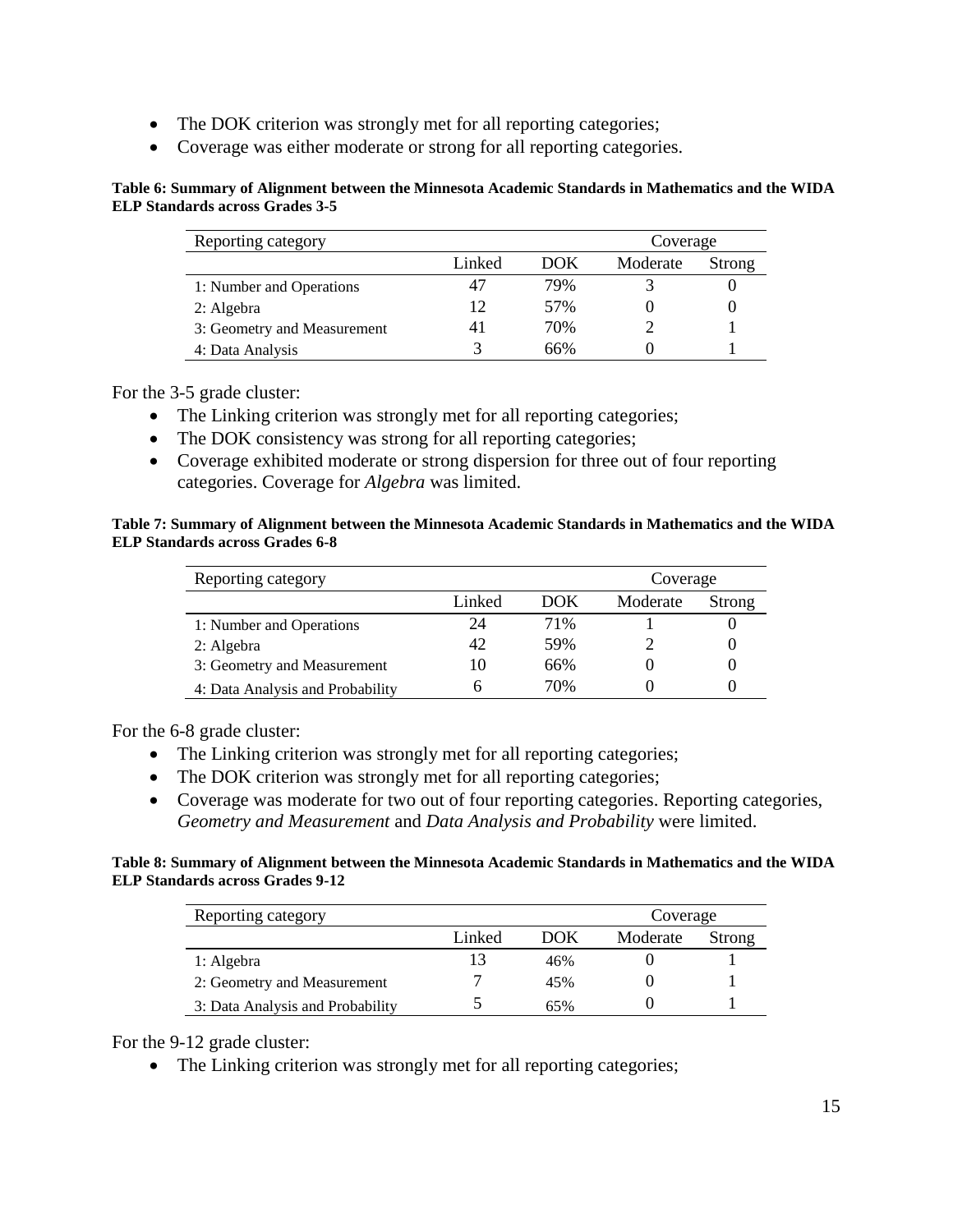- The DOK criterion was generally met for all reporting categories;
- Coverage was strong for all reporting categories.

## **Science Alignment Results**

Table 9 presents the summary of the alignment for Science across Grades 5-12. Again, the first set of columns presents alignment statistics and the second displays alignment findings based on the criteria set forth in the previous section. Three alignment statistics are introduced in alignment statistics. *Linked* indicates the total number of benchmarks linked to the WIDA MPIs, *DOK* indicates the percentage of linked WIDA MPIs having DOK levels *at* or *above* the DOK levels of the benchmarks, and *Coverage* indicates the number of benchmarks, within each content standard, that is linked to the WIDA MPIs. Based on our analysis, the Linking criterion was strongly met for grades 5 and 8. For high school Science (Life Science), which represents the grade cluster 9-12, the Linking criterion was met for most reporting categories except for *Human Interactions with Living Systems*.

| <b>Standards</b>                         | (Standards-to-Standards) Alignment Criteria |                             |                |                |                           |                |
|------------------------------------------|---------------------------------------------|-----------------------------|----------------|----------------|---------------------------|----------------|
|                                          |                                             | <b>Alignment Statistics</b> |                |                | <b>Alignment Findings</b> |                |
|                                          | Linke                                       |                             |                | Linke          |                           |                |
|                                          | d                                           |                             | Correspondence | d              |                           | Correspondence |
|                                          |                                             | <b>DOK</b>                  | Coverage       |                | <b>DOK</b>                | Coverage       |
|                                          |                                             |                             |                |                | (40%                      |                |
| Grade 5 (with 6 panelists)               |                                             | 62%                         |                |                |                           |                |
|                                          |                                             |                             |                |                |                           | <b>MODERAT</b> |
| 1: The Nature of Science and Engineering | 18                                          | 59%                         | 3 of 10        | <b>YES</b>     | <b>YES</b>                | E              |
| 2: Physical Science                      | 6                                           | 77%                         | $2$ of $3$     | <b>YES</b>     | <b>YES</b>                | <b>STRONG</b>  |
| 3: Earth Science                         | 13                                          | 60%                         | 3 of 5         | <b>YES</b>     | <b>YES</b>                | <b>STRONG</b>  |
| 4: Life Science                          | 12                                          | 50%                         | 4 of 4         | <b>YES</b>     | <b>YES</b>                | <b>STRONG</b>  |
|                                          |                                             |                             |                |                | (40%                      |                |
| Grade 8 (with 6 panelists)               |                                             | 58%                         |                |                |                           |                |
| 1: The Nature of Science and Engineering | 10                                          | 39%                         | $4$ of $8$     | <b>YES</b>     | <b>NO</b>                 | <b>STRONG</b>  |
| 2: Physical Science                      | $\overline{c}$                              | 82%                         | $1$ of $7$     | <b>YES</b>     | <b>YES</b>                | <b>LIMITED</b> |
|                                          |                                             |                             |                |                |                           | <b>MODERAT</b> |
| 3: Earth Science                         | 7                                           | 54%                         | 3 of 23        | <b>YES</b>     | <b>YES</b>                | E              |
| High School (Life Science) (with 6       |                                             |                             |                |                | (40%                      |                |
| panelists)                               |                                             | 39%                         |                |                |                           |                |
| 1: Structure and Function of Living      |                                             |                             |                |                |                           | <b>MODERAT</b> |
| <b>Systems</b>                           | 10                                          | 73%                         | 2 of 8         | <b>YES</b>     | <b>YES</b>                | E              |
| 2: Interdependence Among Living          |                                             |                             |                |                |                           |                |
| <b>Systems</b>                           | 7                                           | 51%                         | $3$ of $4$     | <b>YES</b>     | <b>YES</b>                | <b>STRONG</b>  |
| 3: Evolution in Living Systems           | 4                                           | 30%                         | 1 of 12        | <b>YES</b>     | <b>NO</b>                 | <b>LIMITED</b> |
| 4: Human Interactions with Living        |                                             |                             |                |                |                           |                |
| Systems                                  | $\mathbf{0}$                                | 0%                          | $0$ of $8$     | N <sub>O</sub> | N <sub>O</sub>            | <b>LIMITED</b> |

**Table 9: Summary of Alignment between the Minnesota Academic Standards in Science and the WIDA ELP standards across Grades 3-12**

Tables 10 through 13 summarize the alignment results for Science by grade clusters. Again, to meet the Linking criterion at least one linked WIDA ELP standard should be identified for each Minnesota Science Academic Standards reporting category across grades. To meet the Correspondence criterion, DOK should be  $\geq 40\%$  for each reporting category, and there should be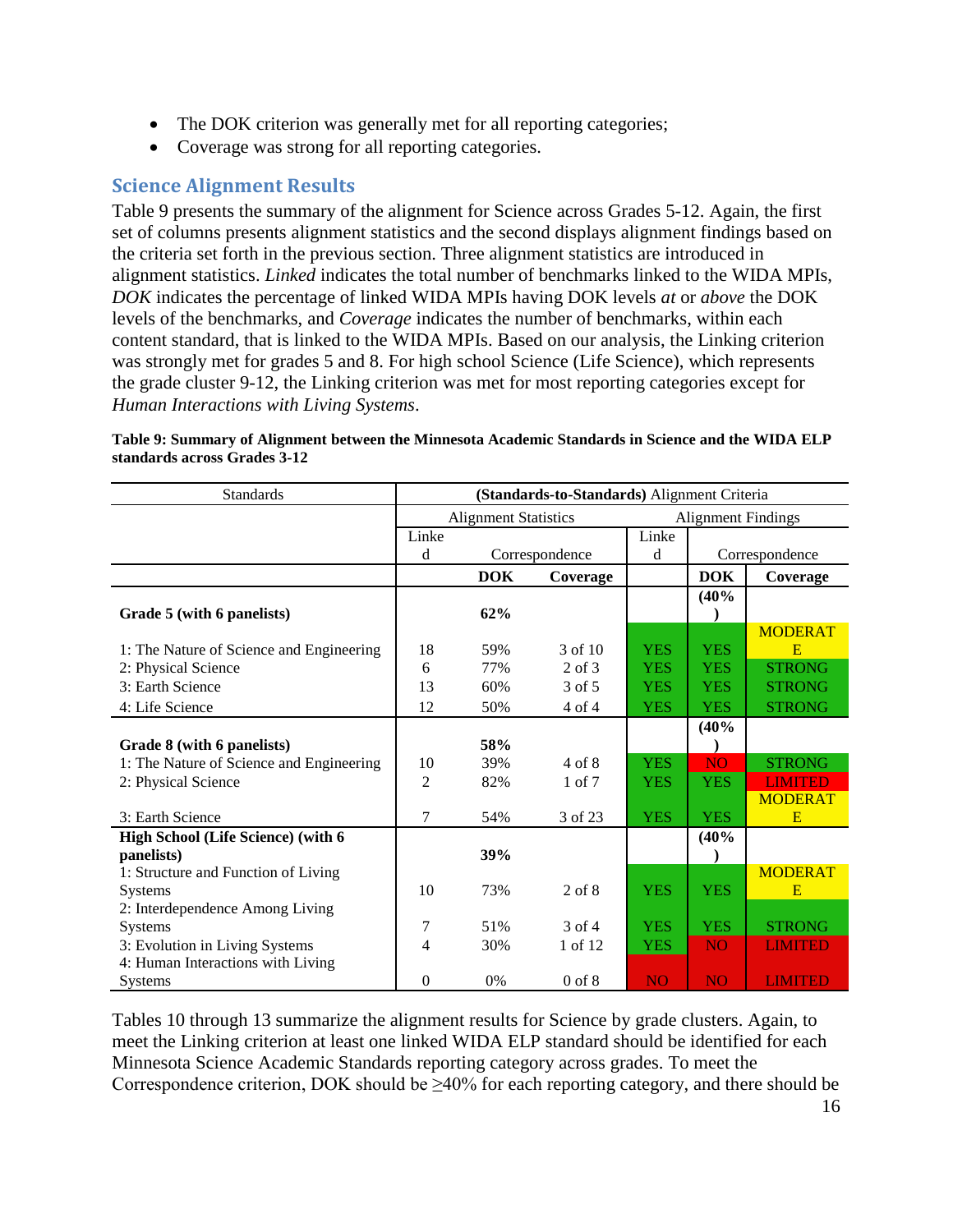moderate or strong Coverage. Adequate alignment would be represented by acceptable Linking and Correspondence.

| Table 10: Summary of Alignment between the Minnesota Academic Standards in Science and the WIDA ELP |  |
|-----------------------------------------------------------------------------------------------------|--|
| standards across Grades 3-5                                                                         |  |

| Reporting category           |        |     | Coverage |        |
|------------------------------|--------|-----|----------|--------|
|                              | Linked | DOK | Moderate | Strong |
| 1: The Nature of Science and |        |     |          |        |
| Engineering                  | 18     | 59% |          |        |
| 2: Physical Science          | 6      | 77% |          |        |
| 3: Earth Science             | 13     | 60% |          |        |
| 4: Life Science              | 12     | 50% |          |        |

For the 3-5 grade cluster:

- The Linking criterion was met for all reporting categories;
- The DOK criterion was strongly met for all reporting categories;
- Coverage showed moderate or strong dispersion for all reporting categories.

#### **Table 11**: **Summary of Alignment between the Minnesota Academics Standards in Science and the WIDA ELP standards across Grades 6-8**

| Reporting category<br>Coverage              |        |     |          |        |  |
|---------------------------------------------|--------|-----|----------|--------|--|
|                                             | Linked | DOK | Moderate | Strong |  |
| 1: The Nature of Science and<br>Engineering | 10     | 39% |          |        |  |
| 2: Physical Science                         |        | 82% |          |        |  |
| 3: Earth Science                            |        | 54% |          |        |  |

For the 6-8 grade cluster:

- The Linking criterion was met for all reporting categories;
- The DOK criterion was met for two out of three reporting categories. *The Nature of Science and Engineering* exhibited low DOK consistency;
- Coverage showed moderate or strong dispersion for two out of three reporting categories. Limited coverage was observed for *Physical Science*.

#### **Table 12: Summary of Alignment between the Minnesota Academic Standards in Science and the WIDA ELP standards across Grades 9-12**

| Reporting category                                    | Coverage |      |          |        |
|-------------------------------------------------------|----------|------|----------|--------|
|                                                       | Linked   | DOK. | Moderate | Strong |
| 1: Structure and Function of Living<br><b>Systems</b> | 10       | 73%  |          |        |
| 2: Interdependence Among Living<br><b>Systems</b>     |          | 51%  |          |        |
| 3: Evolution in Living Systems                        |          | 30%  |          |        |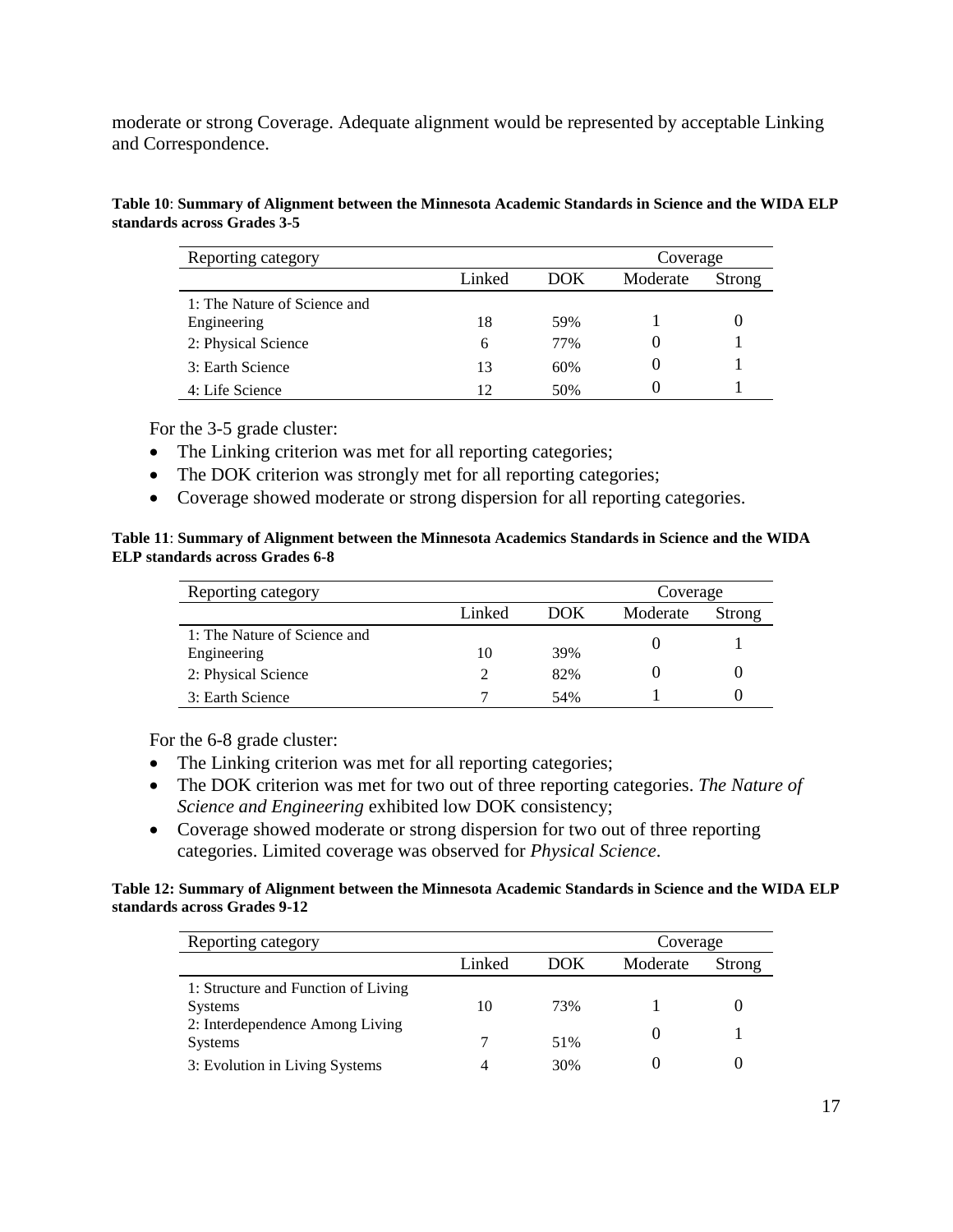| 4: Human Interactions with Living |            |  |
|-----------------------------------|------------|--|
| Systems                           | $\gamma\%$ |  |

For the 9-12 grade cluster:

- The Linking criterion was met for most reporting categories except for *Human Interactions with Living Systems*;
- The DOK criterion exhibited strong consistency for two out of four reporting categories. *Evolution in Living Systems* and *Human Interactions with Living Systems* showed low DOK consistency;
- Coverage showed moderate or strong dispersion for two out of four reporting categories. Limited coverage was observed for *Evolution in Living Systems* and *Human Interactions with Living Systems*.

## **Reliability among Committee Members**

The following table shows the intraclass correlation coefficients<sup>3</sup> for each grade level, which indicate the degree of agreement for DOK levels among committee members in each group. Values larger than 0.7 indicate a good level of reliability among committee members; this criterion has been met for all groups in this alignment study. It should, however, be noted that these values are highly dependent on the number of committee members in each group. The DOK pairwise comparison values represent the average agreement for pairs of committee members in each group. As a previous alignment report argued<sup>4</sup>, a result of 0.6 or higher reflects reasonable agreement, 0.7 or higher demonstrates good agreement, and a result of less than 0.5 to reflect poor agreement among committee members.

| Grade(s)           | <b>Standards</b>   | Number of<br>standards | Number of<br>committee<br>members | Intraclass<br>correlation | <b>DOK</b> Pairwise<br>Comparison |
|--------------------|--------------------|------------------------|-----------------------------------|---------------------------|-----------------------------------|
| <b>Mathematics</b> |                    |                        |                                   |                           |                                   |
| K                  | <b>WIDA</b>        | 20                     | 5                                 | 0.76                      | 0.48                              |
|                    | <b>Mathematics</b> |                        |                                   | 0.76                      | 0.52                              |
| 2                  | $K-2$              |                        | 5                                 | 0.90                      | 0.64                              |
| 3                  | <b>WIDA</b>        | 20                     | 6                                 | 0.89                      | 0.58                              |
| 4                  | <b>Mathematics</b> |                        | 6                                 | 0.88                      | 0.62                              |
|                    | $3 - 5$            |                        | 6                                 | 0.82                      | 0.56                              |

|  |  | <b>Table 13: Reliability among Committee Members</b> |  |
|--|--|------------------------------------------------------|--|
|  |  |                                                      |  |

 $\overline{a}$ 

 $3$  An intraclass correlation coefficient (ICC) serves as an index of the reliability of more than two raters rating the same set of items (Shrout, P.E., & Fleiss, J.L., 1979).

<sup>4</sup> [Cook, H.G.](http://www.wcer.wisc.edu/people/staff.php?sid=247) and [Wilmes, C.](http://wida.us/aboutus/staffBios/carstenwilmes.aspx) (October, 2007). Alignment Between the Kentucky Core Content for Assessment and the WIDA Consortium English Language Proficiency Standards. Madison, WI: University of Wisconsin, Wisconsin Center for Education Research.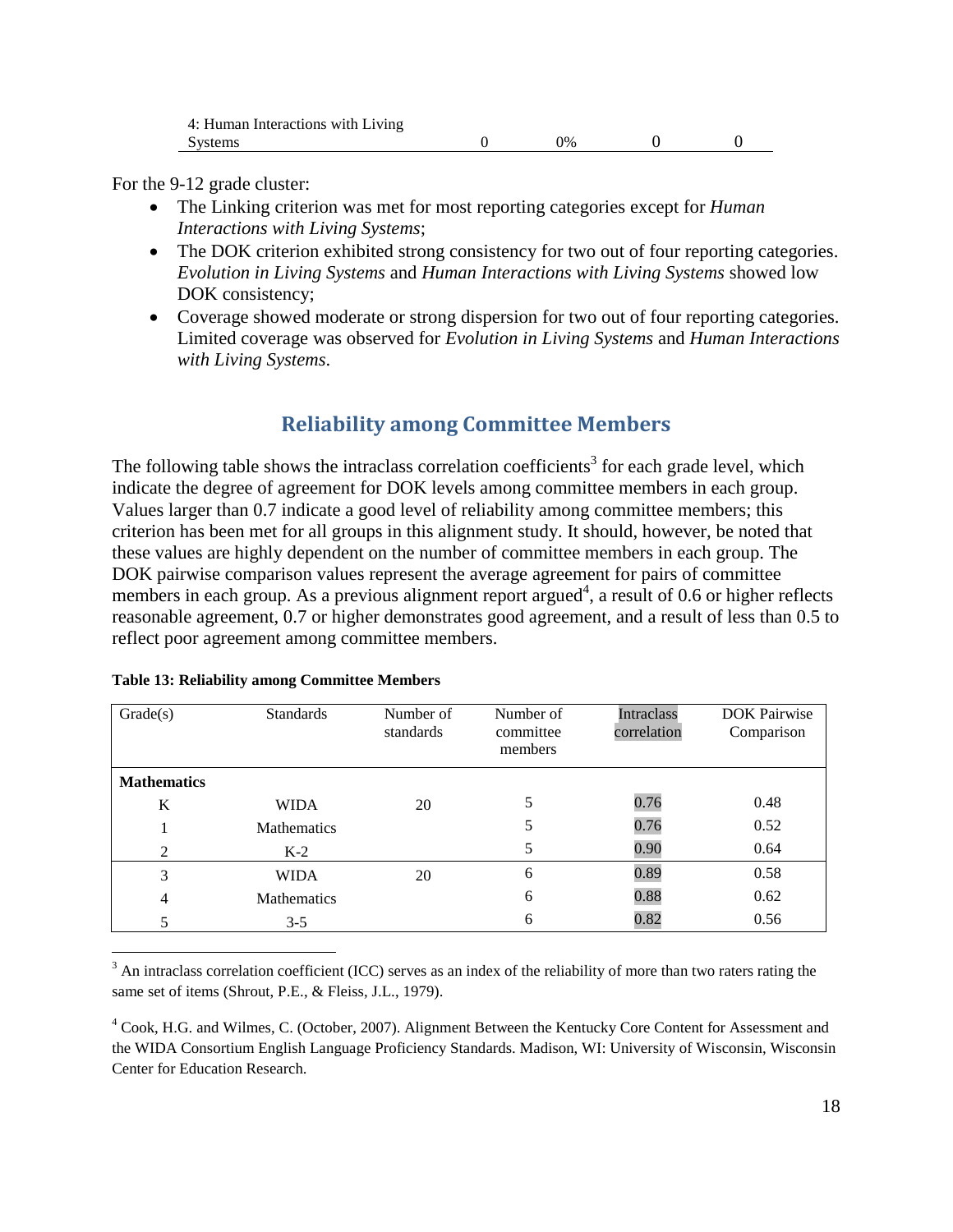| Grade(s)       | <b>Standards</b>   | Number of<br>standards | Number of<br>committee<br>members | Intraclass<br>correlation | <b>DOK Pairwise</b><br>Comparison |
|----------------|--------------------|------------------------|-----------------------------------|---------------------------|-----------------------------------|
| 6              | <b>WIDA</b>        | 20                     | 5                                 | 0.76                      | 0.41                              |
| 7              | <b>Mathematics</b> |                        | 5                                 | 0.86                      | 0.56                              |
| 8              | $6 - 8$            |                        | 5                                 | 0.85                      | 0.53                              |
| 11             | <b>WIDA</b>        | 20                     | 5                                 | 0.79                      | 0.58                              |
|                | <b>Mathematics</b> |                        |                                   |                           |                                   |
|                | $9-12$             |                        |                                   |                           |                                   |
| <b>Science</b> |                    |                        |                                   |                           |                                   |
| 5              | WIDA               | 20                     | 6                                 | 0.93                      | 0.61                              |
|                | Science 3-5        |                        |                                   |                           |                                   |
| 8              | WIDA               | 20                     | 6                                 | 0.87                      | 0.49                              |
|                | Science 6-8        |                        |                                   |                           |                                   |
| Life Science   | <b>WIDA</b>        | 20                     | 6                                 | 0.95                      | 0.65                              |
|                | Science 9-12       |                        |                                   |                           |                                   |

## **Summary**

Findings from this alignment study suggest that there is adequate Linking between the Model Performance Indicators (MPIs) in the WIDA Consortium's English Language Proficiency (ELP) Standards and the Minnesota Academic Standards in Mathematics and Science.

The majority of Academic Standards in Mathematics is linked to the WIDA MPIs. The exceptions to this are found in the strand *Data Analysis* in grades 3 and 4, and *Data Analysis and Probability* in grade 6. For Science, most standards exhibit strong Linking with the exception of the benchmark *Human Interaction with Living Systems* in high school (Life Science).

Federal guidance on the association between ELL and state content standards directs that, at a minimum, ELL Standards be *linked* to state academic content standards. In terms of alignment, the Committee members' ratings indicate that there is adequate alignment between the WIDA MPIs and the Minnesota Academic Standards in Mathematics and Science. Adequate alignment in Mathematics is based on findings of strong Linking, strong DOK consistency, and moderate coverage. Adequate alignment in Science is based on findings of strong Linking, moderate DOK consistency, and moderate coverage.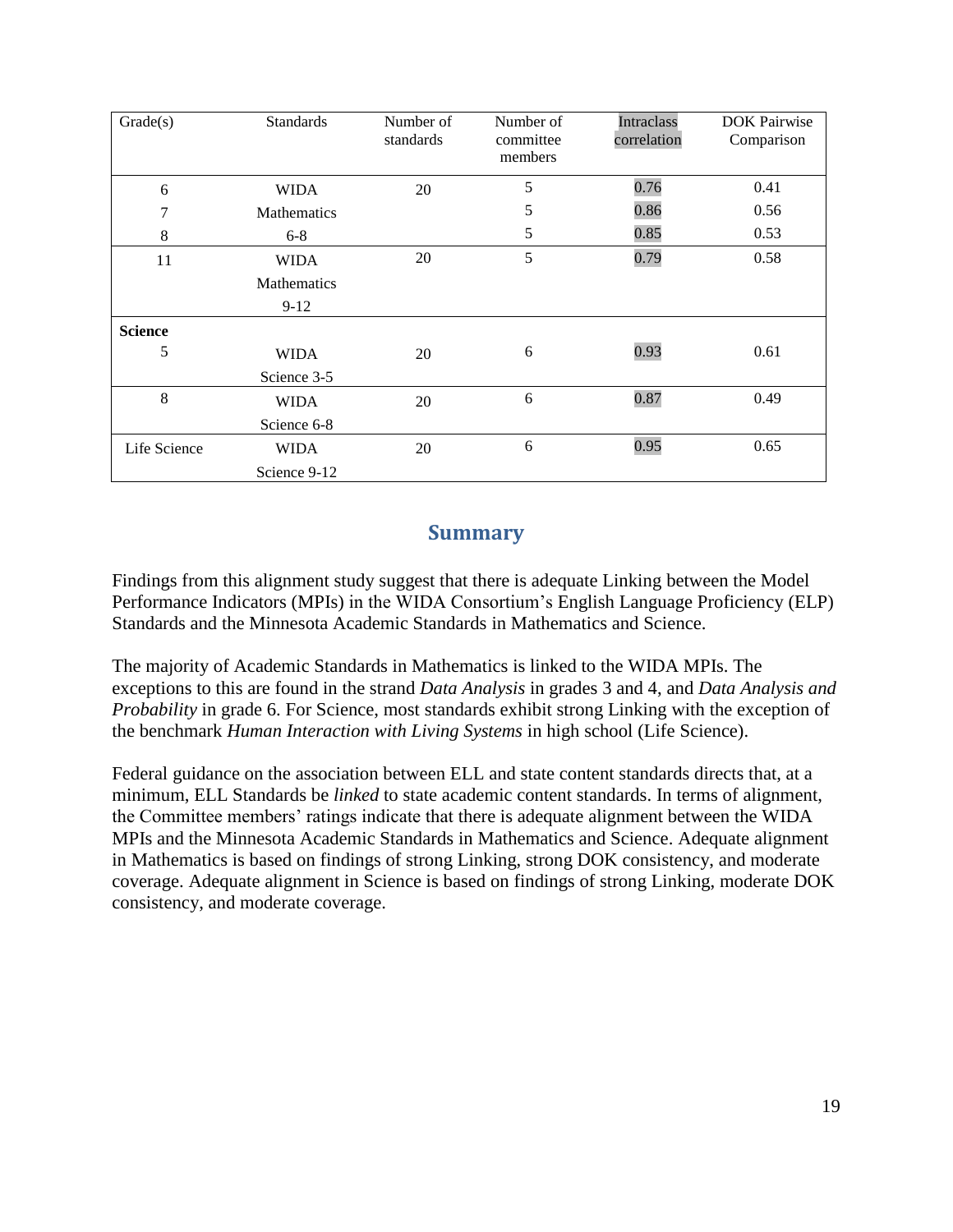## **References**

- Anderson, L.W. (2002). Curricular Alignment: A Re-Examination. *Theory into Practice, 41*:4, pp. 255-260.
- Blank, R.K. (2002). Using surveys of enacted curriculum to evaluate quality of instruction and alignment with standards. *Peabody Journal of Education, 77*:4, 86- 121.
- Cook, H.G. (2005). Research Report #0504: Milwaukee Public Schools Alignment Study of Milwaukee Public Schools' Learning Targets in Reading and Math to Wisconsin Student Assessment System Criterion-Referenced Test Frameworks in Reading and Math. Milwaukee, WI: Milwaukee Public Schools Office of Assessment and Accountability.
- Cook, H.G. (2006). Aligning English Language Proficiency Tests to English Language Learning Standards. In Aligning Assessment to Guide the Learning of All Students. Council of Chief State School Officers; Washington, D.C.
- Cook, H.G. (2007). Some thoughts on English Language Proficiency Standards to Academic Content Standards Alignment. Working Draft. Council of Chief State School Officers. (September 2002). Models for Alignment Analysis and Assistance to States. Washington, D.C.: Author. Council of Chief State School Officers. Alignment Analysis. Retrieved July 9, 2007. Author's website: [www.ccsso.org/projects/Alignment\\_Analysis/.](http://www.ccsso.org/projects/Alignment_Analysis/)
- [Cook, H.G.](http://www.wcer.wisc.edu/people/staff.php?sid=247) and [Wilmes, C.](http://wida.us/aboutus/staffBios/carstenwilmes.aspx) (October, 2007). Alignment Between the Kentucky Core Content for Assessment and the WIDA Consortium English Language Proficiency Standards. Madison, WI: University of Wisconsin, Wisconsin Center for Education Research.
- Council of Chief State School Officers. (September 2002). Models for Alignment Analysis and Assistance to States. Washington, D.C.: Author.
- Council of Chief State School Officers. Alignment Analysis. Retrieved July 9, 2007. Author's website: [www.ccsso.org/projects/Alignment\\_Analysis/.](http://www.ccsso.org/projects/Alignment_Analysis/)
- Gottlieb, M. (2006). *Assessing English Language Learners*. Thousand Oaks, CA: Corwin Press.
- Kane, M. T. (2006). Validation. In R. Brennan (Ed.), *Educational Measurement, Fourth Edition*. (Washington, DC: American Council on Education and National Council on Measurement in Education) pp. 17-64.
- LaMarca, P.M., Redfield, D., Winter, P.C., Bailey, A., and Hansche Despriet, L. (2001). State Standards and State Assessment Systems: A Guide to Alignment. A study of the State Collaborative on Assessment & Student Standards (SCASS) Comprehensive Assessment Systems for ESEA Title I (CAS). Washington, D.C.: Council of Chief State School Officers.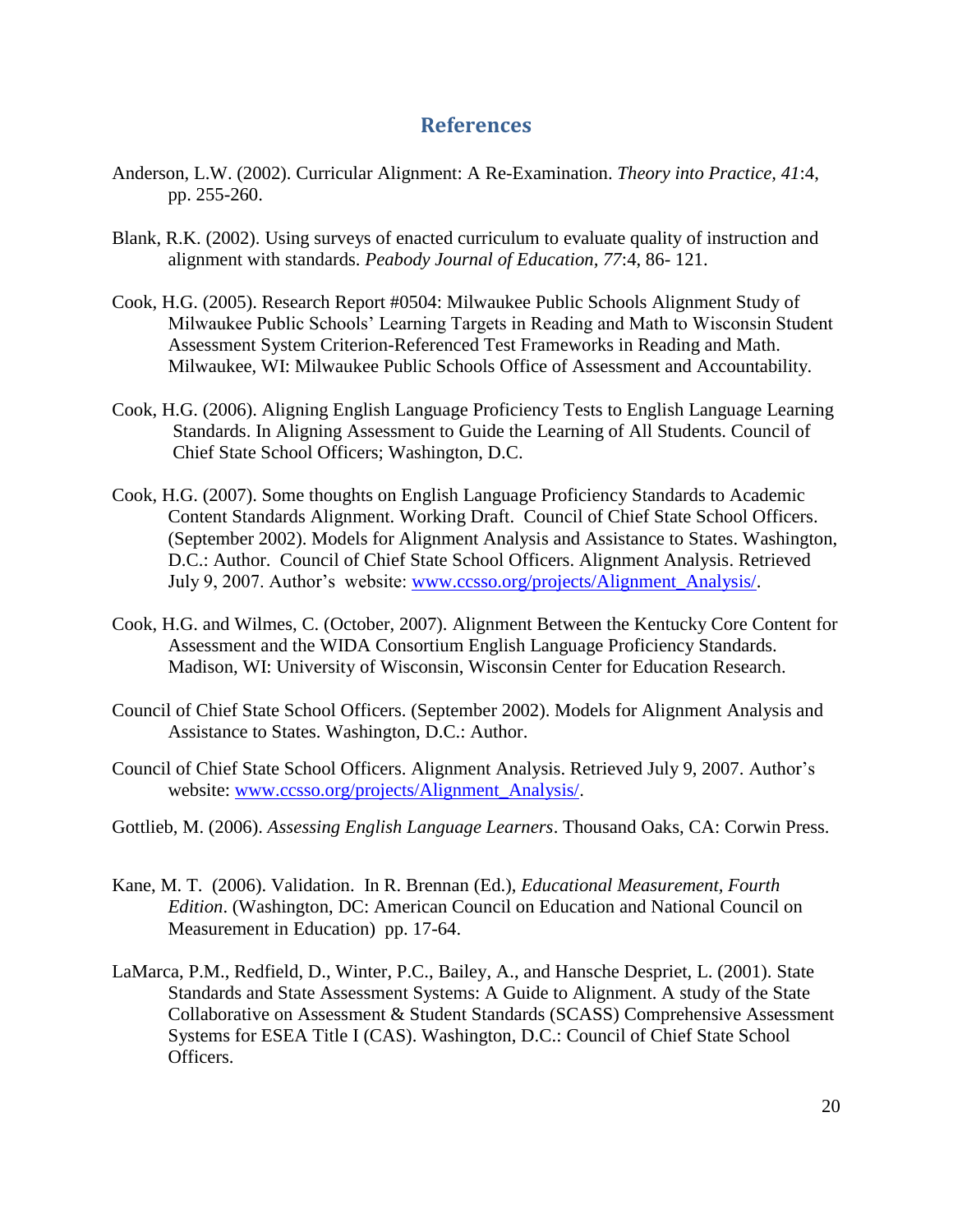- Shrout, P.E., & Fleiss, J.L. (1979). Intraclass correlations: Uses in assessing rater reliability. *Psychological Bulletin, 2*, 420-428.
- Messick, S. (1989) "Validity." In Linn, R. L. (Ed.) *Educational Measurement*. New York: Macmillan/American Council on Education, 13 - 103.
- Porter, A.C. and Smithson, J.L. (December 2001). CPRE Research Report Series RR-048: Defining, Developing, and Using Curriculum Indicators. Consortium for Policy Research in Education, University of Pennsylvania Graduate School of Education.
- Rothman, R., Slattery, J.B., Vranek, J.L., Resnick, L.B. (2002). Benchmarking and Alignment of Standards and Testing, CSE Technical Report 566. Los Angeles, CA: Center for Student and Evaluation, National Center for Research on Evaluation, Standards and Student Testing.
- Scarcella, R. (2003). *Academic English: A conceptual framework*. The University of California Linguistic Minority Research Institute Technical Report 2003-1. Retrieved July 3, 2007 from [http://www.lmri.ucsb.edu/publications/03\\_scarcella.pdf.](http://www.lmri.ucsb.edu/publications/03_scarcella.pdf)
- U.S. Department of Education, Office of English Language Acquisition. (February 2003). Final Non-Regulatory Guidance on the Title III State Formula Grant Program – Standards, Assessments, and Accountability. Washington, DC: U.S. Department of Education.
- Webb, N. L. (1997). *Criteria for alignment of expectations and assessments in mathematics and science education*. Council of Chief State School Officers and National Institute for Science Education Research Monograph No. 6. Madison: University of Wisconsin, Wisconsin Center for Education Research.
- Webb, N. L. (2002). Alignment study in language arts, mathematics, science, and social studies of state standards and assessments for four states. A study of the State Collaborative on Assessment & Student Standards (SCASS) Technical Issues in Large-Scale Assessment (TILSA). Washington, D. C.: Council of Chief State School Officers.
- WIDA Consortium (2004). WIDA English Language Proficiency Standards. Madison, WI: State of Wisconsin.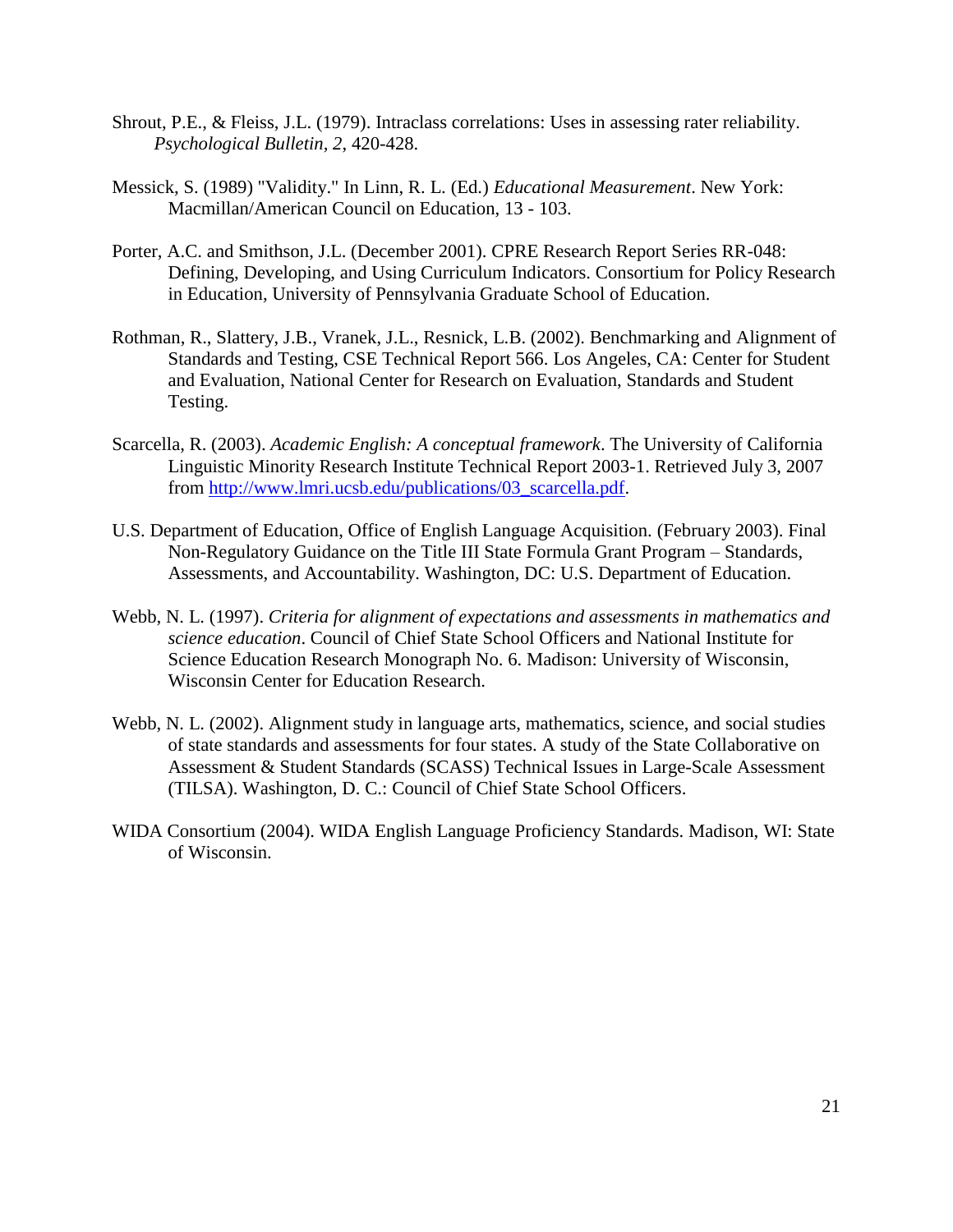# **Appendices**

## **Appendix A:** *General Comments by Committee members*

This section includes committee member responses to the general debriefing questions as well as any generalizations or comments by the group leaders or program administrators collected via the Web Alignment Tool (http://alignment.wida.us). The following table provides a summary of these comments:

#### **Table 14: Committee members' Perceptions of Alignment between the Minnesota Academic Standards in Mathematics and Science and the WIDA Consortium's ELP Standards**

| Acceptable Alignment                                        |                                                                                                                                                                                                                                                                                                                                                                                                                                                                                                                     | Needs Slight Improvement | Needs Major<br>Improvement |
|-------------------------------------------------------------|---------------------------------------------------------------------------------------------------------------------------------------------------------------------------------------------------------------------------------------------------------------------------------------------------------------------------------------------------------------------------------------------------------------------------------------------------------------------------------------------------------------------|--------------------------|----------------------------|
| 13%                                                         |                                                                                                                                                                                                                                                                                                                                                                                                                                                                                                                     | 70%                      | 17%                        |
| <b>Summary of Committee member Comments by Content Area</b> |                                                                                                                                                                                                                                                                                                                                                                                                                                                                                                                     |                          |                            |
| <b>MATHEMATICS</b>                                          | The WIDA MPIs covered most topics in the Minnesota<br>Academic Standards in Mathematics. Some reporting<br>categories such as <i>Number and Operations</i> in grade K,<br>Algebra, and Data Analysis in grades 3-5 were not covered<br>in the standards. The Minnesota Academic Standards were<br>covered at the appropriate DOK levels across grades,<br>however a higher level of DOK at level 4 was expected. The<br>Minnesota Academic Standards were mostly written at an<br>appropriate level of specificity. |                          |                            |
| <b>SCIENCE</b>                                              | Most topics were covered fairly well by the elements in the<br>standards. The Minnesota Academic Standards in Science<br>were covered at the appropriate DOK levels. The Minnesota<br>Science standards were written at an appropriate level of<br>specificity.                                                                                                                                                                                                                                                     |                          |                            |

## **Mathematics, Grade K**

**A. For each standard, did the items cover the most important topics you expected by the standard? If not, what topics were not assessed that should have been?**

- The MPIs did not seem to address number sense very much. Language like more and less, before and after would be helpful to understand number sense in kindergarten. - I did not find that the elements covered the topics of number and operation on a depth level I would like to see.

- Yes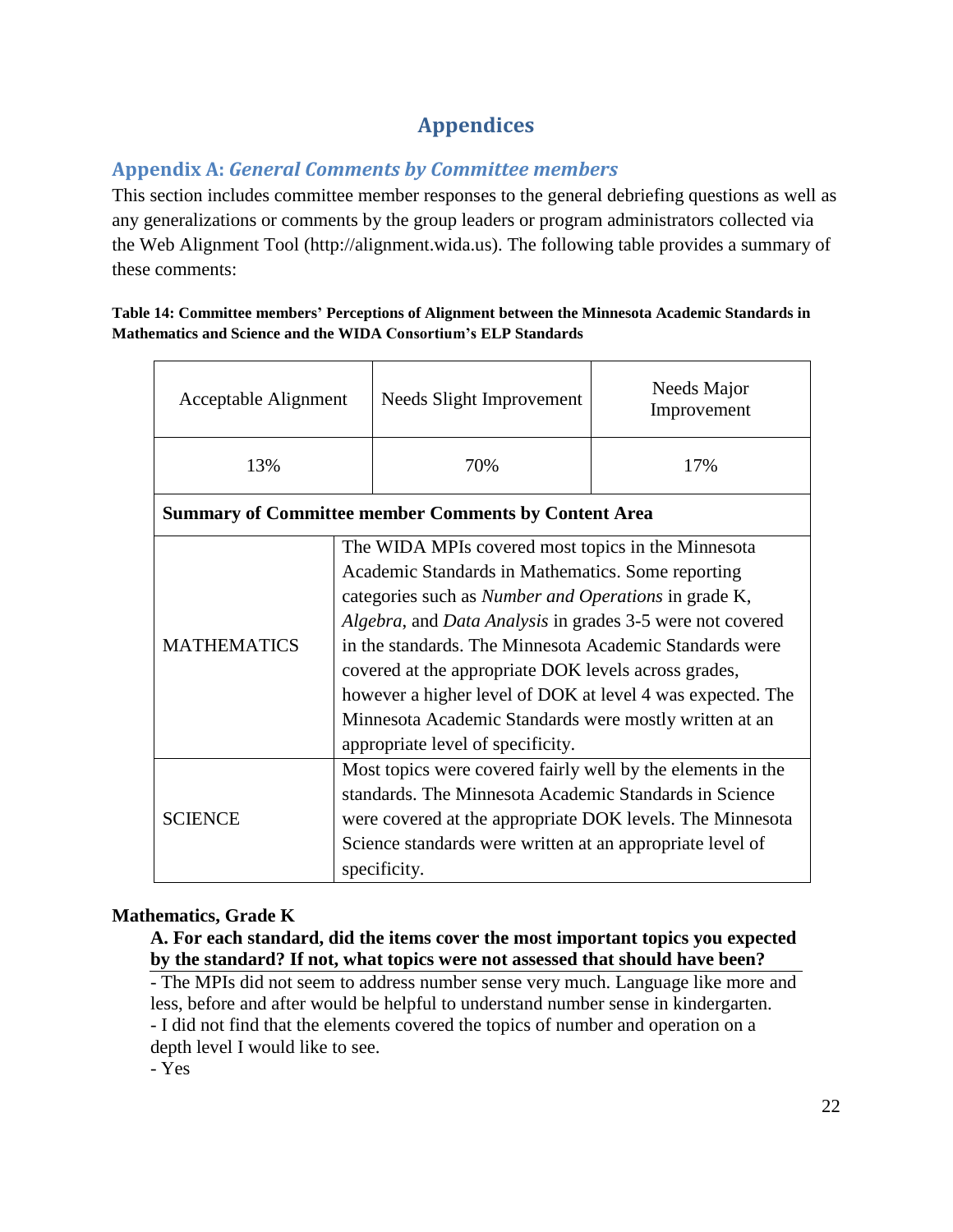- Our Minnesota standards missed time completely. WIDA standards seemed to focus on concrete patterns – i.e. physical movements, or physical representations of information in a picture - surprised to not find the number sense.

## **B. For each standard, did the items cover the most important performance (DOK levels) you expected by the standard? If not, what performance was not assessed?**

- Yes, I think that the MPIs covered depth levels that was expected.

- Yes. The depth levels of the standards were mainly 1s and 2s and the depth levels of the elements were also 1s and 2s.

- Yes

- 19 & 20 I wondered about coding them as 3 or 4's but didn't feel they utilized complex reasoning.

### **C. Were the standards written at an appropriate level of specificity and directed towards expectations appropriate for the grade level?**

- Yes the MPIs were specific and would be appropriate for kindergarten age children. - Yes

- I believe that the Math standards should be more specific and include asking students to demonstrate or explain how they reach their conclusions beginning with Standard K.1.2.2. The Standards also need to be more specific about the Topic of Time. I like the topic of "Time" strand that WIDA has included in the Language of Math Summative Framework and would suggest that it be added to the MN Standards. - Yes

## **D. What is your general opinion of the alignment between the standards and assessment:**

ii. Acceptable Alignment -- 1

iii. Needs slight improvement -- 4

## **E. Comments**

- I was unfamiliar with "transformation" or how to change the language to match other mathematical content. It was very confusing to align time tasks when there are no time standards in kindergarten.

- I think my results may have been more in-depth and insightful if I had transformations training prior to this study.

- My impression is that we are stripping away as much of the WIDA language so that we can make the elements fit the standards so that WIDA can say that it is aligned to the state standards. I think a worthwhile alignment would require us to look at the WIDA elements across all four language domains and determine whether or not the language domains are aligned with the standards and then focus on what we need to do to improve that.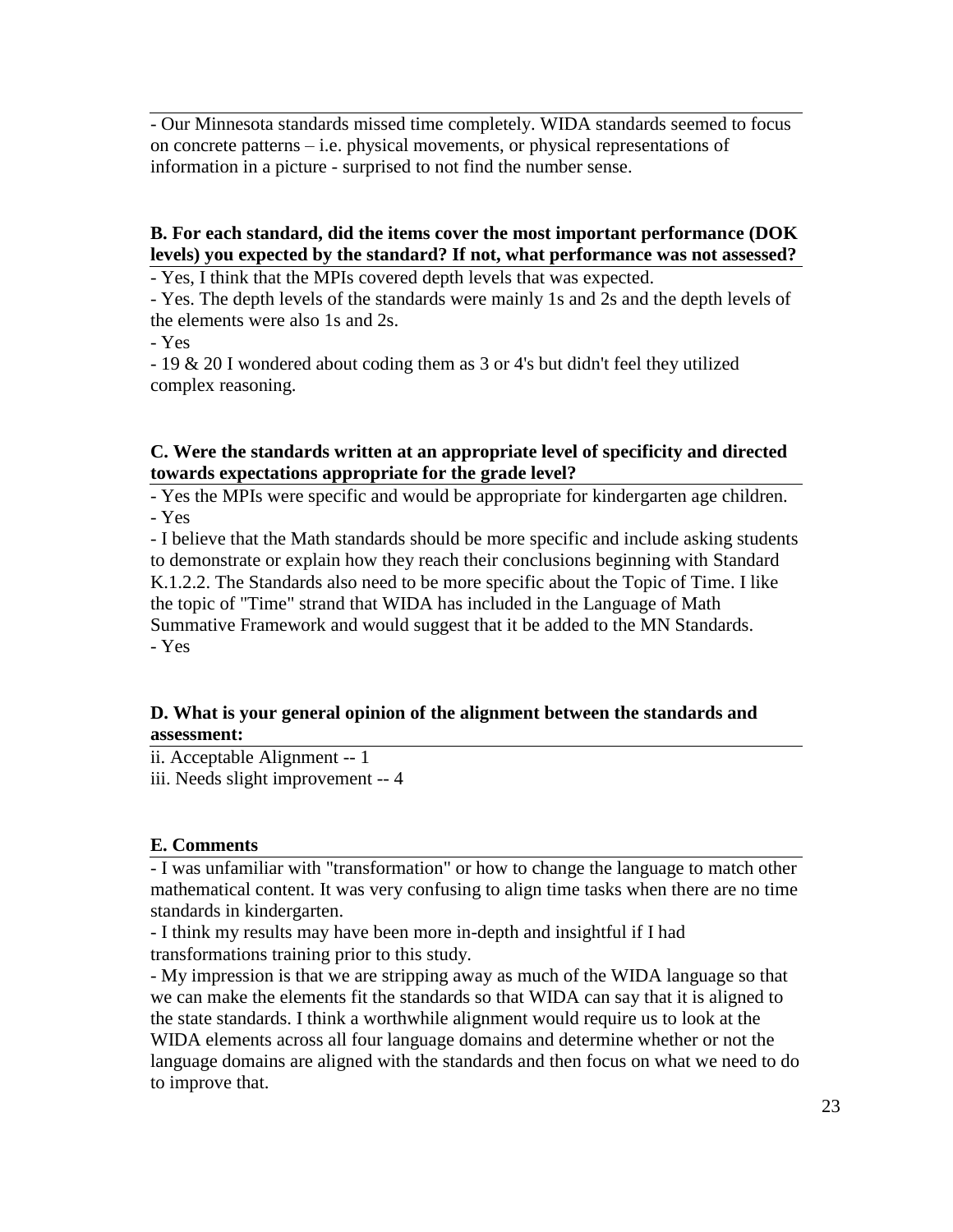#### **Mathematics, Grade 1**

**A. For each standard, did the items cover the most important topics you expected by the standard? If not, what topics were not assessed that should have been?**

- Yes. In comparison to the kindergarten standards the content and actions from the WIDA standards were identifiable in the MN State Standards.

- The MPIs covered much of the language required to describe or tell about real world math problems.

- The standards did not address the element of "distinguish between".

- The elements did cover each topic.

## **B. For each standard, did the items cover the most important performance (DOK levels) you expected by the standard? If not, what performance was not assessed?**

- Yes

- Yes

- Yes

### **C. Were the standards written at an appropriate level of specificity and directed towards expectations appropriate for the grade level?**

- Yes

- The standards were fairly specific. The expectations of estimation and comparing estimates would be challenging for many first grade students particularly ELL students.

- Yes

- Yes

### **D. What is your general opinion of the alignment between the standards and assessment:**

ii. Acceptable Alignment -- 2

iii. Needs slight improvement -- 3

#### **E. Comments**

- I put slight improvement because some of the content found in Minnesota Standards is not being addressed directly in the WIDA standards.

## **Mathematics, Grade 2**

## **A. For each standard, did the items cover the most important topics you expected by the standard? If not, what topics were not assessed that should have been?**

- Yes

- The WIDA standards only covered partially the elements found in the Minnesota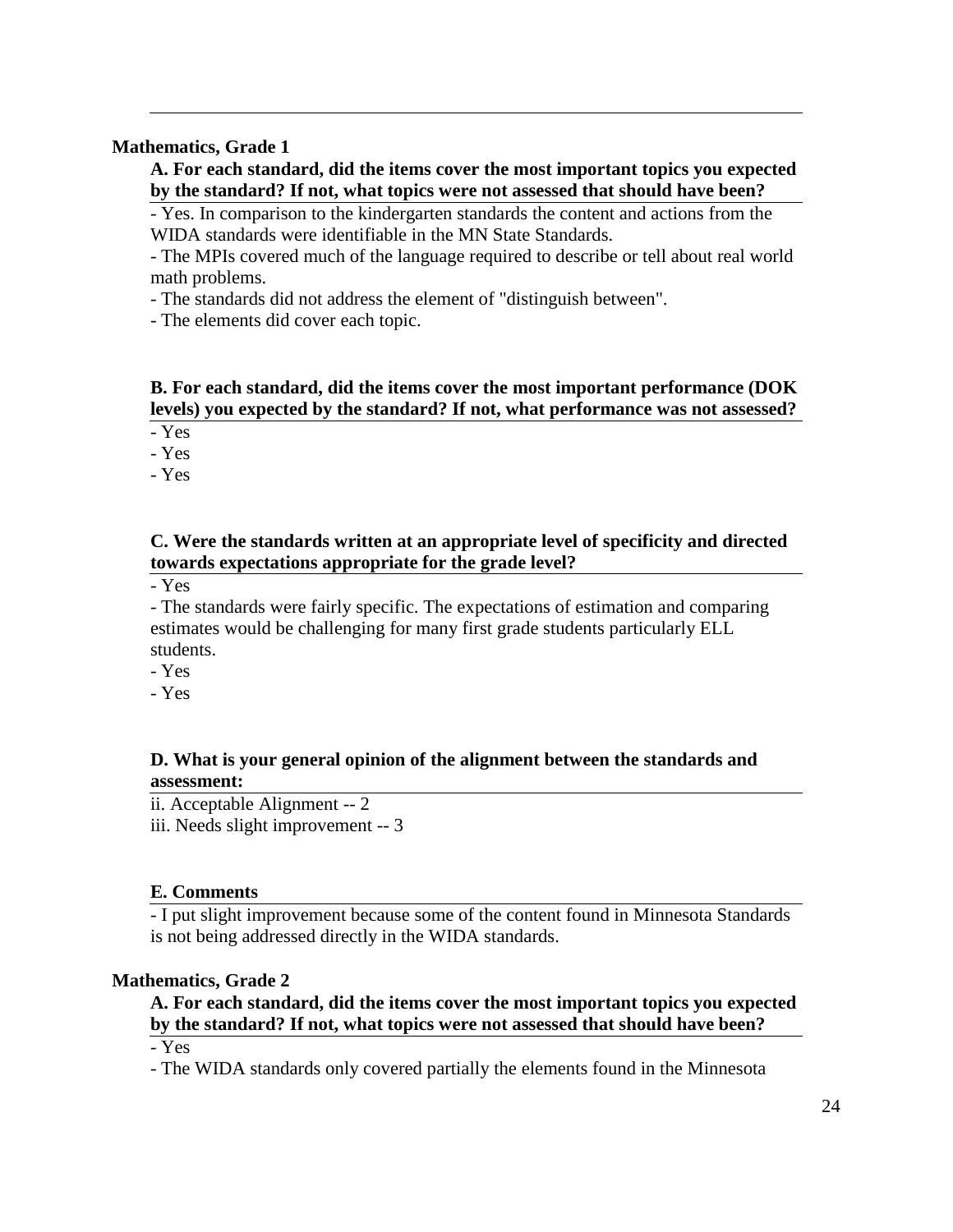**Standards** 

- There did not seem to be many MPIs covering measurement.

- Yes

## **B. For each standard, did the items cover the most important performance (DOK levels) you expected by the standard? If not, what performance was not assessed?**

- Yes

- The depth levels of 1 to 3 were well represented

- Yes

- DOK of matching words to pictures was not aligned with standards--though a necessary component, there wasn't any alignment as replacing with find still didn't meet content standard.

- Yes

#### **C. Were the standards written at an appropriate level of specificity and directed towards expectations appropriate for the grade level?**

- The standards are written at a directed towards expectations appropriate for the grade level, but I believe that they could be written with a bit more specificity.

- Yes

- Yes

- Yes

### **D. What is your general opinion of the alignment between the standards and assessment:**

ii. Acceptable Alignment -- 2 iii. Needs slight improvement -- 3

#### **Mathematics, Grade 3**

### **A. For each standard, did the items cover the most important topics you expected by the standard? If not, what topics were not assessed that should have been?**

- They covered most topics. However, I did not notice a correlation between addition and subtraction and the WIDA standards. I also did not see an alignment between measurement and the MPIs.

- Several standards were covered extensively, but I felt there were gaps in Algebra and Data Analysis.

- There were several standards that were covered multiple times, but there were also a few areas that were not covered well by the elements: algebra and data analysis.

- I did not notice any huge gaps.

- The Math Standards did not involve as many level 3 DOKs as I had thought they would. I am eager to see what is included in the 2012 MPIs. There were not as many language processes involved that were applicable to Math content as I had thought, neither.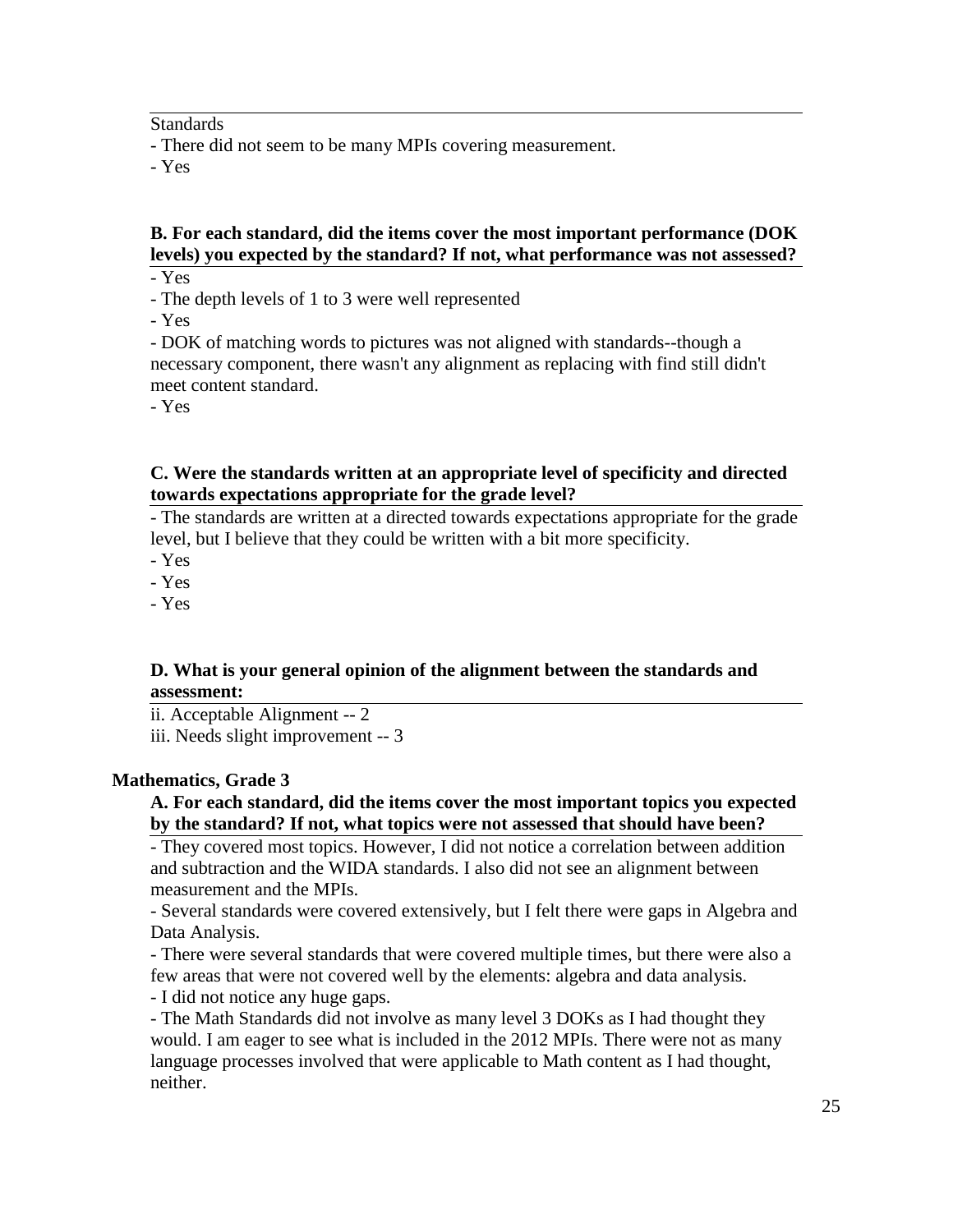- Many standards were not covered by the WIDA MPIs. This may reflect that the MN Standards were not written with Language functions in mind.

### **B. For each standard, did the items cover the most important performance (DOK levels) you expected by the standard? If not, what performance was not assessed?**

- I did not notice much depth in the MPIs since a majority of the language function words related to match, identify, list, and compare/contrast. There were a few describe, explain, and apply functions that encourage higher order thinking and more depth of knowledge, but the majority of them were limited in rigor.

- I feel overall, there was a lack of requiring students to explain or justify their answers. That is a key part of this era of mathematics. Of course, this may be lacking in the Minnesota standards, as well.

- The number and operation standard was covered fairly well, however rounding and using multiple strategies to solve mathematical problems were not addressed.

Fractions were covered fairly well. Algebra was not covered well, except in the area of creating a real-word situation to represent a number sentence. Geometry was covered well, however perimeter, measurement, time, temperature and money were not addressed. Data analysis could have used more emphasis.

- The depth level seemed slightly lower than I would have expected. I didn't see a lot of complex reasoning but perhaps that comes later with the developmental level of the student.

- Yes.

### **C. Were the standards written at an appropriate level of specificity and directed towards expectations appropriate for the grade level?**

- There was noted lack of expectations for addition, subtraction, multiplication, and division as well as measurement and algebra.

- Some standards were difficult to understand. For example, the ones on descriptive statistics. This is not a standard that is tested in 3rd grade, or at least, it's not a focus. - Some of the content standards are written in a student-friendly manner, however others contain some specific vocabulary that might be unclear to students, such as "attributes", "various contexts", "corresponding", "emphasis", "reasonableness", etc. The WIDA standards were, for the most part, not in student friendly terms either.

- Many were not clear as to the expectation - one step vs. two step process etc.

- There are some ambiguous areas that include "compare and order" as separate cognitive demands. However, in classrooms they can be inferred as a single act. It would be a nice clarification for standards to be more specific in the action expected in that respect.

## **D. What is your general opinion of the alignment between the standards and assessment:**

iii. Needs slight improvement -- 4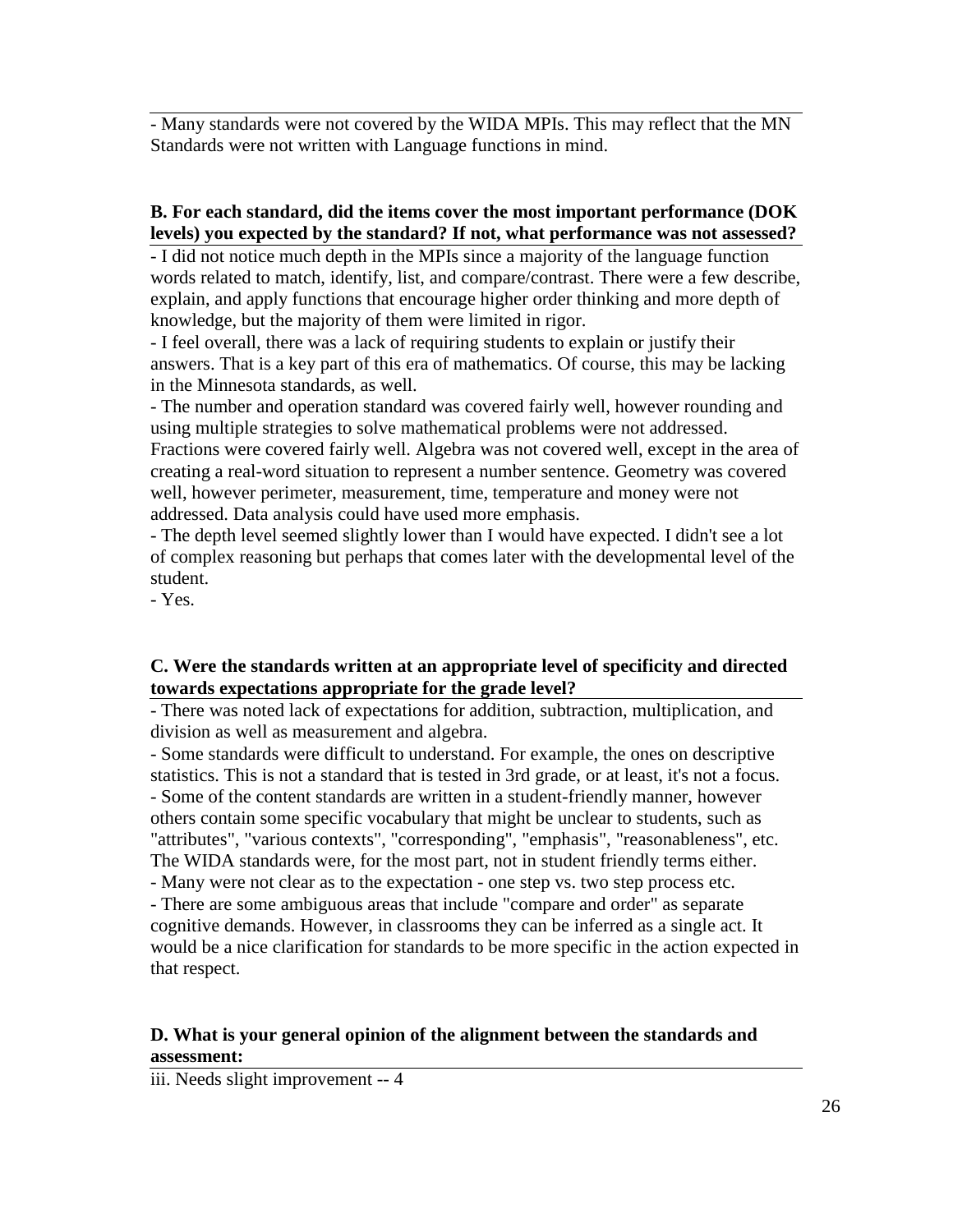iv. Needs major improvement -- 2

#### **E. Comments**

- Overall, I feel there are too many level 1 DOKs. There was a lot of matching and identifying. When we rated the DOKs of the standards, there were more level 2s. I think the WIDA standards need to reflect this.

- As long as transformations can be made to the WIDA standards' content stems, the alignment could be acceptable, however it is concerning that there were still areas of the content standards that were not addressed.

- Interesting process - It will be interesting to see what information can be gathered from this process.

#### **Mathematics, Grade 4**

#### **A. For each standard, did the items cover the most important topics you expected by the standard? If not, what topics were not assessed that should have been?**

- The elements covered the topics of geometry (angles, polygons, translations, reflections, and rotations), data tables, and comparing decimals and fractions. However, it did not cover many operations or number sentences.

- The 4th grade mathematics standards seem to be more closely aligned with the WIDA standards than the 3rd grade mathematics standards. I feel there could still be more elements of the algebra standard covered.

- I thought there would have been more synthesis between the standards. So, through the standards, there would be a 1-2-3 sort of building block implementation of the standards. So, first there would be a level 1 DOK, secondly a level 2, and sequence the level of difficulty until finally a level 3 for each topic area. This would give students the ability and expectation to apply their knowledge after learning and solidify learning in an authentic experience.

- Several of the content standards were covered extensively, while others were barely covered. For example, the content standards involving the tasks of "describing, classifying and drawing" and "comparing" were covered very extensively. The other content standards were covered less extensively.

- There seemed to be a lack of measurement standards.

#### **B. For each standard, did the items cover the most important performance (DOK levels) you expected by the standard? If not, what performance was not assessed?**

- The depth levels were more surface level. There were many identify, match, and list functions and not as many explanation or justification functions.

- Again, I felt the 4th grade standards covered more DOKs than the 3rd grade. There is nothing glaring that seems to be missing.

- I expected the Depth levels to be much deeper than they were. There was some discrepancy in our group that I think related to our experiences with what material is taught and demographics of our schools. It took discussion and interpretation of the uses of words in the standards to determine what the problems would entail that would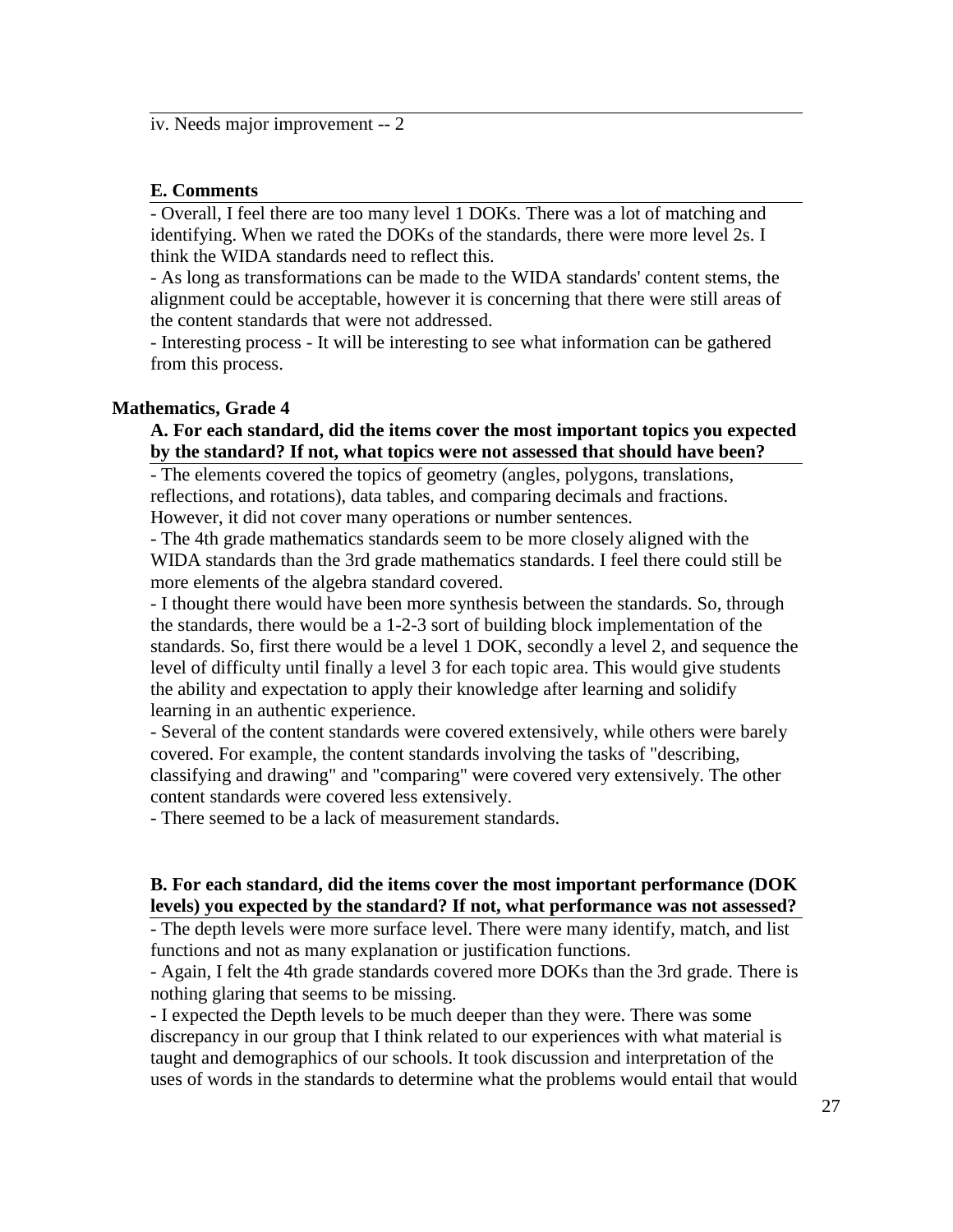meet the standard.

- It seemed like the elements covered the depth levels at an acceptable level for each standard. However, there needs to be many more examples of language support and objectives incorporated in each content standard to ensure the accessibility of the content to EL students. Both the content standards and WIDA's MPIs included very vague language, which made matching them difficult.

- I noticed most required lower level performance.

### **C. Were the standards written at an appropriate level of specificity and directed towards expectations appropriate for the grade level?**

- There is need for the standards to include more number operations and algebraic concepts than geometry and identification concepts.

- Some of the words are still rather vague. "Incorporate" and "apply", for example are not as meaningful to me when separated from the content stem and supports.

- Yes.

- The content standards' wording was often so vague that it became difficult to determine the depth levels and language expectations. Verbs such as "describe", "understand", "represent", "use" and "recognize" made it difficult to interpret exactly what the expectation was for the standard.

- The fact that our group had many discussions on most standards is evidence that they can be interpreted in many ways.

### **D. What is your general opinion of the alignment between the standards and assessment:**

iii. Needs slight improvement -- 4

iv. Needs major improvement -- 1

#### **E. Comments**

- Both the content standards and WIDA MPIs need to have more specific language to clearly express the expectations for each standard.

## **Mathematics, Grade 5**

#### **A. For each standard, did the items cover the most important topics you expected by the standard? If not, what topics were not assessed that should have been?**

- The WIDA elements are not present in a majority of the MN standards.

- Yes, I did feel the topics were covered adequately.

- It seems like there are language function words lacking to align with division, multiplication, addition, and subtraction. Formula problems in general are lacking from the language functions.

- Data analysis was the only topic that was not covered as thoroughly by the MPIs as I would have expected. Maybe some language stems with "explain" could have been helpful.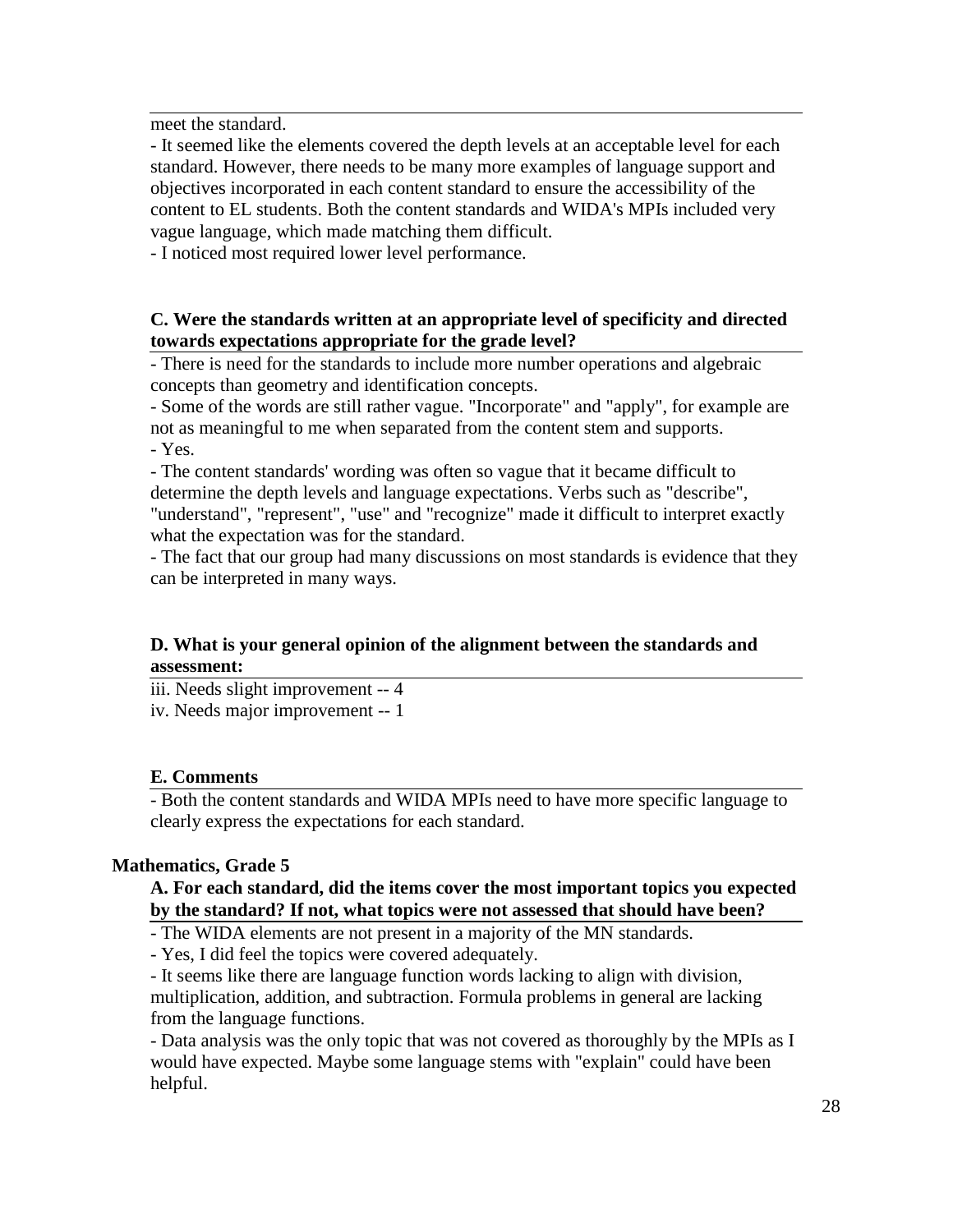- Number and Operations seemed to be covered pretty thoroughly. Measurement seemed to be lacking.

## **B. For each standard, did the items cover the most important performance (DOK levels) you expected by the standard? If not, what performance was not assessed?**

- Yes

- The majority of the MPI elements were 1s and 2s. There were no level 4 DOK standards.

- There were very few 3s in the MPIs.

- The 5th grade was getting to more in depth levels.

### **C. Were the standards written at an appropriate level of specificity and directed towards expectations appropriate for the grade level?**

- I still find some of the words used such as "match", to be slightly confusing. It would be helpful to have a list of synonyms explaining the language functions in the standards in order to fully understand what they involve.

- It covered 3 dimensional shapes, but there need to be more standards directed towards numbers and operations, towards estimating, algebraic equations, and volume equations.

- The specificity of what entails "real world, apply, understand" and other words is not there. Identifying a connection to curriculum is connecting to a publisher's interpretation of the standard. The standards' expected outcomes could be more specific.

- Volume was not covered very thoroughly.

- The language can sometimes be confusing as to whether it is a high level or lower level of performance expected.

## **D. What is your general opinion of the alignment between the standards and assessment:**

iii. Needs slight improvement -- 5 iv. Needs major improvement -- 1

## **E. Comments**

- As a teacher of English Language Learners in a high-needs area, it is interesting to see what I view as Depth of Knowledge in my students that are well below grade level. The comparisons to the DOKs of the language activity is interesting because it adds a step to the level of understanding every time.

- In an effort to maintain rigor in both language and content areas, it would be important to incorporate higher complex thought, such as level 3s in depth of knowledge.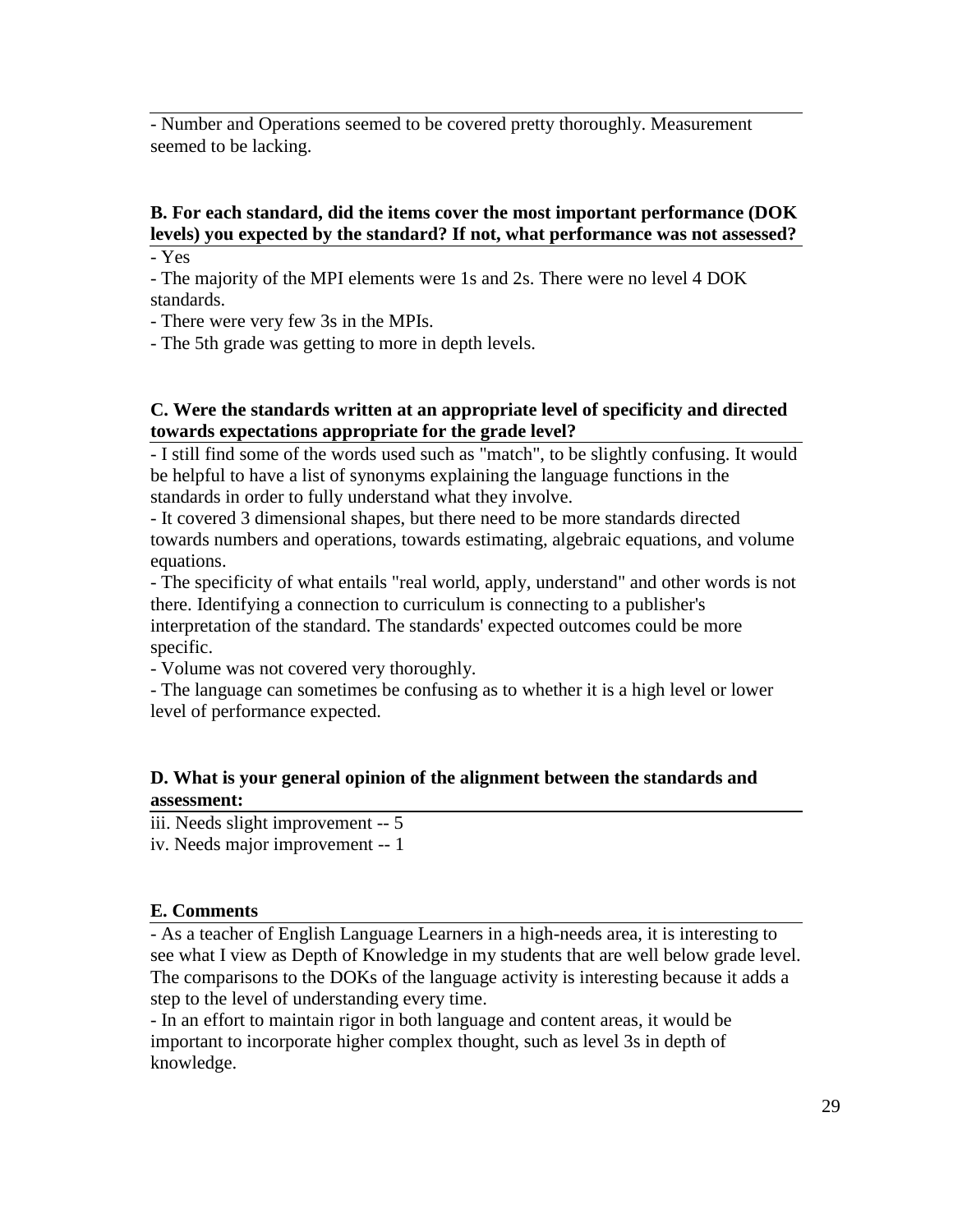#### **Mathematics, Grade 6**

#### **A. For each standard, did the items cover the most important topics you expected by the standard? If not, what topics were not assessed that should have been?**

- The topics (meaning content) were surprisingly similar. It matched well with the 6th grade math standards. Still, the standards and the elements have different focuses. The standards fail to mention anything about algebraic or geometric terms and vocabulary, but the WIDA elements have a whole strand pertaining to terms. It would be possible to truly connect them only if the language function AND content stem were transformed, which is what I chose not to do in this study. The elements need to include more justification and citing evidence, which is an important part of the math standards.

- The important parts of content were not always covered by the stem function. - It is very difficult to find a standard to match the elements. First, the content focuses on the skills of what the students need to know, but the elements do not. The elements ask students to work on language based skills that involve more than what we can choose from. For example, "order the steps" it is an important element that students need to know for the content. However, there is no standard that in the 6th grade math that expect students to order the steps. Maybe in a lower grade level, we will be able to find a match. Vocabulary is not mentioned in the standards.

- There were quite a few of the MN Academic standards that I didn't align with the WIDA standards. The biggest challenge was the Probability and Stats strand.

- The elements cover a lot. The standards are missing anything having to do with language. It is tough to know what is needed, depending on prior schooling.

#### **B. For each standard, did the items cover the most important performance (DOK levels) you expected by the standard? If not, what performance was not assessed?**

- We did not label even one standard a DOK 4. In that sense, the elements covered DOK levels 1-3 as the standards did, so my answer is yes.

- Yes

- There are not many 1s, 3s, or 4s, in the elements. I feel that it is important for students to be able to reason, develop, argue, and analyze their answers more. There should be more elements that focus on these areas. Teachers tend to create level 1 and 2 lessons. The level 3 and level 4 lessons require more time for them and they should allow time to create those lessons to meet the standards.

- This was very challenging. There was some components of problem solving that the WIDA levels 1 and 2 don't meet.

- It seems that there could be more 3 and 4 elements.

#### **C. Were the standards written at an appropriate level of specificity and directed towards expectations appropriate for the grade level?**

- The standards were mostly written at an appropriate level of specificity. In standards 6.4.1.2 uses "understand" without explaining how the student should demonstrate that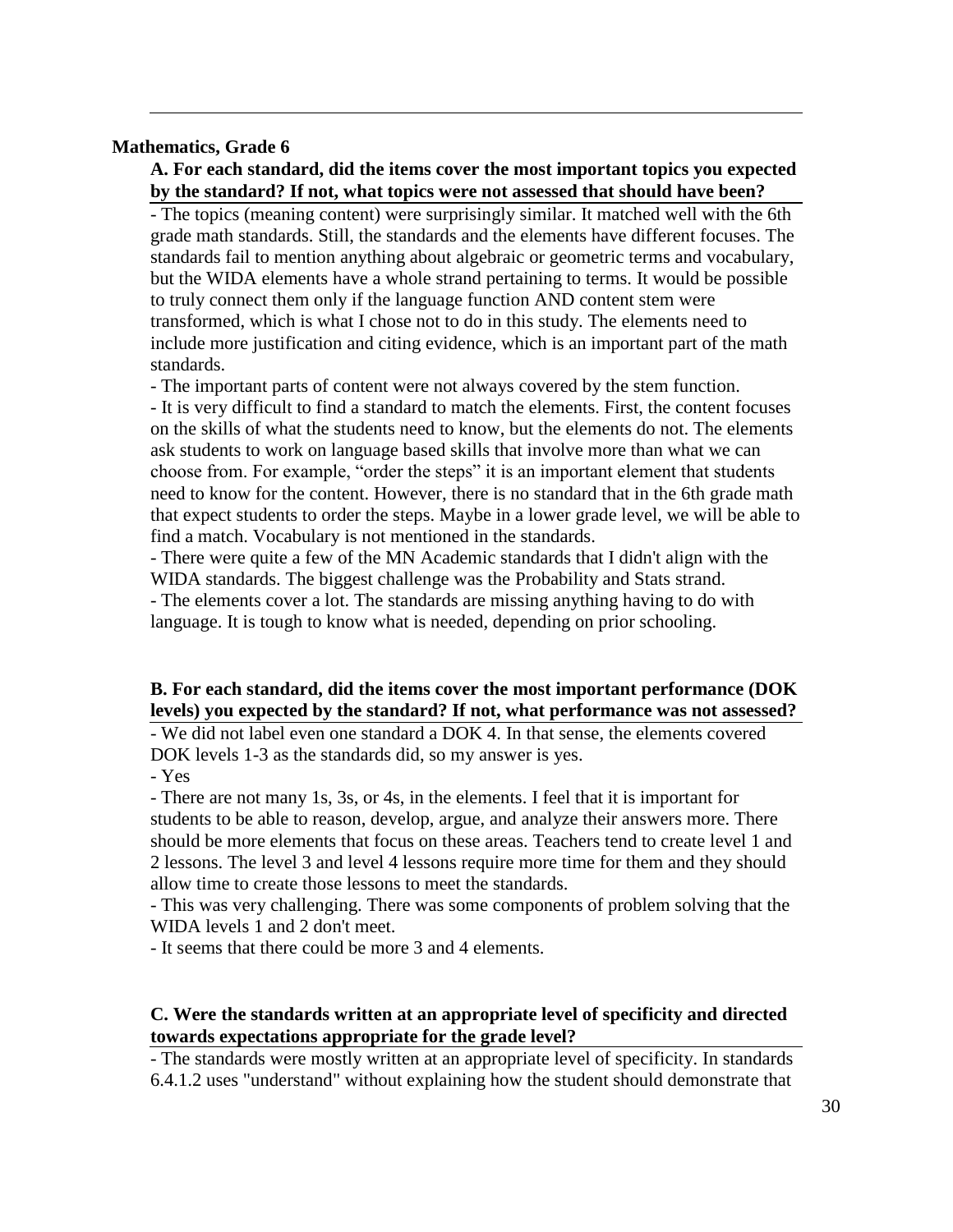understanding. The elements, on the other hand, occasionally use language functions that are too specific and limiting.

- I thought that the content was not addressed as well as I thought it would be by the language function.

- The standards seem to be appropriate for the grade level and there are many vague words that allow teachers to bring their lesson to a higher or lower level. Such as understand, use, and estimate. There are many students that are not at the grade level. Teachers should know standards from different or lower grade level in order to help students to achieve their grade standards.

- Yes

- Yes and sometimes students have gaps in their learning.

#### **D. What is your general opinion of the alignment between the standards and assessment:**

iii. Needs slight improvement -- 5

#### **E. Comments**

- Generally, through transformation, these elements could be excellent matches for the standards if the standards would include math terms/vocabulary.

#### **Mathematics, Grade 7**

#### **A. For each standard, did the items cover the most important topics you expected by the standard? If not, what topics were not assessed that should have been?**

- The elements are missing the topic of justification or citing evidence. That was a big part of the 7th grade standards. The elements also seem to jump from lower level language functions to very high level and those intermediate students are left without scaffolds to reach the content. Also, the elements included a lot about students describing visual models but not creating them.

- The elements are general enough that they could support many of the standards (when transformed) I would like to see the elements require more justification and more cognitive demand. This grade level seemed easier to match than the 6th grade. - It is very difficult to find a standard to match the elements. First, the content focuses on the skills of what the students need to know, but the elements do not. The elements ask students to work on language based skills that involve more than what we can choose from. For example, "summarize and predict" it is an important element that students need to know for the content. However, there is only one standard that in the 7th grade math that expect students to order the steps. Maybe in a lower grade level, we will be able to find a match. Vocabulary is not mentioned in the standards. Maybe in the lower grade level standards, vocabulary is included.

- No. There needed to be more standards that covered number sense and the relationships of numbers. Many of elements were written for students to identify the real life situation from the mathematics, while the standards are written to identify the math that describes the real life situation.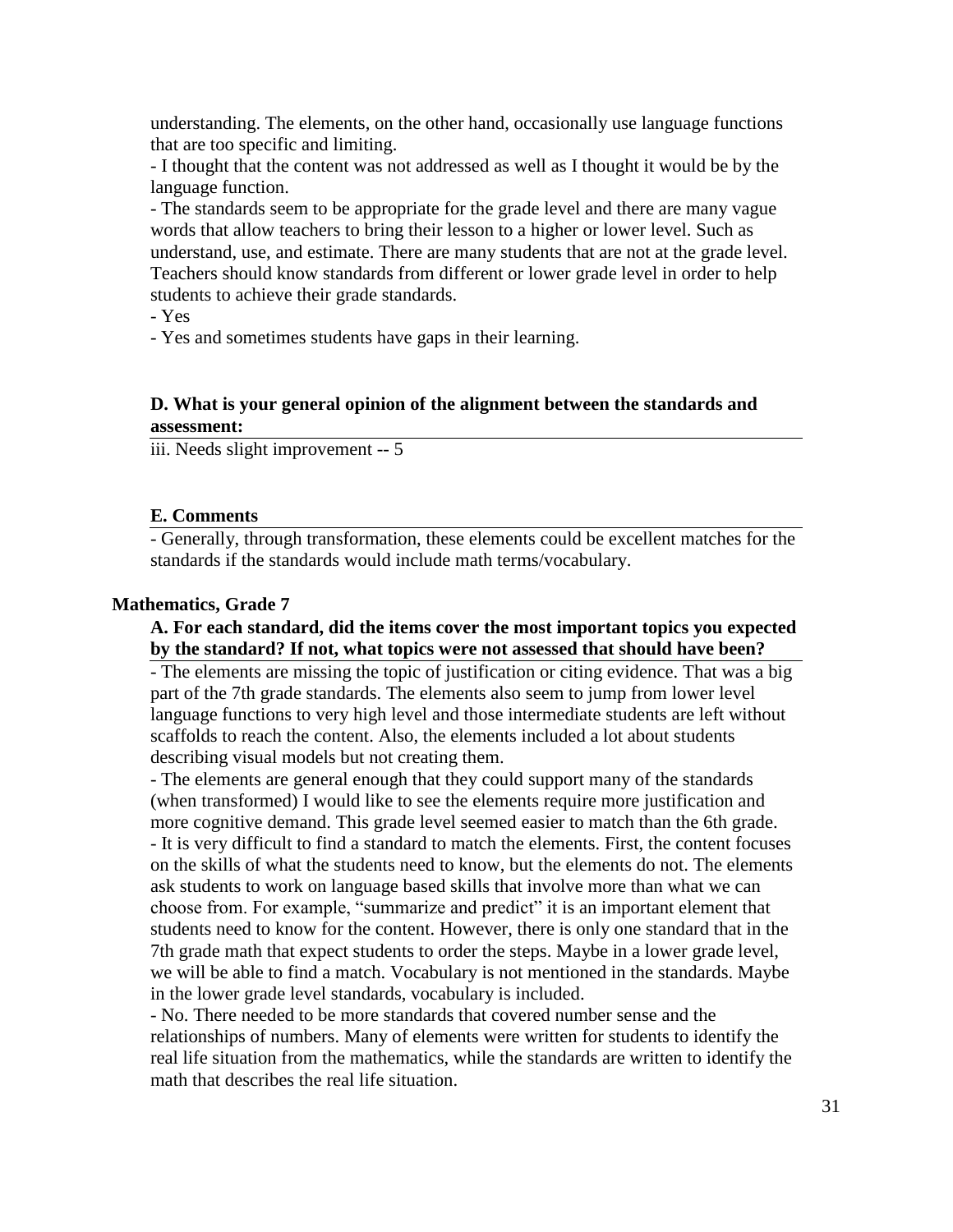- There were only a few cases where the Standard was well covered. There are many standards where there weren't any elements.

### **B. For each standard, did the items cover the most important performance (DOK levels) you expected by the standard? If not, what performance was not assessed?**

- There were no 4's and very few 3's. Many of the elements were not very cognitively demanding.

- It seemed that the elements covered ones and twos well and not as many threes and no fours.

- There are not many 3s, or 4s, in the elements. I feel that it is important for students to be able to reason, develop, argue, and analyze their answers more. There should be more elements that focus on these areas. Teachers tend to create level 1 and 2 activities. The level 3 and level 4 lessons require more time for them and teachers should be provided more time to create those lessons to meet the standards.

- As a content teaches with a focus on standardized testing, I see that many of the elements are not directed at students being able to answer questions in a multiple choice format.

- In the case of the 2-3 standards that were well covered, they seem to reach the DOK pretty well.

### **C. Were the standards written at an appropriate level of specificity and directed towards expectations appropriate for the grade level?**

- Yes, but as usual, the content standards are missing a huge piece surrounding the language of 7th grade math. They do not require the student to elaborate or define much.

- Yes, and I transformed most of them to match them.

- The standards seem to be appropriate for the grade level and there are many vague words that allow teachers to bring their lesson to a higher or lower level. Such as understand, use, estimate, apply. There are many students who are not at the grade level. Teachers should be familiar with the standards from different or lower grade levels in order to help students to achieve their grade standards.

- Yes

- Yes

### **D. What is your general opinion of the alignment between the standards and assessment:**

ii. Acceptable Alignment -- 1

iii. Needs slight improvement -- 3

iv. Needs major improvement -- 1

#### **E. Comments**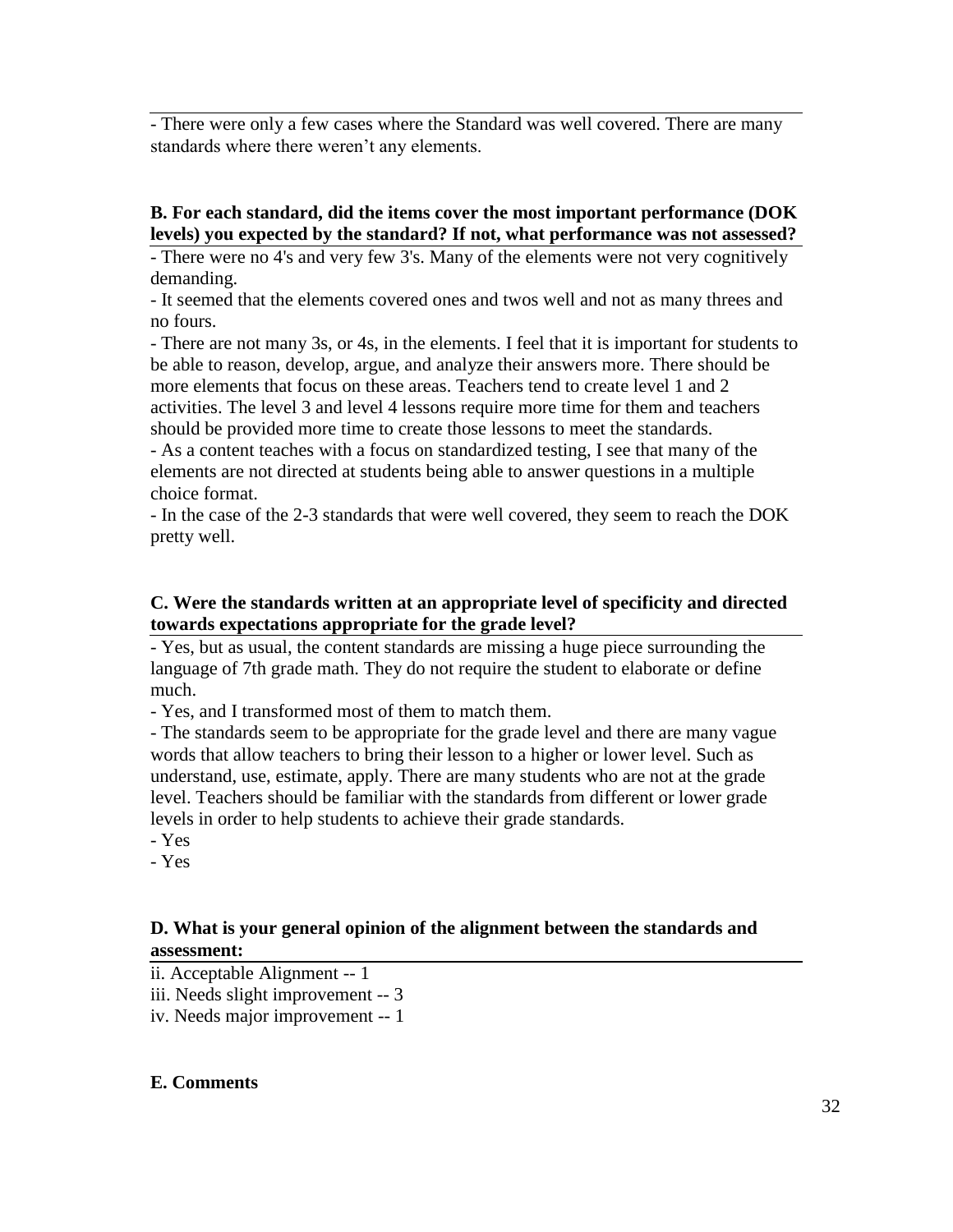- It is difficult to match elements to standards at the secondary level because the state has removed the language of math from most of its standards. It is very present in the lower levels but without it explicitly stated, it is difficult to know which element will support a student to reach that content. It seems like a waste of great MPIs. - For ELL students, they have to learn so much according to all of the grade standards. For a 7th grade newcomer student, this student will have to know more than just 7th grade standards. This student will need to learn PK to 7th grade standards content in order to close the knowledge gap among the traditional native speakers. WIDA standards could help content teachers to fill in students' gap, however, for EL teachers and EL students, resources and time need to be provided to complete this task and it is not easy.

#### **Mathematics, Grade 8**

#### **A. For each standard, did the items cover the most important topics you expected by the standard? If not, what topics were not assessed that should have been?**

- There were 4 Standards where there was very good coverage. There were some with no element alignment.

- It is very difficult to find a standard to match the elements. First, the content focuses on the skills of what the students need to know, but the elements do not. The elements ask students to work on language based skills that involve more than what we can choose from. For example, "order the steps" it is an important element that students need to know for the content. However, there is no standard that in the 8th grade math that expect students to order the steps. Maybe in a lower grade level, we will be able to find a match. Vocabulary is not mentioned in the standards. I feel lower grade level standards would have these elements included in the math standards.

- Yes

- mostly

- The elements did not do much for the standards that included "understand. They also focused on deriving information from models or visuals, not creating models or visual from information.

## **B. For each standard, did the items cover the most important performance (DOK levels) you expected by the standard? If not, what performance was not assessed?**

- For the 2-4 that were well covered, the DOK was also good.

- There are very few 3s, or 4s levels, in the elements. I feel that it is important for students to be able to reason, develop, argue, evaluate and analyze their answers more. There should be more elements that focus on these areas. Teachers tend to create level 1 and 2 lessons. The level 3 and level 4 lessons require more time for teachers and they should be allowed time to create those lessons to meet the standards. Or there should be curriculums that match or scaffold the standards.

- The elements work in opposite order of the standards asking students to derive the real life situations from the mathematical model. The standards ask the students to derive the mathematical model from real life.

- The elements didn't seem to cover the upper levels of DOK.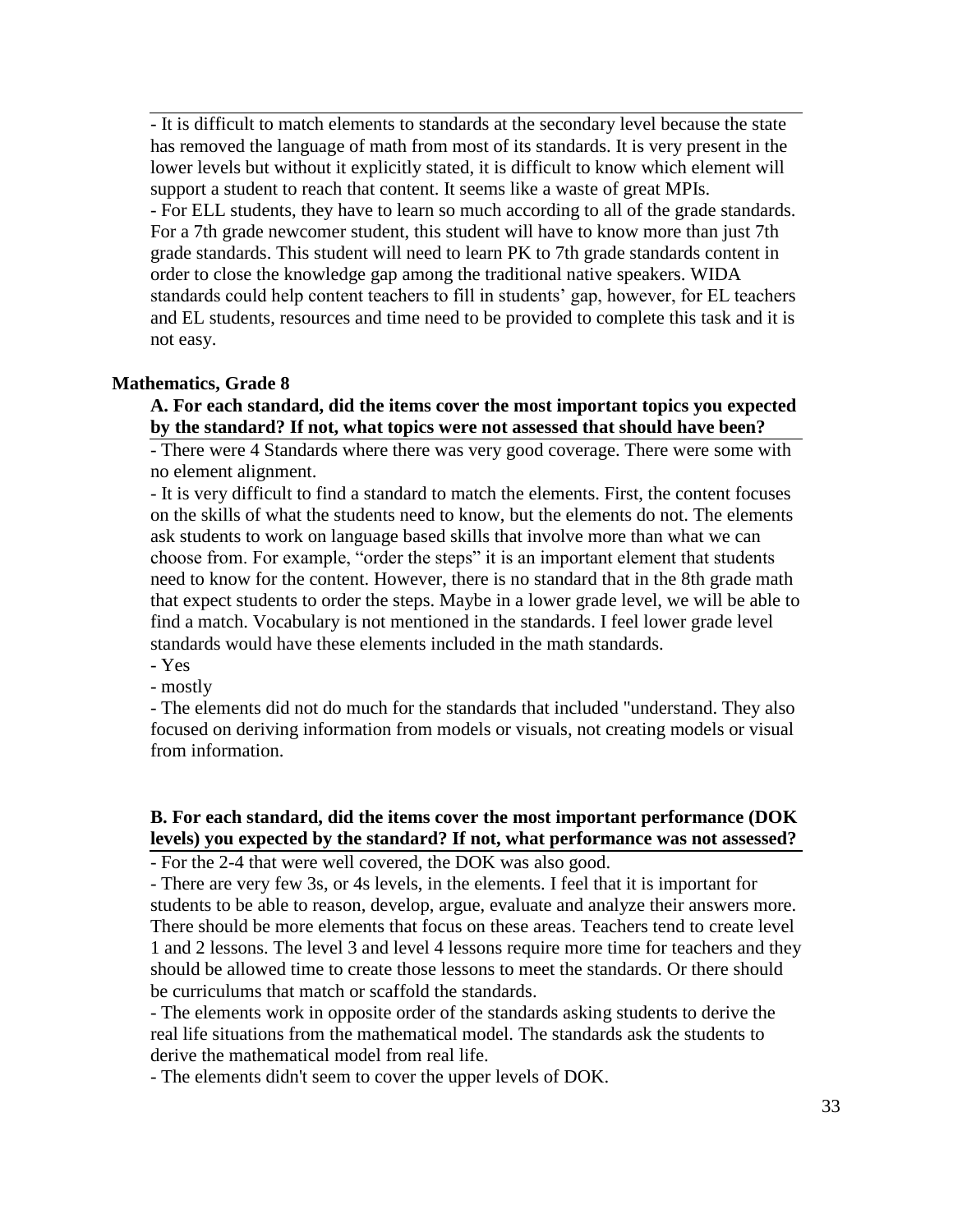- Yes, though they were the same elements as Grade 7, I considered grade 8 content when coding a few of them and gave them a 4. I did then have a range of 1-4.

### **C. Were the standards written at an appropriate level of specificity and directed towards expectations appropriate for the grade level?**

- Yes

- The standards seem to be appropriate for the grade level and there are many vague words that allow teachers to bring their lessons to a higher or lower level. Such as understand, use, estimate, and represent. There are many students that are not at the grade level. Teachers should be familiar with the standards from different or lower grade levels in order to help students to achieve their grade standards.

- Yes

- Yes

- Yes, but they need to have at least one strand focus on the language/vocab/terms of the content area.

#### **D. What is your general opinion of the alignment between the standards and assessment:**

ii. Acceptable Alignment -- 1

iii. Needs slight improvement -- 3

iv. Needs major improvement -- 1

#### **E. Comments**

- Language component is very important for learning content. Based on the 8th grade math standards, the teachers should be aware that there are many students who did not complete the previous standards are in the 8th grade classes. Who can help these students to catch up to the standards? Do they have time to learn all they need to know before they can accomplish the 8th grade standards? Who is going to be responsible for these students?

#### **Mathematics, Grade 12**

#### **A. For each standard, did the items cover the most important topics you expected by the standard? If not, what topics were not assessed that should have been?**

- It is very difficult to find a standard to match the elements. First, the content focuses on the skills of what the students need to know, but the elements do not. The elements ask students to work on language based skills that involve more than what we can choose from. For example, "order the steps" it is an important element that students need to know for the content. However, there is no standard that in the 9-12th grade math that expect students to order the steps. Maybe in a lower grade level, we will be able to find a match. Vocabulary is not mentioned in the standards.

- No, there were no elements that mentioned data or probability

- There was only one standard that I didn't have an element for. There were some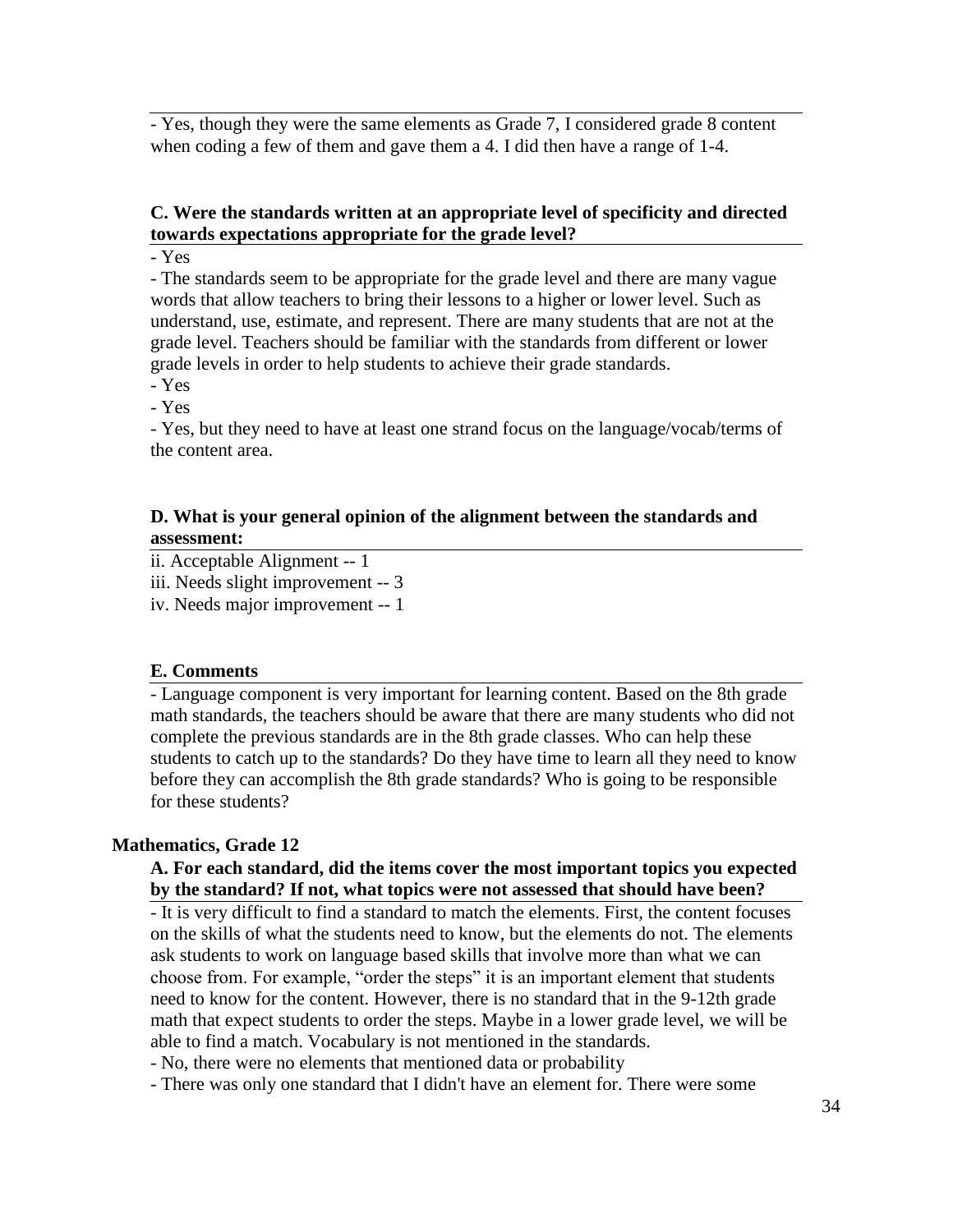weaker connections. The standards that had multiple elements had good coverage. - Yes

- The elements do a much better job of covering the topics when they are more vague and not benchmarks.

### **B. For each standard, did the items cover the most important performance (DOK levels) you expected by the standard? If not, what performance was not assessed?**

- There are not many 3s or 4s level DOK in the elements. I feel that it is important for students to be able to reason, develop, argue, and analyze their answers more. There should be more elements that focus on these areas. For 9-12th grade standards, many of them are at the higher DOK that students will need to spend more time on a unit. Or it will take more than one elements to complete one standard.

- Yes

- The DOK was good for those that had multiple elements attached.
- Yes this was the best match yet.
- The DOK levels covered 1-3. I did not rate any a level 4.

#### **C. Were the standards written at an appropriate level of specificity and directed towards expectations appropriate for the grade level?**

- The standards seem to be appropriate for the grade level.

- Yes

- Yes
- Yes
- Yes, there are no set standards for Grade 9 so these were well-chosen.

#### **D. What is your general opinion of the alignment between the standards and assessment:**

ii. Acceptable Alignment -- 2

iii. Needs slight improvement -- 3

#### **E. Comments**

- For high school, students will need to pass a standard test to graduate. It is important for high school math teacher to review all the grade standards to help students to pass the test. If they don't learn all the standards in 6-8, it is very difficult for students to be successful in the high school math class.

#### **Science, Grade 5**

**A. For each standard, did the items cover the most important topics you expected by the standard? If not, what topics were not assessed that should have been?** - Yes.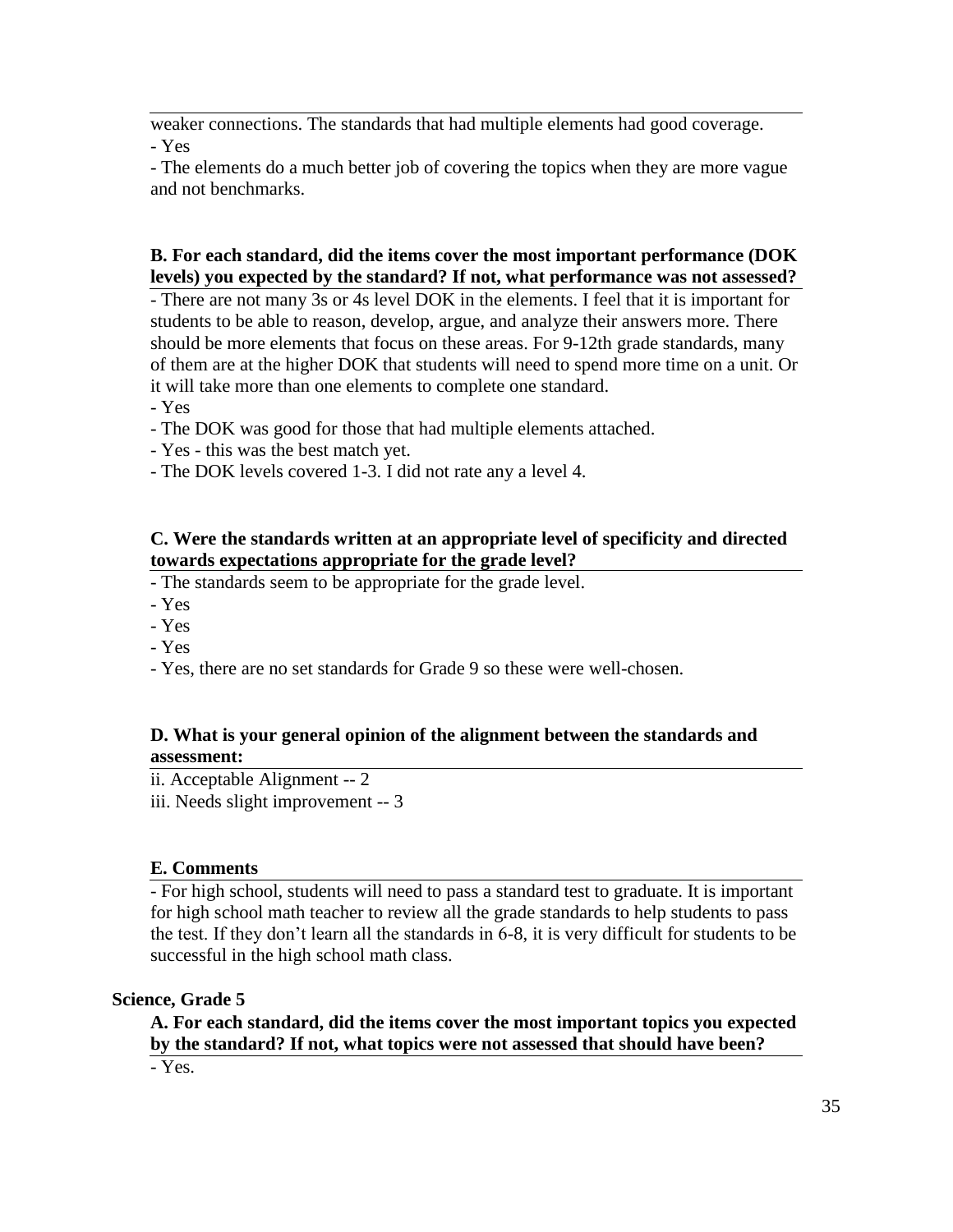- The scientific method (practice of science) questions were not as thoroughly covered.

- I think the topics were covered fairly well by the elements.

- The WIDA elements seem to be much more connected to the state standards in science than they are in math.

- For the most part, it covered topics I predicted. However, there was less specificity in life sciences and living systems. There is a lot of assumption on the part of the standards that students will have completed the previous standards, and they do not include many lower-level DOKs for students with missing pieces.

- Yes

## **B. For each standard, did the items cover the most important performance (DOK levels) you expected by the standard? If not, what performance was not assessed?**

- Yes. There was a wide variety of DOK levels, which was appropriate to the standards.

- I expected more explanatory or evaluative DOK levels.

- There was a variety of depth levels covered by the standards, although there were fewer 1s.

- Both the WIDA and state standards did not reach the depth level I would have anticipated.

- Yes

## **C. Were the standards written at an appropriate level of specificity and directed towards expectations appropriate for the grade level?**

- The language functions correlated much more closely to these standards than the math standards. They seemed to mesh well and be clear.

- The WIDA seemed to more closely align with the science standards than it did with the math standards. However, there could be more examples for motion and simple machines, for scientific method and the practice of science, and for life science. - No. The wording used in several content and WIDA standards was very ambiguous. Some examples of ambiguous language was 'understand', 'discuss', 'imagine', 'apply', 'evaluate', and 'incorporate'. Many of these words make it difficult to know what the student should do to meet the expectation. How should the student demonstrate mastery of 'imagining', for example?

- They are appropriate grade levels.

- The word 'understand' is confusing.

### **D. What is your general opinion of the alignment between the standards and assessment:**

iii. Needs slight improvement -- 6

## **E. Comments**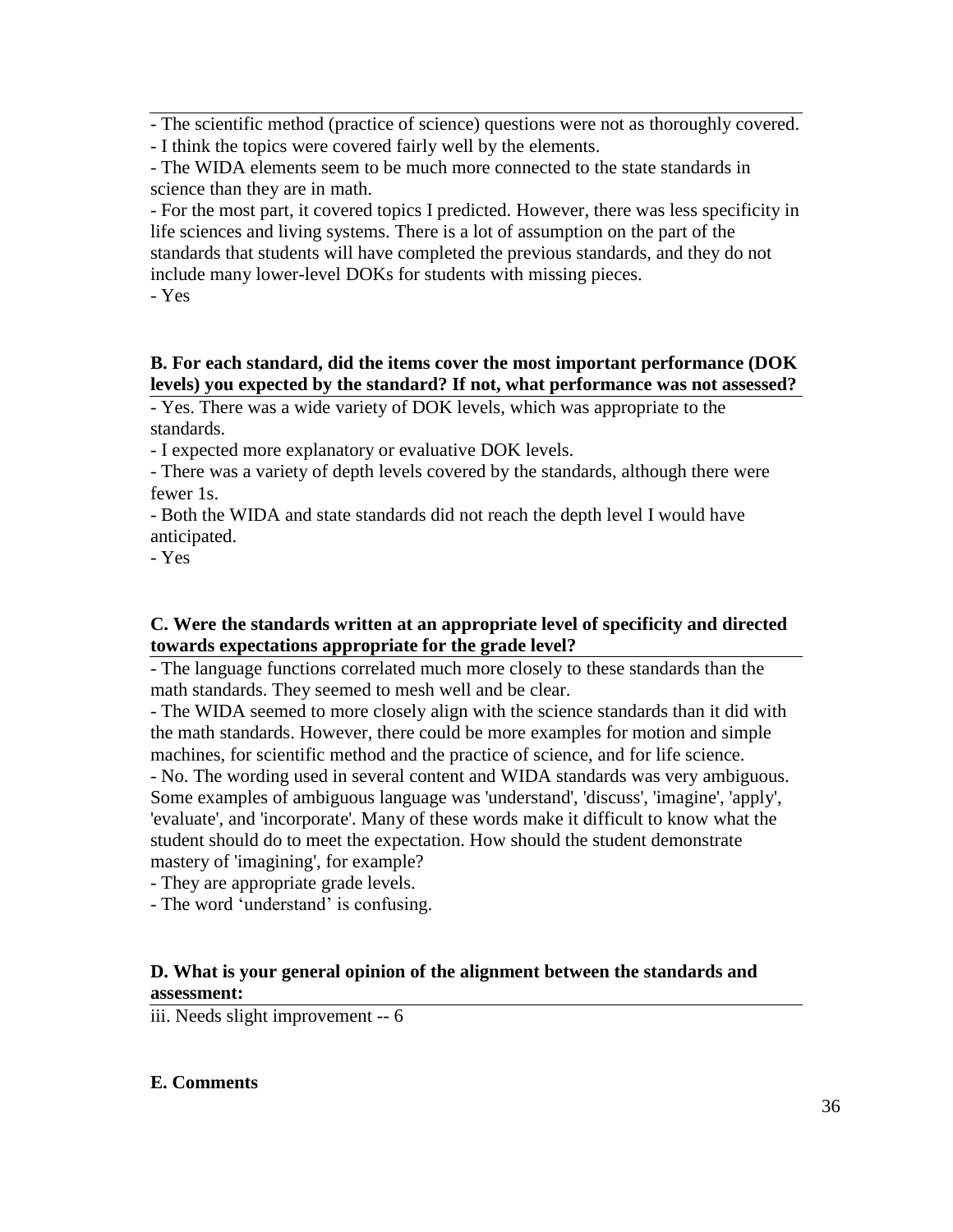- Again, the WIDA standards seemed to much more closely align with the science standards than with the math standards. It seems that the verbs used to explain the language functions made more sense in a science context than those language function words used within the math context.

- The wording used in both the content and WIDA standards should be revisited to include more specify - what should the student do to demonstrate mastery?

- I thought the science standards aligned more easily and were easier to think through in terms of the language.

#### **Science, Grade 8**

#### **A. For each standard, did the items cover the most important topics you expected by the standard? If not, what topics were not assessed that should have been?**

- I think they covered the topics fairly well. I think there were too many questions related to energy. Some elements related matter and the universe covered.

- Somewhat, it seemed like the MPI's were randomly scattered through the content standards. I would have liked to see more MPI's addressing the universe and matter.

- Yes, I felt that the elements covered the most important topics expected. However, it was a little difficult since you are trying to align MN 8th grade Science standards while WIDA standards for grades 6-8.

- The elements did not cover all of the topics expected by the standard; the elements need to cover all areas of science - earth, life, physical.

- It would have been much easier to match if we had used all of the middle school science standards for MN instead of just 8th grade which only addresses Earth Science concepts

- No. If you want to include specific science content in the elements Life, Earth, and Physics (chemical and physics) and the standards we are mapping should correspond.

### **B. For each standard, did the items cover the most important performance (DOK levels) you expected by the standard? If not, what performance was not assessed?**

- I think they did a good job of covering the performance. Maybe a few more #4.

- The majority of the DOK values that I entered were between 1-2 so the depth was not sufficient.

- Yes, I thought the elements covered the most important performance areas.

- The elements did not cover the most in-depth levels.

- For the most part they did.

- I didn't document level 2 or 3 of the DOK.

#### **C. Were the standards written at an appropriate level of specificity and directed towards expectations appropriate for the grade level?**

- Yes. But there needed to be more of the standards covered.

- Yes, definitely.

- In trying to make the MPIs broad so that they can cover many content standards, sometimes it almost seems like it's too broad. Therefore, it can be difficult to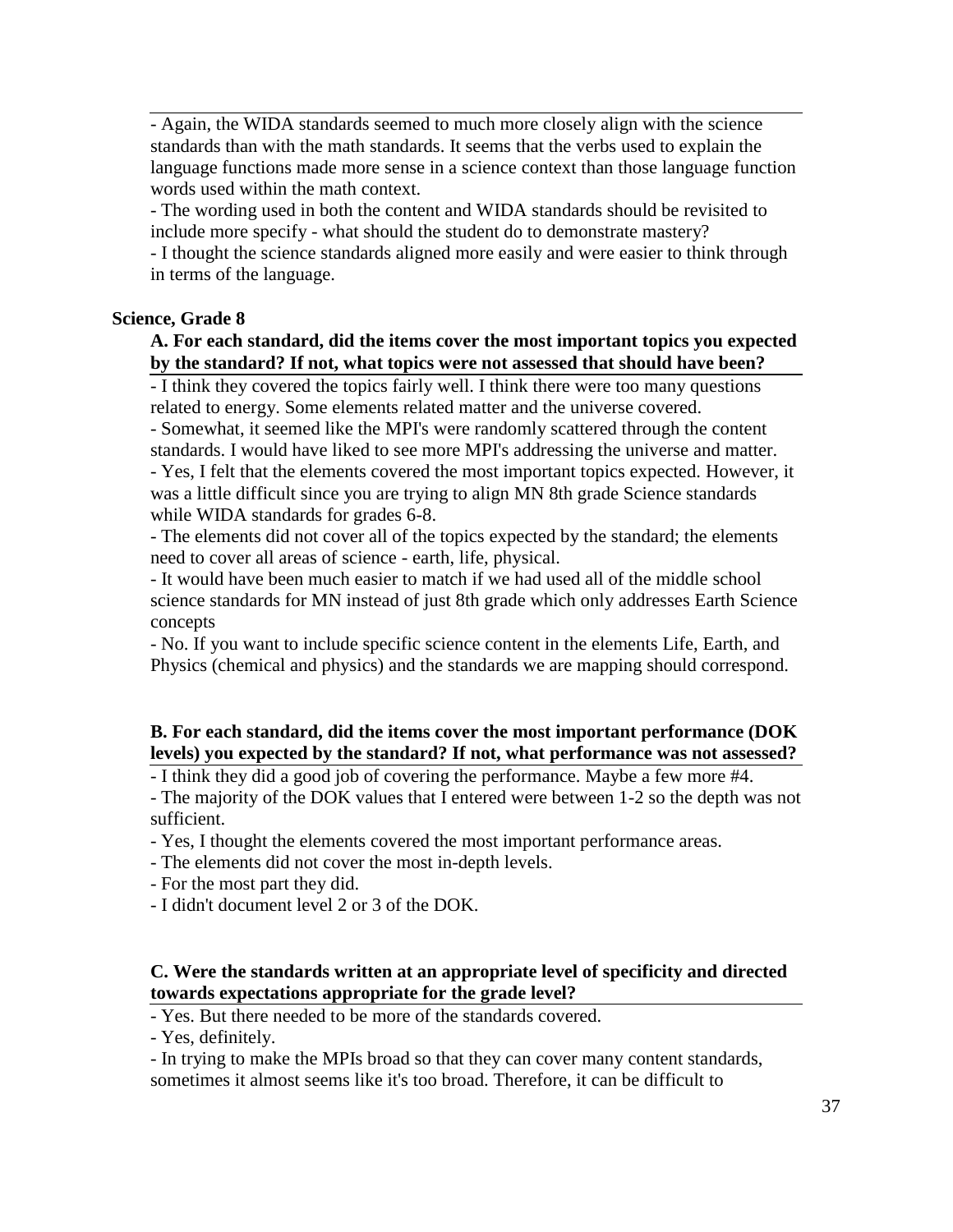determine how to connect the content standard to the ELP standard.

- Yes.

- Yes, but sometime the content got in the way of determining the DOK.

- It would be helpful to reference Webb's cognitive levels. You may be able to add more descriptors for the DOK

### **D. What is your general opinion of the alignment between the standards and assessment:**

iii. Needs slight improvement -- 5

iv. Needs major improvement -- 1

### **E. Comments**

- Very interesting to do this activity.

#### **Science, Grade 12**

### **A. For each standard, did the items cover the most important topics you expected by the standard? If not, what topics were not assessed that should have been?**

- The elements needed to be far more specific to cover the majority of the standards.

- No, we only examined MN life science standards, but elements covered MN nature of science standards.

- There was a strand of questions related to tables and charts that were difficult to find a standard that related to it.

- No. It felt like there were several elements that were not in the Life Science standards. I think there should have been less on interpreting graphs and charts. - No, there are huge gaps in the standards and elements covered.

- There are several resources provided by the National Science Teachers association that describe the "big ideas" in science. I think the topics should be connected to the 4 disciplines in science- nature of science and engineering, life, earth, and physical (chemistry and physics)

### **B. For each standard, did the items cover the most important performance (DOK levels) you expected by the standard? If not, what performance was not assessed?**

- No, the elements did not go in-depth enough and/or did not even cover the most important performance pieces of the standards.

- No, the majority of depth levels were low.

- I don't think there were a lot of the highest depth levels.

- No, it felt like a lot of the elements covered very basic DOK levels (mostly 2s) and there should have been more at the higher DOK levels.

- Of the few MN Science Standards touched by the elements, very few get to a level 4 DOK. When reaching consensus on part 1, we had a lot of 2 and 3 DOK's but not very many 1 and 4. In part 2, I had a lot of 1 and 2 and not a lot of 3 and 4.

- There were 1-4 DOK levels represented in the elements. I think there should be more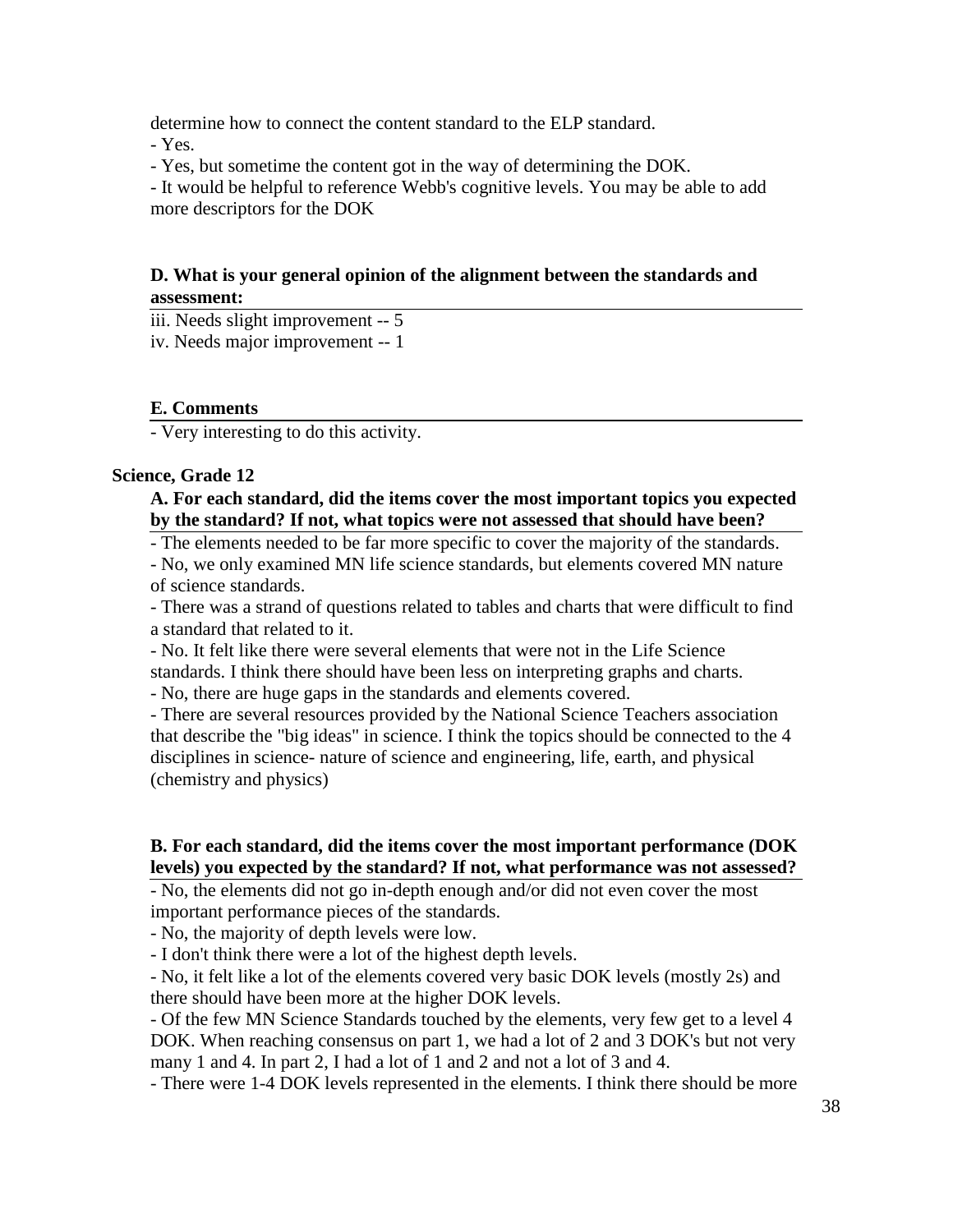representation from DOK's in the "2" and "3" areas and fewer elements in "1" and "4" categories related to the assessability

## **C. Were the standards written at an appropriate level of specificity and directed towards expectations appropriate for the grade level?**

- Yes.

- Yes

- I don't think so. I think the standards were specific but almost limiting.

- Since the standards were written for all science standards in grades 9-12, there were many Life Science standards that weren't covered.

- No, the descriptors need to be more connected with the appropriate grade level (9, 10, 11, 12) MN Science Standard.

- If the elements could be more general such as the example "using data". This cuts across multiple disaplines of science.

### **D. What is your general opinion of the alignment between the standards and assessment:**

iii. Needs slight improvement -- 1

iv. Needs major improvement -- 5

#### **E. Comments**

- Very interesting. I think that the science standards are not written in an applicable way to language learners. I think the use of terms like "use" and "distinguish" are not clear enough in their expectations.